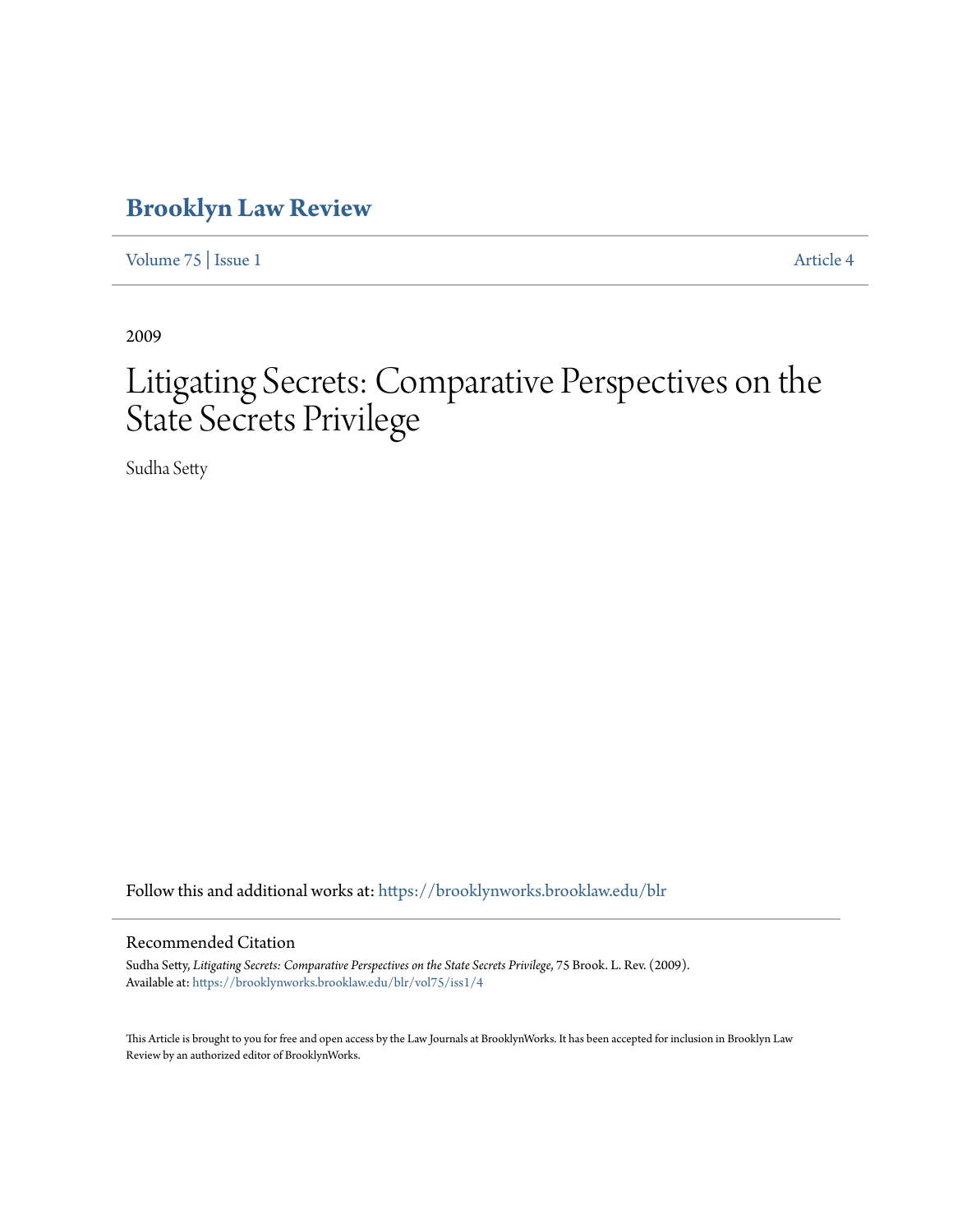# Litigating Secrets

# COMPARATIVE PERSPECTIVES ON THE STATE SECRETS PRIVILEGE

## *Sudha Setty* †

#### **INTRODUCTION**

 $\overline{a}$ 

The state secrets privilege is a common law evidentiary privilege, which enables the government to prevent disclosure of sensitive state secrets in the course of litigation. The claim of privilege by the government, if upheld by a court, can result in consequences ranging from the denial of a discovery request for a particular document to the outright dismissal of a suit. Some describe the state secrets privilege as the "most powerful secrecy privilege available to the president" and the executive branch.<sup>1</sup> Its scope is coextensive with any kind of information classified as "secret" or a higher level of secrecy,<sup>2</sup> and applies to both criminal and civil lawsuits.

The privilege has been invoked by every administration since the Supreme Court acknowledged its existence in the 1953 case of *United States v. Reynolds*,<sup>3</sup> which was based in large part on English precedent. The privilege has never been

 <sup>†</sup> Associate Professor of Law, Western New England College School of Law. J.D. Columbia Law School, A.B. Stanford University. I owe great thanks to those who discussed with me the ideas in this Article, or who reviewed and commented on drafts, including Leonard Baynes, Erin Buzuvis, Lauren Carasik, Matthew Charity, Robert Chesney, Jane Cross, Anil Kalhan, Kim Lane Scheppele, Tayyab Mahmud, Peter Margulies, Manoj Mate, Bruce Miller, Trevor Morrison, Giovanna Shay, and Ujjwal K. Singh. I am grateful for the insight, suggestions, and commentary of participants at the 2008 Northeast People of Color Legal Scholarship Conference and the LatCrit XIII Conference, where I presented earlier drafts of this Article. Finally, I thank John Hejduk, Jeremy Bramson, and Hanok George for their invaluable research assistance. 1

Press Release, Office of U.S. Senator Edward M. Kennedy, Kennedy Introduces State Secrets Protection Act (Jan. 22, 2008) (internal quotation marks omitted), *available at* http://kennedy.senate.gov/newsroom/press\_release.cfm?id= C56BD1D0-7AD3-46EA-9D30-A77317F28B70; *see also* William G. Weaver & Danielle Escontrias, Origins of the State Secrets Privilege 3-4 (Feb. 10, 2008) (unpublished paper, *available at* http://ssrn.com/abstract=1079364).

<sup>&</sup>lt;sup>2</sup> Weaver & Escontrias, *supra* note 1, at 7.

 $^3$  345 U.S. 1 (1953).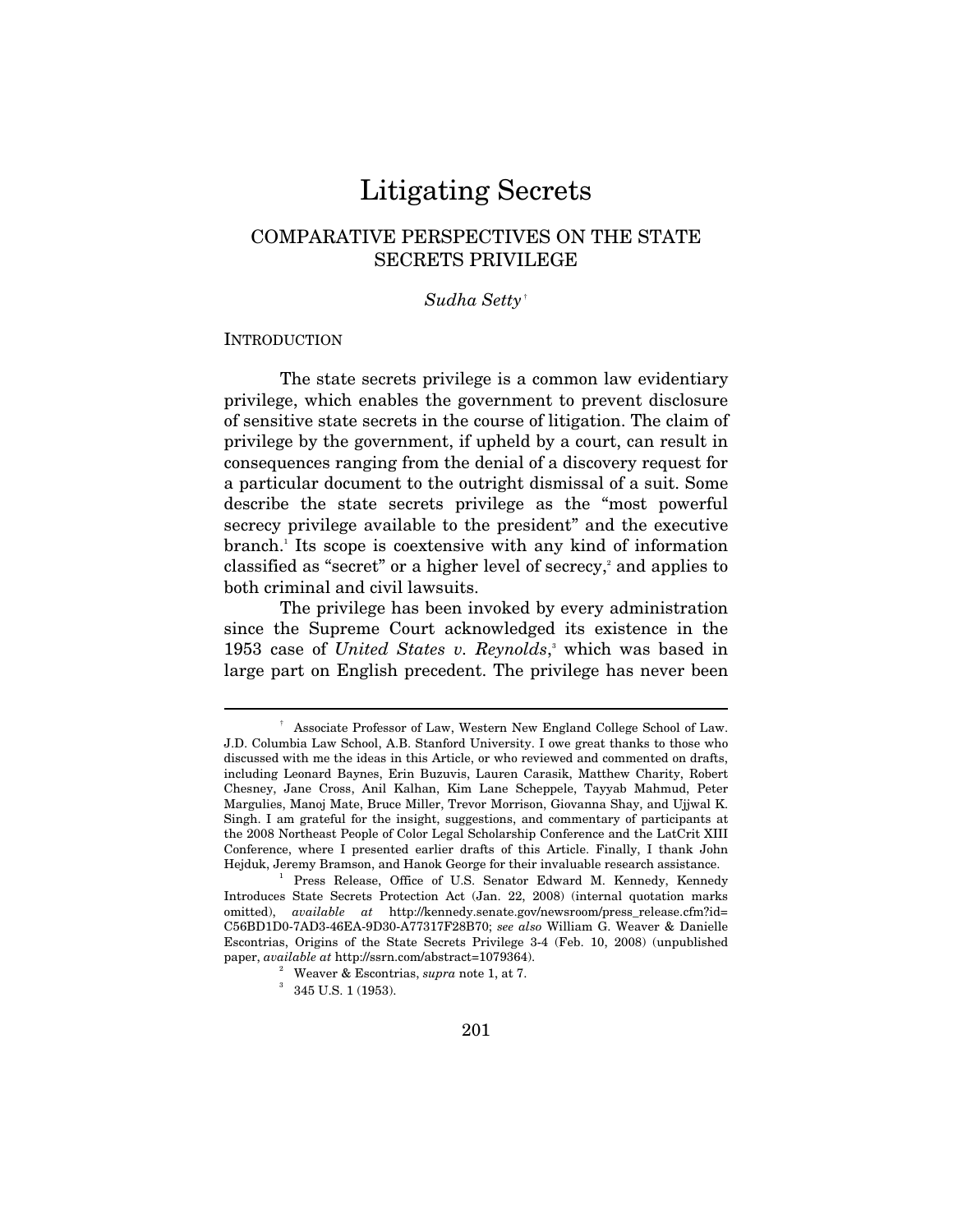clarified by statute; Congress undertook reform efforts in 2008 out of concerns that the Bush administration overreached in its claims of privilege by seeking more dismissals during the pleadings stage, and that courts have not used a uniform standard to assess those claims.<sup>4</sup>

Congress reintroduced reform legislation in February 20095 after the Obama administration appeared to adopt the Bush administration's stance in favor of a broad and sweeping invocation and application of the state secrets privilege.<sup>6</sup> The proposed legislation is pending even as the Obama administration released a new policy for the Department of Justice, mandating a more rigorous internal review prior to invoking the state secrets privilege.<sup>7</sup>

As with many other initiatives related to the prosecution of the war on terror, the question of the appropriate application of the privilege turns on the balance between national security and the need to preserve the rule of law, individual rights, liberty interests, and government accountability. Congress's reform efforts continue to be necessary to restore the long-term appropriate balance among these competing interests.

This Article considers the modern application of the privilege in Scotland, England, Israel, and India—an analysis that contextualizes both the current use of the U.S. privilege and the efforts at legislative reform. Such comparative analysis is necessary to fully understand the transnational implications of the U.S. application of the state secrets privilege that have recently come to light in litigation involving both the United States and England.

This Article considers the reform efforts in the context of the experience of other nations. This Article concludes that  $\overline{a}$ 

 $4$  154 CONG. REC. S198-201 (daily ed. Jan. 23, 2008) (statement by Sen. Kennedy on the State Secrets Protection Act).

*See* Press Release, Office of U.S. Senator Patrick Leahy, Leahy, Specter, Feingold, Kennedy Introduce State Secrets Legislation (Feb. 11, 2009), *available at*  http://leahy.senate.gov/press/200902/021109b.html. 6

Editorial, *Continuity of the Wrong Kind*, N.Y. TIMES, Feb. 11, 2009, at A30 (disagreeing with the Obama administration's decision to continue the Bush administration invocations of the state secrets privilege to try to have litigation against the government dismissed at the pleadings stage).

*See* Memorandum from Eric Holder, U.S. Attorney Gen., to Heads of Executive Departments & Agencies (Sept. 23, 2009) [hereinafter Holder Memorandum], *available at* http://www.usdoj.gov/opa/documents/state-secretprivilieges.pdf (establishing layers of internal review within the Department of Justice and including a new executive branch policy to report to Congress any invocations of the state secrets privilege).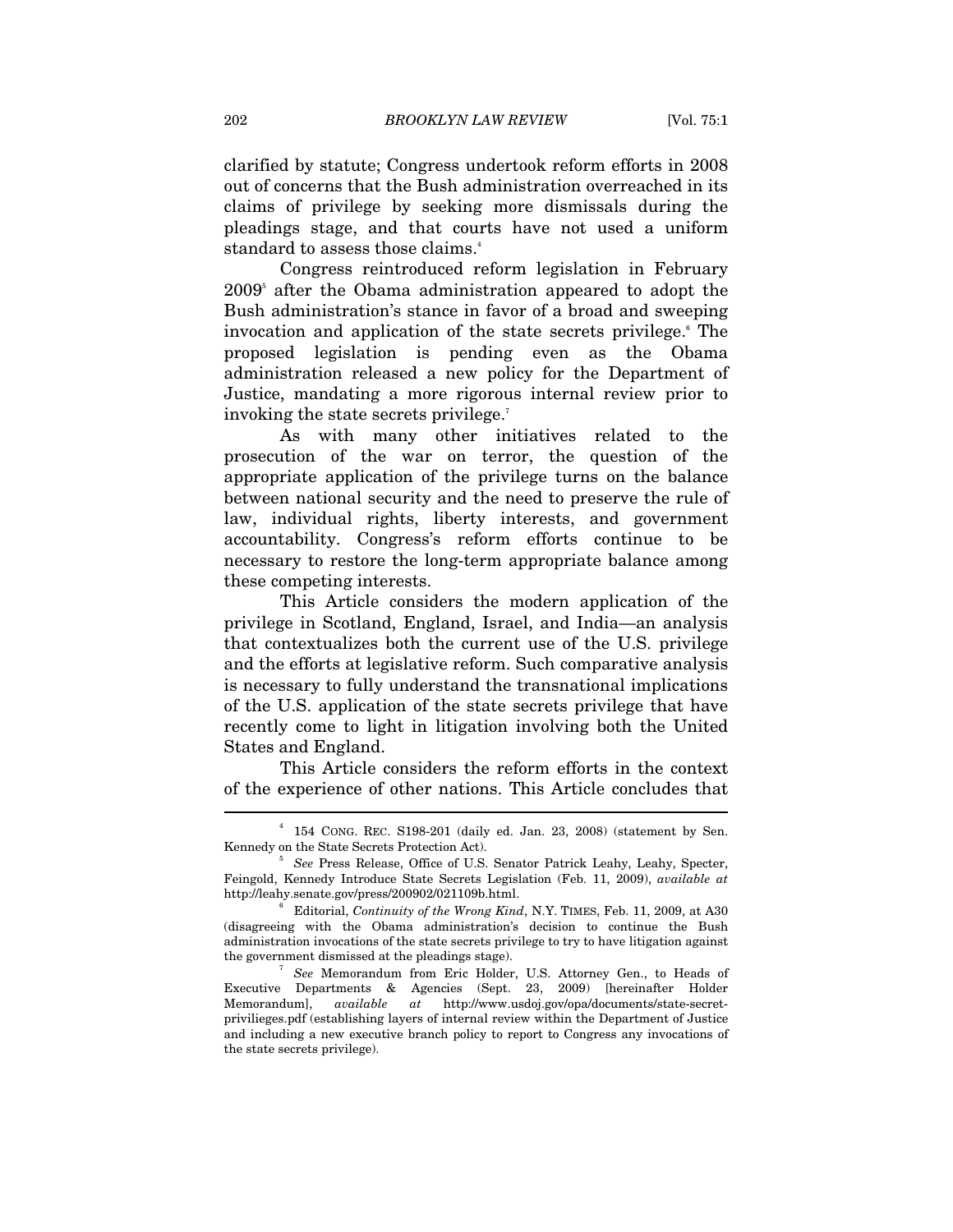the current application of the privilege follows English precedent and modern English practices, although English courts have recently expressed concern at the broad application of the privilege by the U.S. government. Indian practices are more restrictive on information disclosure than the current or proposed practices in the United States. Other countries that take precedent from the British system—including Scotland and Israel—mandate a more limited application of the state secrets privilege and conform generally to the standards contained in the proposed legislation. Finally, this Article finds that Israel, unlike the United States, further explicitly accounts for allegations of government human rights abuses in determining whether a case involving national security matters ought to be heard by the courts.

Part I of this Article details the efforts to reform the state secrets privilege and addresses the motivation behind these proposed reforms in the United States, namely the desire to curb perceived executive branch overreaching, to create a uniform and workable judicial standard, and to reassert the rule of law in the adjudication of national security litigation. This Part discusses some of the most prominent cases in which the state secrets privilege has been invoked, where allegations of gross violations of human and civil rights have been quashed by invocation of the privilege. This Part considers and ultimately rejects concerns that congressional reform efforts impermissibly impinge on constitutionally reserved presidential powers,<sup>®</sup> and also rejects concerns that a more restrictive privilege may lead to the unnecessary dissemination of sensitive information and may infringe on the constitutional rights of the Executive branch.

Part II examines the history of the U.S. state secrets privilege, including its origins in the United Kingdom, the intended balancing test set forth in *Reynolds*, and the subsequent expansion of the invocation of the privilege since *Reynolds*. Although *Reynolds* sets forth a specific balancing test for determining whether a claim of privilege should be applied, that test has been abdicated in most instances. As currently applied, almost any invocation of the state secrets privilege is

<sup>&</sup>lt;sup>8</sup> The U.S. Supreme Court described the state secrets privilege as "the evidentiary state secrets privilege" in *Tenet v. Doe*, 544 U.S. 1, 6, 8 (2005), making clear that the privilege is not a constitutionally-based privilege, but rather one developed by the courts, *id.* at 9.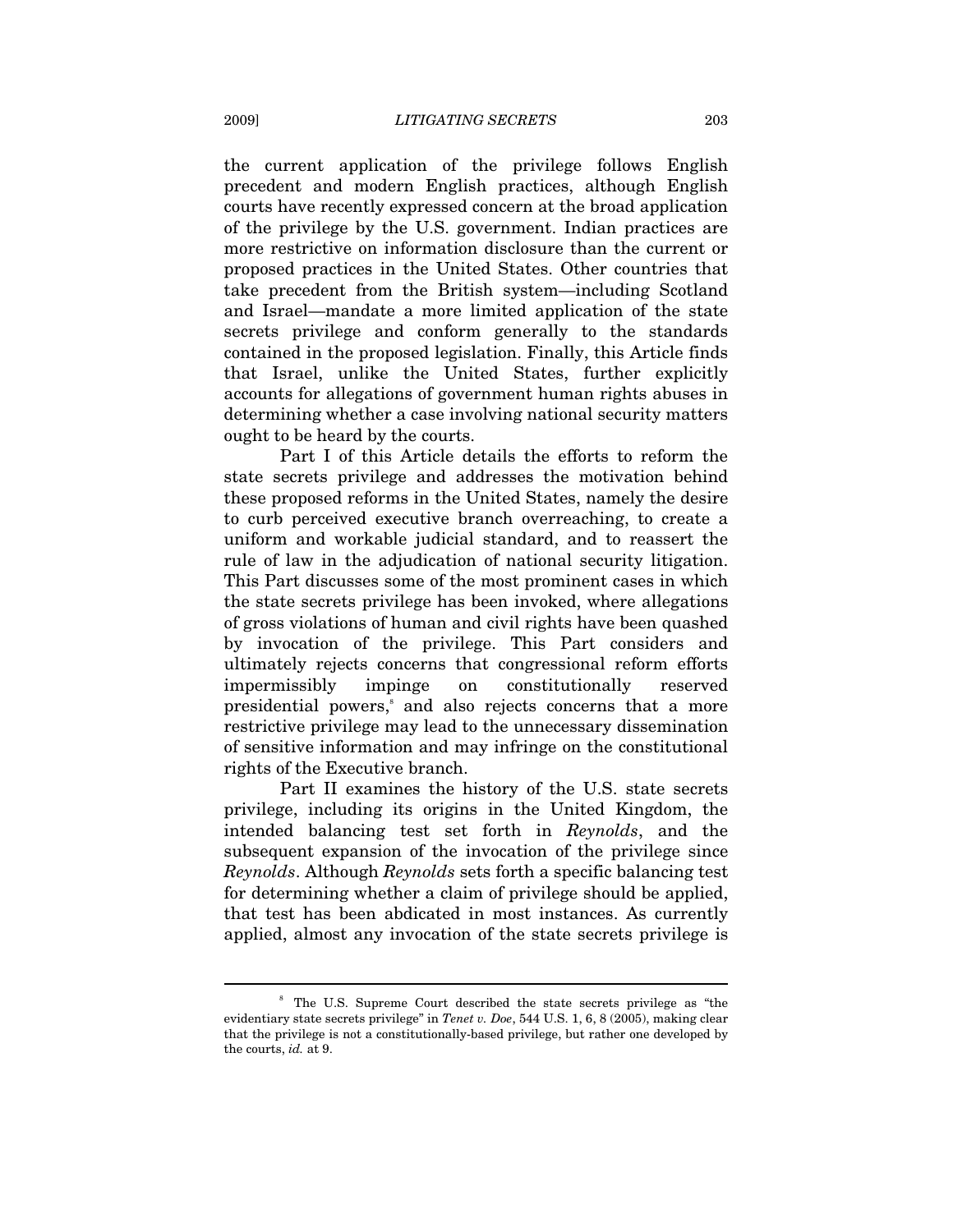accepted at face value and without examination of the documents over which the privilege is being claimed.

Part III examines from a comparative perspective how the state secrets privilege has evolved in four other countries drawing on the English legal tradition—Scotland, England, Israel, and India. These countries offer a spectrum of responses as to the appropriate application of a state secrets privilege and each strikes a different balance among the interests of national security, liberty, and the rule of law.

Finally, Part IV considers how the U.S. treatment of the state secrets privilege fits into the comparative context. Here, I conclude that in the interest of creating a better balance between the rule of law and national security concerns, the United States should not only consider reforming and clarifying the privilege, but also should consider adding an additional element advising courts to consider the human rights interests that may be at stake in a particular lawsuit.

#### I. WHY REFORM THE STATE SECRETS PRIVILEGE?

In January 2008, a bipartisan group of senators introduced the State Secrets Protection Act,<sup>®</sup> calling for the passage of a "safe, fair, and responsible state secrets privilege Act."<sup>10</sup> In March 2008, members of the House of Representatives introduced their own State Secret Protection Act of  $2008$ ,<sup>11</sup> seeking to establish "safe, fair, and responsible procedures and standards for resolving claims of state secret privilege."12 Representative Jerrold Nadler, Chairman of the House Judiciary Subcommittee on the Constitution, Civil Rights and Civil Liberties, described the need to reform the privilege as follows:

If you have an Administration that is abusing civil liberties . . . improperly arrests someone . . . improperly tortures that person . . . one presumes that that Administration will not prosecute itself [or] . . . its own agents for those terrible acts.

<sup>12</sup> *Id.*

<sup>9</sup> State Secrets Protection Act of 1998, S. 2533, 110th Cong. (2d Sess. 2008); *see also* Petition for Writ of Certiorari at 15-27, El-Masri v. United States, 128 S. Ct. 373 (2007) (No. 06-1613) (noting the importance of clarifying the application of the % state secrets privilege). 10 154 CONG. REC. S93 (daily ed. Jan. 22, 2008) (introduction by Sen. Ted Kennedy). 11 State Secrets Protection Act of 2008, H.R. 5607, 110th Cong. (2d Sess. 2008).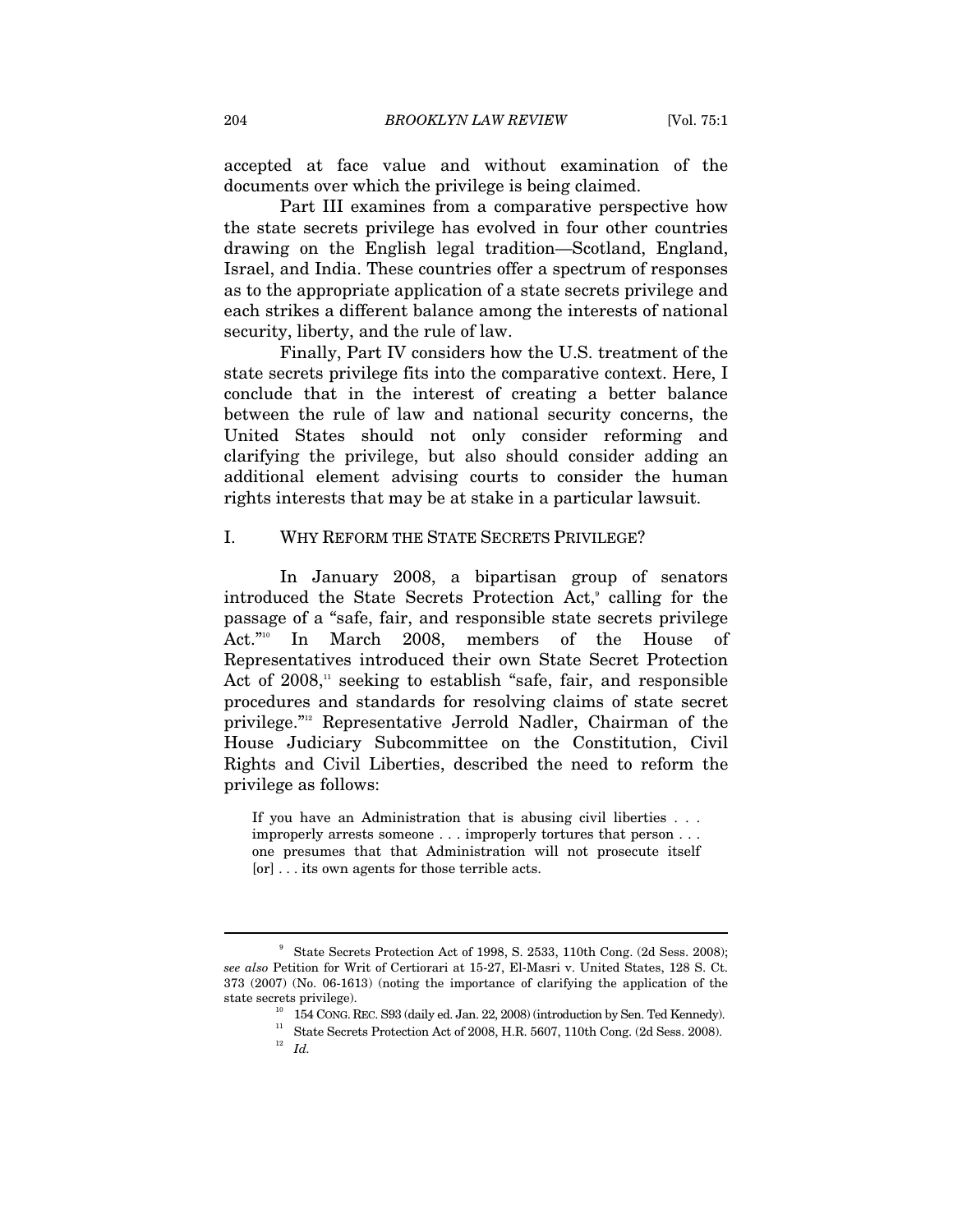The normal remedy in American law—the only remedy I know of—is for that person, once recovered from the torture, to sue for various kinds of damages and in court elucidate the facts . . . and get some justice and perhaps bring out to light what happened so that that Administration would not do it again or the next one wouldn't.

 If, however, that lawsuit can be dismissed right at the pleadings stage by the assertion of state secrets, and if the court doesn't look behind the assertion . . . and simply takes it at face value . . . the government says state secrets would be revealed and it would harm the national security if this case went forward, therefore case dismissed, which seems to be the current state of the law—if that continues and we don't change that, what remedy is there ever to enforce any of our constitutional rights? $13$ 

Although the impetus for legislative reform appeared to weaken with the election of President Obama,<sup>14</sup> recent invocations of the privilege by the Obama administration and pressure applied by the Obama administration to foreign governments making their own state secrets determinations prompted Congress to reintroduce similar legislation in February 2009.<sup>15</sup>

By re-assessing the privilege, Congress is taking an important first step toward providing additional rule-of-law protections against executive branch overreaching, maintaining the judicial role in executive oversight, and strengthening the protections for individual litigants bringing suit against the government.<sup>16</sup> In doing so, Congress appropriately took into account the changing national security landscape in the years since the recognition by the Supreme Court of the U.S. privilege in *United States v. Reynolds*. 17

<sup>&</sup>lt;sup>13</sup> *State Secrets Protection Act of 2008: Hearing on H.R. 5607 Before the Subcomm. on the Constitution, Civil Rights, and Civil Liberties of the H. Comm. on the Judiciary*, 110th Cong. 77 (2008) (statement of Rep. Jerrold Nadler, Chairman, H.

<sup>&</sup>lt;sup>14</sup> Mark Mazzetti & William Glaberson, *Obama Issues Directive to Shut Down Guantanamo*, N.Y. TIMES, Jan. 22, 2009 (quoting Obama administration representatives as highlighting the importance of "protecting our national security, respecting the Geneva Conventions and the rule of law, and respecting the existing institutions of justice in this country"). 15 *See* Press Release, Office of U.S. Sen. Patrick Leahy, *supra* note 5

<sup>(</sup>reintroducing state secrets reform legislation and setting forth concerns regarding executive branch use of the privilege). 16 William G. Weaver & Robert M. Pallitto, *State Secrets and Executive* 

*Power*, 120 POL. SCI. Q. 85, 90 (2005) (arguing that the courts should clarify the privilege to enhance these protections against executive branch overreaching).  $^{17}\,$  345 U.S. 1 (1953).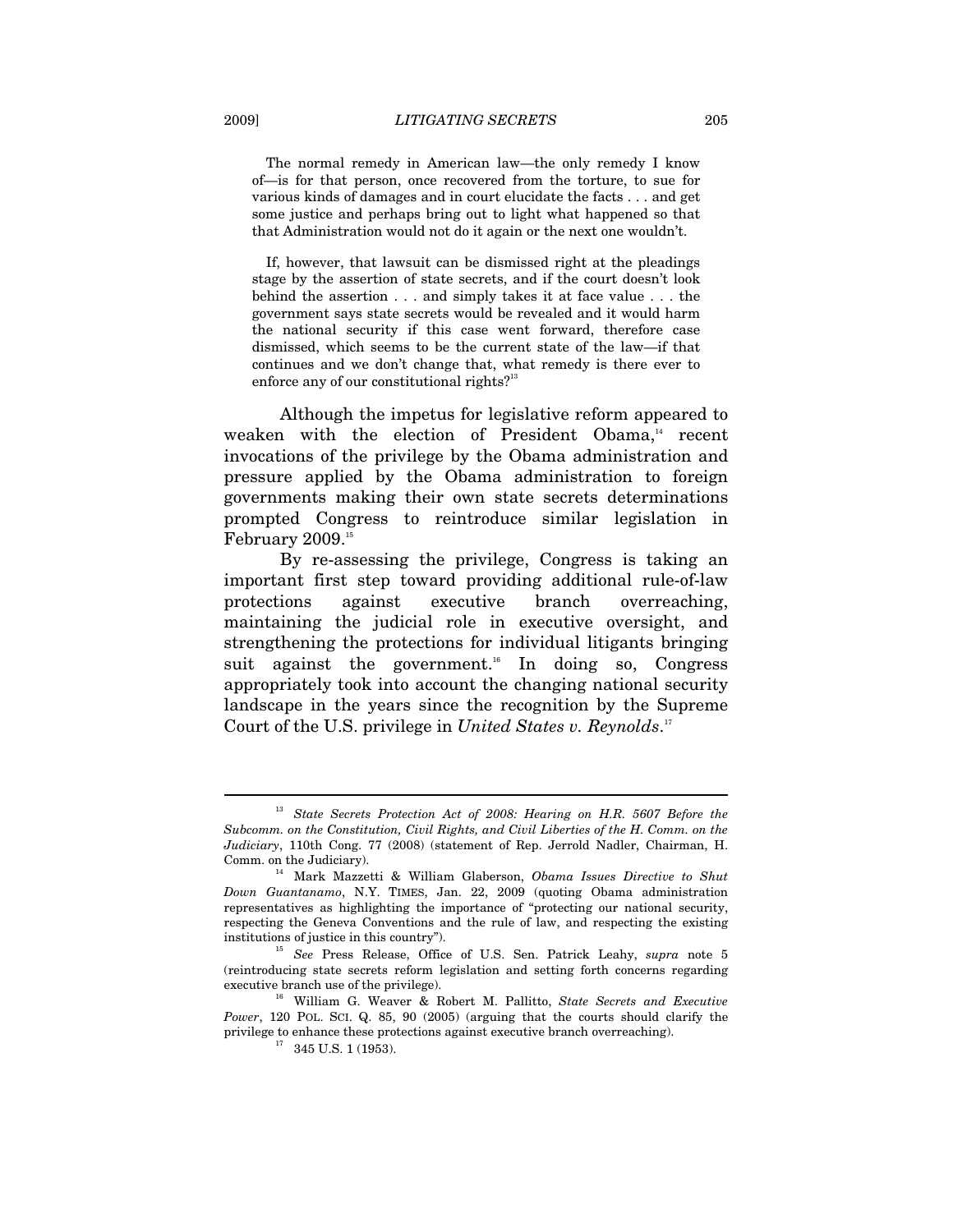#### *A.* United States v. Reynolds*: The Domestic Standard is Established*

The formal acknowledgement of the state secrets privilege in the United States is, perhaps surprisingly, rather recent. The 1953 case of *United States v. Reynolds*<sup>18</sup> stands as the seminal case in which the U.S. approach to invocations of the state secrets privilege was established.19

In *Reynolds*, the family members of three civilians killed in the crash of a military plane sought compensation from the government for wrongful death. The government asserted the state secrets privilege in response to a document request by plaintiffs for the flight accident report.<sup>20</sup> The trial court directed the government to produce the report to the court for a determination of privilege.<sup>21</sup> When the government refused, the judge made an adverse inference and ordered a \$250,000 judgment for the plaintiffs.<sup>22</sup> The Third Circuit affirmed the decision, noting that a court should diligently refuse to accept blindly all claims of privilege; instead, a court should conduct an ex parte examination of the evidence to make an individualized privilege determination.<sup>23</sup>

The Supreme Court reversed, although it agreed with part of the Third Circuit's reasoning in noting that the greater the necessity for the allegedly privileged information in presenting the case, the greater the need for the court to "probe in satisfying itself that the occasion for invoking the privilege is appropriate."24 The Court further reasoned that "[j]udicial control over the evidence in a case cannot be abdicated to the caprice of executive officers."25 However, the Court acknowledged the strength of the evidentiary privilege of the

 $\overline{a}$ 

 $^{\rm 23}$  Reynolds v. United States, 192 F.2d 987, 996-97 (3d Cir. 1953),  $rev'd,$  345 U.S. 1 (1953). 24 *Reynolds*, 345 U.S. at 11. 25 *Id.* at 9-10.

 $^{18}\;$  345 U.S. 1 (1953).

<sup>&</sup>lt;sup>19</sup> For an in-depth account of the *Reynolds* case, see LOUIS FISHER, IN THE NAME OF NATIONAL SECURITY: UNCHECKED PRESIDENTIAL POWER AND THE *REYNOLDS* CASE (2006). 20 *Reynolds*, 345 U.S. at 3-4. The government also cited to Air Force

Regulation No. 62-7(5)(b), which precluded disclosure of such reports outside the authorized chain of command without the approval of the Secretary of the Air Force. *Id.* at 3-4 n.4.<br>
<sup>21</sup> *Id.* at 5.<br>
<sup>22</sup> *Id.*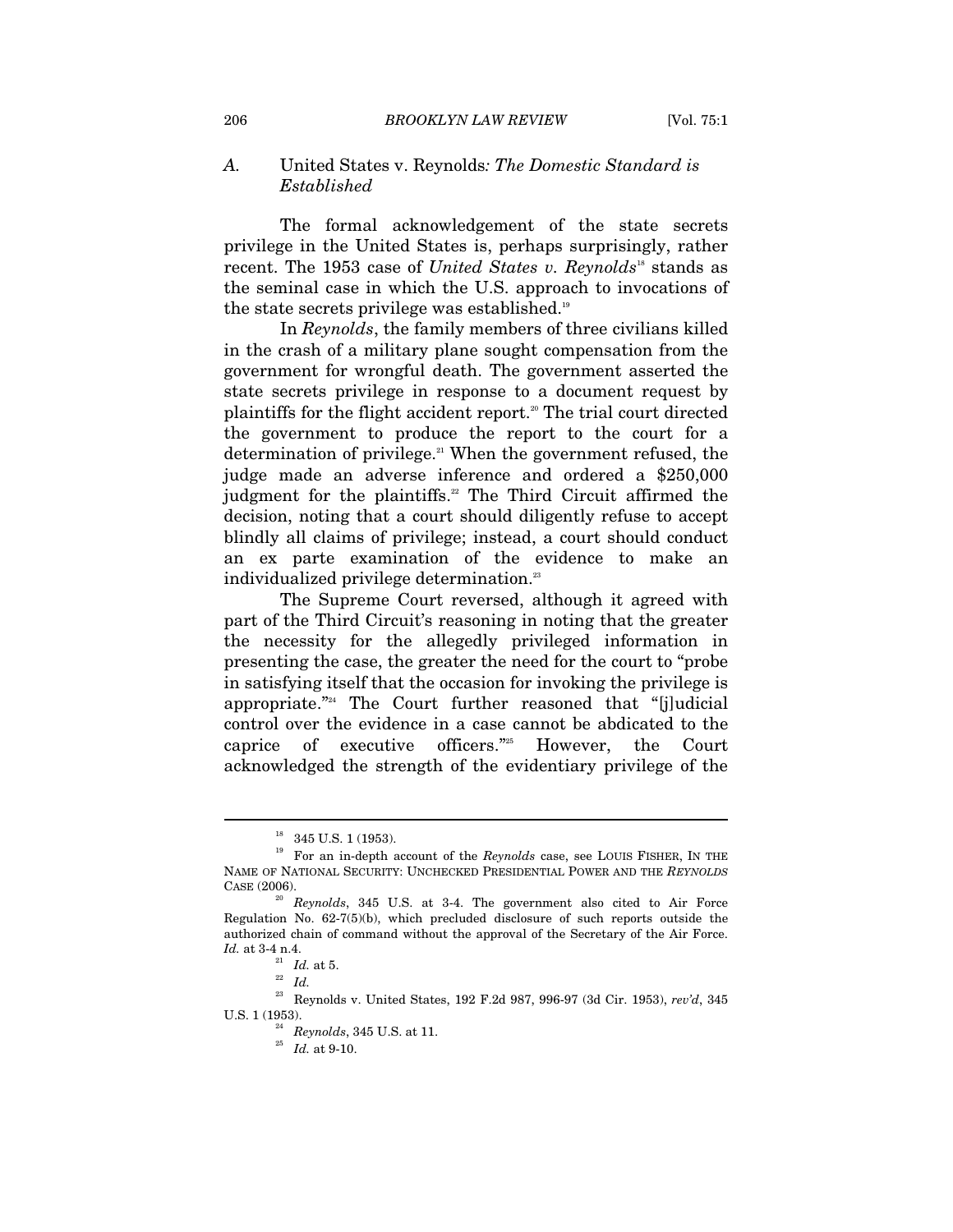executive, $26$  and noted in passing that some commentators believed the privilege to be constitutionally grounded as well. $^{27}$ 

The Court ultimately upheld the right of the government to refuse to provide evidence and laid out a more deferential analytical framework by which future courts should evaluate a claim of privilege: (1) the claim must be asserted by the head of the department which has the responsibility for the information and evidence in question;<sup>28</sup> (2) the court has the responsibility to determine whether the disclosure in question would pose a "reasonable danger  $\dots$  [to] national security";  $(3)$ the court should take into account the plaintiff's need for information to litigate its case;<sup>30</sup> (4) the court should, if necessary, undertake an ex parte, in camera review of the information at issue to determine whether a reasonable danger exists; $31$  and (5) if the court determines that the "reasonable" danger" standard is met, the privilege is absolute—it cannot be overcome by the plaintiff's showing of a need for the information,<sup>32</sup> whether the case involves issues of human rights or any other countervailing considerations.

Given the ease with which the government could satisfy the low "reasonable danger" standard, the *Reynolds* court decided that the trial court did not need to examine the flight accident report over which the government was claiming the privilege, noting that "this is a time of vigorous preparation for national defense."33 If it had ordered disclosure for the court's review, it may have discovered what was revealed only when the report was de-classified in the 1990s: there were no military secrets in the report, as claimed by the government, but there was evidence that the plane lacked standard safeguards that might have prevented its crash—the very  $\overline{\phantom{a}}$ 

 $\frac{26}{27}$  *Id.* at 6-7. 27 *Id.* at 6 n.9. The idea that the state secrets privilege is rooted in the President's inherent constitutional authority was rejected in *Tenet v. Doe*, which made clear that the state secrets privilege is an evidentiary privilege, meaning Congress can be involved in setting parameters on the invocation and use of the privilege.  $544$  U.S. 1,  $9$  (2005).

<sup>&</sup>lt;sup>28</sup> Reynolds, 345 U.S. at 7-8.<br><sup>29</sup> Id. at 10.<br><sup>30</sup> Id. at 11.<br><sup>31</sup> *See, e.g.*, Al-Haramain Islamic Found. v. Bush, 507 F.3d 1190,1204 (9th Cir. 2007) (pointing out that the district court had the option of holding an ex parte, in camera review of the government's wiretapping records in accordance with the strict

procedures of FISA, but that it chose not do so). <br><sup>32</sup> *Reynolds*, 345 U.S. at 11. *Id.* at 10-11 (concluding that, given the "circumstances of the case," no need to review the accident report existed because of an "available alternative").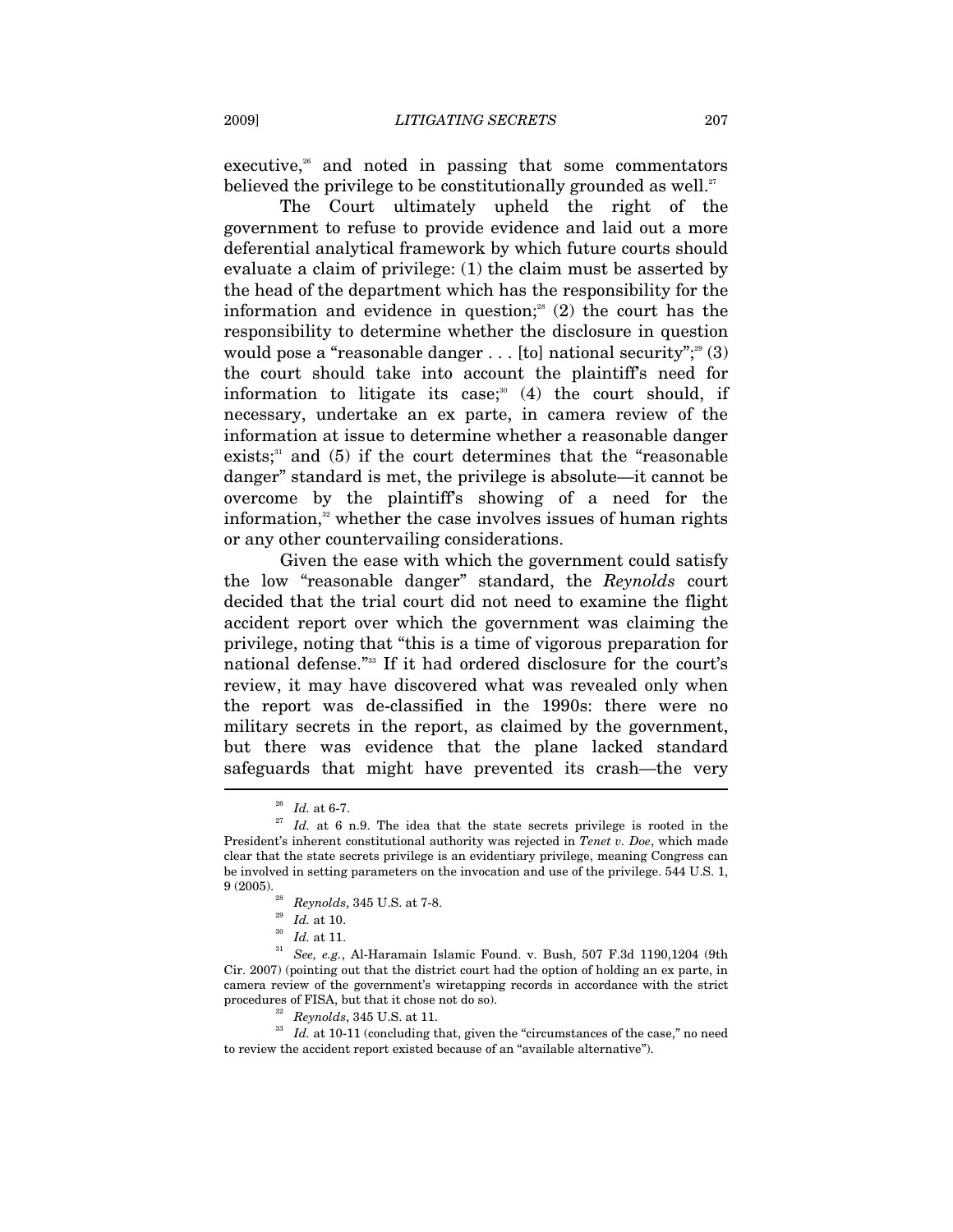negligence on which the family members in *Reynolds* based their lawsuit.34 The decision by the *Reynolds* Court to decline to at least ascertain whether the document in question contained the information claimed to be privileged was a fundamental and determinative flaw—one that has been replicated by many courts in the intervening years.<sup>35</sup>

*Reynolds* is the only instance in which the Supreme Court has articulated a standard for the state secrets privilege; given the dearth of U.S. precedent,<sup>36</sup> the Court based its reasoning on numerous other sources, including the English case of *Duncan v. Cammel, Laird, & Co.*<sup>37</sup> decided in 1942.<sup>38</sup> *Cammel, Laird*'s acknowledgement of a robust evidentiary privilege available to the executive was not, however, the only basis on which the *Reynolds* court made its decision; the Court also considered other sources, such as earlier U.S. cases involving various privileges<sup>39</sup> and Wigmore's treatise on evidence.<sup>40</sup> Wigmore noted the need for a state secrets privilege, but cautioned—even then, in 1940—that the privilege "has been so often improperly invoked and so loosely misapplied that a strict definition of its legitimate limits must be made,"41 and that courts, not the executive branch itself, were the appropriate decision-makers regarding the privilege.<sup>42</sup>

<sup>34</sup> Patrick Radden Keefe, *State Secrets—A Government Misstep in a Wiretapping Case*, THE NEW YORKER, Apr. 28, 2008, at 28; *cf.* Herring v. United States, 424 F.3d 384, 392 (3d Cir. 2005) (holding that the United States did not commit a fraud on the court in its representations during the *Reynolds* litigation). 35 *See* Weaver & Pallitto, *supra* note 16, at 101 (noting that courts have

looked at the underlying documents in less than one-third of cases in which the state

secrets privilege was asserted).<br><sup>36</sup> *Reynolds*, 345 U.S. at 7.<br><sup>37</sup> *Id.* Prior to the Supreme Court decision, the Third Circuit distinguished the *Reynolds* case from the privilege decision in *Duncan v. Cammell, Laird & Co.*, [1942] A.C. 624 (H.L.), based on the differences in the nature of judicial roles in England and the United States. *See* Reynolds v. United States, 192 F.2d 987, 997 (3d Cir. 1951), *rev'd*, 345 U.S. 1 (1953). 38 *See* Nicole Hallett, *Protecting National Security or Covering Up* 

*Malfeasance: The Modern State Secrets Privilege and its Alternatives*, 117 YALE L.J.

<sup>&</sup>lt;sup>39</sup> Reynolds, 345 U.S. at 7 n.11.<br><sup>40</sup> 8 JOHN HENRY WIGMORE, EVIDENCE IN TRIALS AT COMMON LAW § 2212a(4) (3d ed. 1940); *see also Reynolds*, 345 U.S. at 6-7.

<sup>&</sup>lt;sup>41</sup> WIGMORE, *supra* note 38, § 2212a.<br><sup>42</sup> Wigmore further commented,

Shall every subordinate in the department have access to the secret, and not the presiding officer of justice? Cannot the constitutionally coordinate body of government share the confidence? The truth cannot be escaped that a Court which abdicates its inherent function of determining the facts upon which the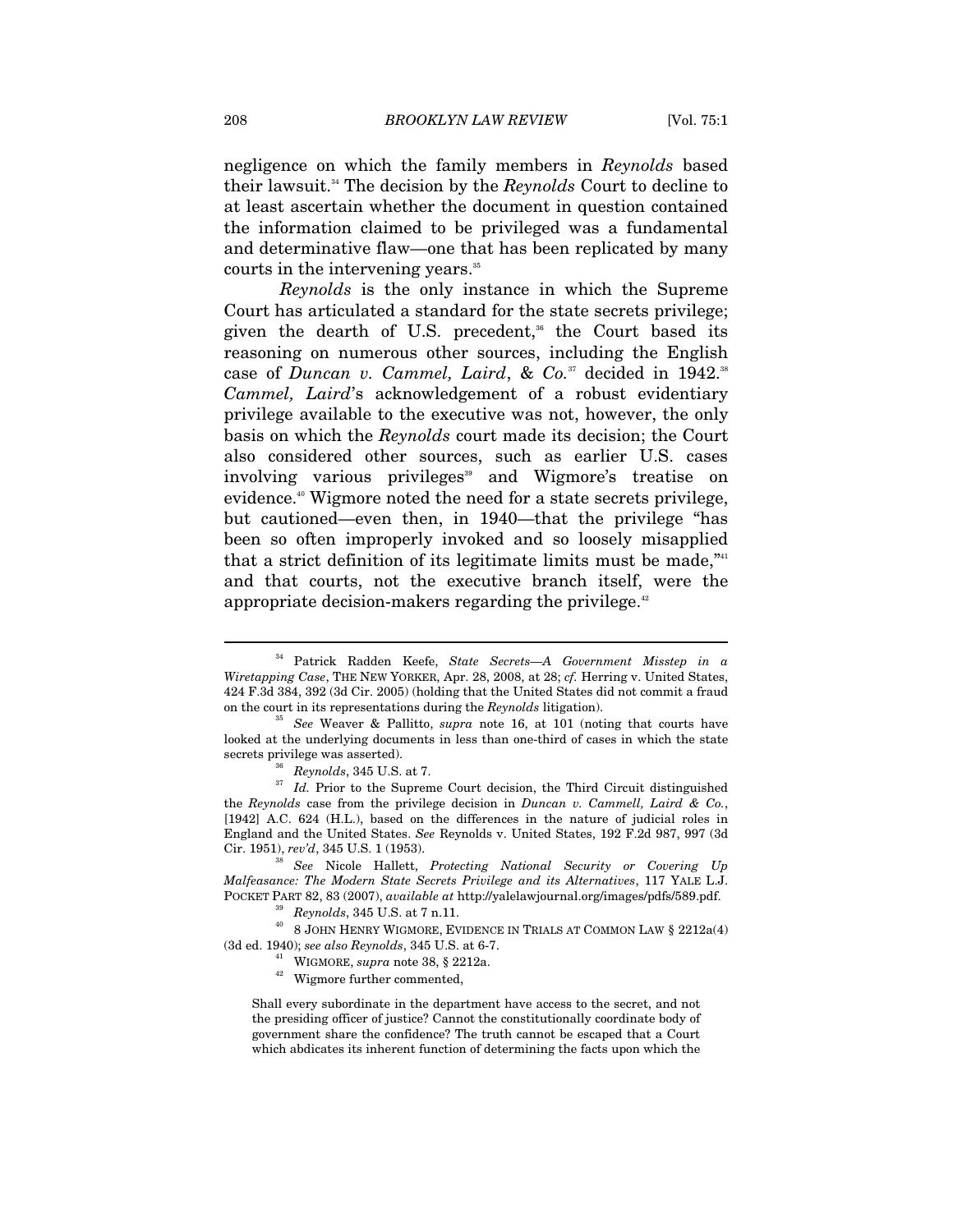#### 2009] *LITIGATING SECRETS* 209

In *Reynolds*, the Supreme Court established a standardized doctrine by which to evaluate claims of a state secrets privilege; this doctrine balanced national security matters with adherence to the rule of law and attention to rights of individual litigants.<sup>43</sup> However, the balancing test set forth in *Reynolds* has often been subsumed by a judicial tendency to uphold claims of privilege without engaging in a meaningful analysis of the underlying evidence or the government's claimed need for nondisclosure.<sup>44</sup> In recent years, that tendency has come under scrutiny as the current war on terror has led to numerous lawsuits in which national security programs have been implicated.

#### *B. Impetus for Reform*

Congress took up the question of the privilege in 2008 for several reasons. First, the "war on terror" has led to highly controversial actions such as the National Security Agency's warrantless wiretapping program as well as the extraordinary rendition of individuals by the Central Intelligence Agency.<sup>45</sup> Second, the unprecedented level of secrecy<sup>46</sup> within the George

 $\overline{a}$ 

*Id.* § 2379. 43 *See also* Ilann Margalit Maazel, *The State Secrets Privilege*, N.Y.L.J., July

<sup>44</sup> Weaver & Pallitto, *supra* note 16. This judicial tendency is analyzed in further detail in *infra* Part II.

<sup>5</sup> Although the Obama administration has already begun to modify the executive branch's stance on many of the issues surrounding the war on terror and the prosecution of alleged terrorists and enemy combatants, it is unclear how administration intelligence programs will ultimately be structured. *See* Adam Liptak, *Early Test of Obama View on Power Over Detainees*, N.Y. TIMES, Jan. 3, 2009, at A1; Sheryl Gay Stolberg, *Great Limits Come with Great Power, Ex-Candidate Finds*, N.Y. Times, Jan. 25, 2009, at A22 (detailing the hurdles to fulfilling President Obama's campaign promises regarding, among other areas, reform of national security policies). 46 *See*, *e.g.*, Sudha Setty, *No More Secret Laws: How Transparency of* 

*Executive Branch Legal Policy Doesn't Let the Terrorists Win*, 57 KAN. L. REV. 579, 596- 98 (2009). One significant shift in information disclosure is the difference in treatment of requests under the Freedom of Information Act (FOIA) between the Clinton administration and the Bush administration. *Compare* Memorandum from John Ashcroft, Att'y Gen., on the Freedom of Information Act to the Heads of all Federal Departments and Agencies (Oct. 12, 2001), *available at* http://www.gwu.edu/~nsarchiv/NSAEBB/NSAEBB84/Ashcroft%20Memorandum.pdf ("When you carefully consider FOIA requests and decide to withhold records, in whole or in part, you can be assured that the Department of Justice will defend your decisions unless they lack a sound legal basis . . . ."), *with* Memorandum from Janet Reno, Att'y Gen., on the Freedom of Information Act to the Heads of Departments and Agencies (Oct. 4, 1993), *available at* http://www.usdoj.gov/oip/foia\_updates/Vol\_XIV\_3/page3.htm

admissibility of evidence depends will furnish to bureaucratic officials too ample opportunities for abusing the privilege.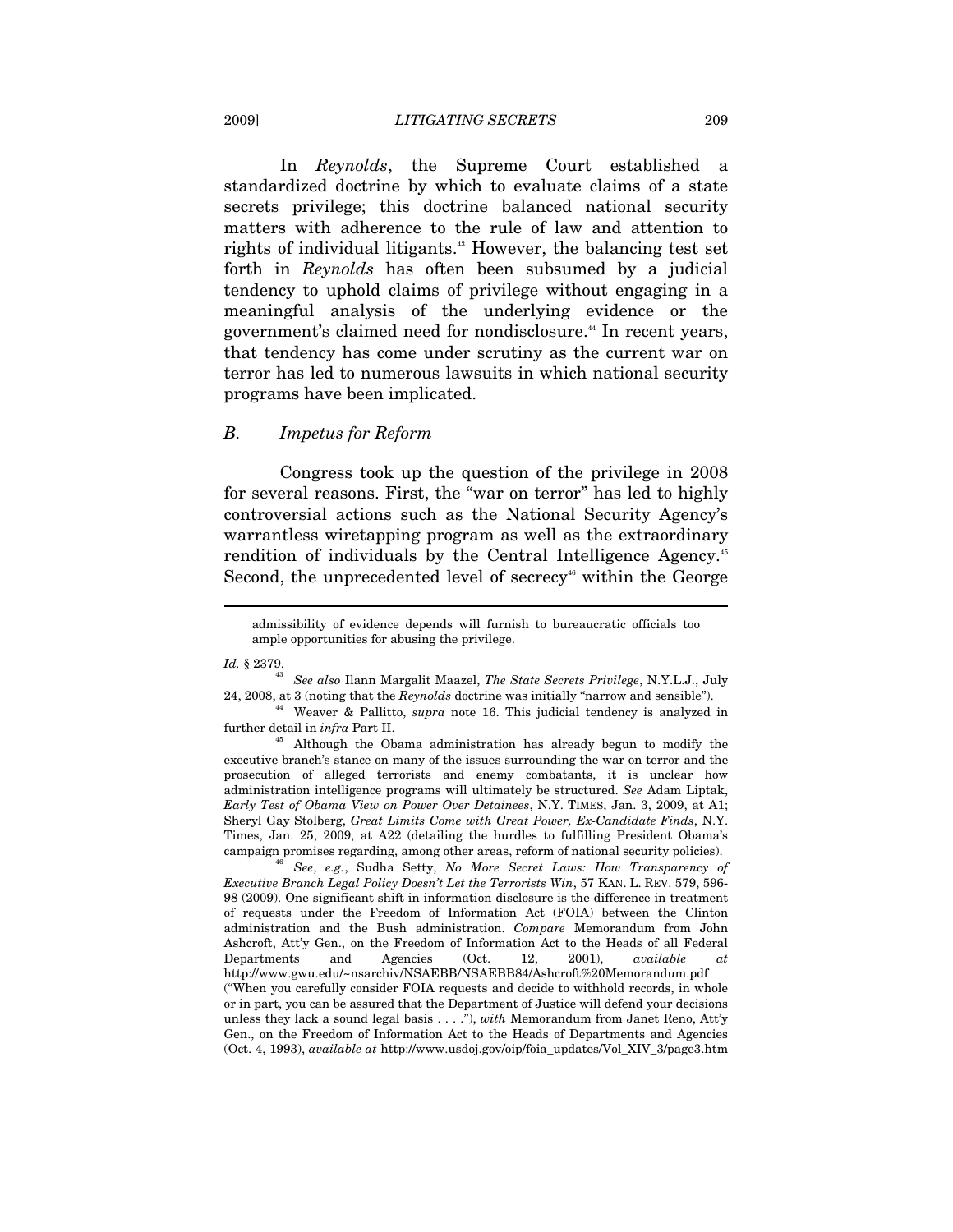W. Bush administration led to suspicions that the government was not necessarily acting in good faith in invoking the privilege,47 and that such trends would persist in future administrations.<sup>48</sup> Further, a "mosaic theory"<sup>49</sup> of terrorist

*Constitution, Civil Rights, and Civil Liberties of the H. Comm. on the Judiciary*, 110th Cong. 78 (2d Sess. 2008) (statement of Steven Shapiro, legal director of the A.C.L.U.) (noting the need for reform of the privilege, since "courts need to look at the invocation of the state secrets privilege skeptically and make sure it is really being raised to protect national security and not to shield government officials from legal and political accountability"). In the government's brief in the case of *New York Times Co. v. United States*, then-Solicitor General Erwin N. Griswold wrote:

[I]n the present case high government officials have explained the reasons for their concern; that judgment is enough to support the Executive Branch's conclusion, reflected in the top secret classification of the documents and in the *in camera* evidence, that disclosure would pose the threat of serious injury to the national security.

Brief for the United States at 18, New York Times Co. v. United States, 403 U.S. 713 (1971) (No. 1873). Decades later, Griswold conceded, "I have never seen any trace of a threat to the national security from the publication [of the Pentagon Papers]. Indeed, I have never seen it even suggested that there was such a threat." Erwin N. Griswold, Editorial, *Secrets Not Worth Keeping; The Courts and Classified Information*, WASH. POST, Feb. 15, 1989, at A25.<br><sup>48</sup> In September 2009 the Obama administration released a new set of

guidelines governing invocation of the state secrets privilege by the administration. *See*  Holder Memorandum, *supra* note 7. Although initial reaction from the public and Congress has been positive, many believe that a congressional check is still necessary to counteract the potential for abuse within the executive branch. *See* Charlie Savage, *Justice Dept. to Limit Use of State Secrets Privilege*, N.Y. TIMES, Sept. 23, 2009 at A16 ("Congress must still enact legislation that provides consistent standards and procedures for courts to use when considering state secrets claims. Our constitutional system requires meaningful, independent judicial review of governmental secrecy claims." (internal quotation marks omitted) (quoting Representative Jerrold Nadler)). As of this writing, there is no information as to how the new policy has affected executive branch decision-making regarding the invocation of the state secrets

privilege. 49 The court in *Halkin v. Helms* explained the "mosaic theory" of national security as follows:

It requires little reflection to understand that the business of foreign intelligence gathering in this age of computer technology is more akin to the construction of a mosaic than it is to the management of a cloak and dagger affair. Thousands of bits and pieces of seemingly innocuous information can be analyzed and fitted into place to reveal with startling clarity how the unseen whole must operate.

598 F.2d 1, 8 (D.C. Cir. 1978). *See, e.g.*, Edmonds v. U.S. Dep't of Justice, 405 F. Supp. 2d 23, 33 (D.D.C. 2005) (reasoning that the mosaic theory justified the government

<sup>(&</sup>quot;The Department [of Justice] will no longer defend an agency's withholding of information merely because there is a 'substantial legal basis' for doing so. Rather, in determining whether or not to defend nondisclosure decisions, we will apply a presumption of disclosure."). Congress's attempts to strengthen FOIA in December 2007 were undermined by the Bush administration's efforts to have disputes mediated by the Department of Justice, as opposed to the less partisan National Archives. *See* Editorial, *The Cult of Secrecy at the White House*, N.Y. TIMES, Feb. 7, 2008, at A30.<br><sup>47</sup> *State Secrets Protection Act of 2008: Hearing Before the Subcomm. on the*  $\frac{1}{2}$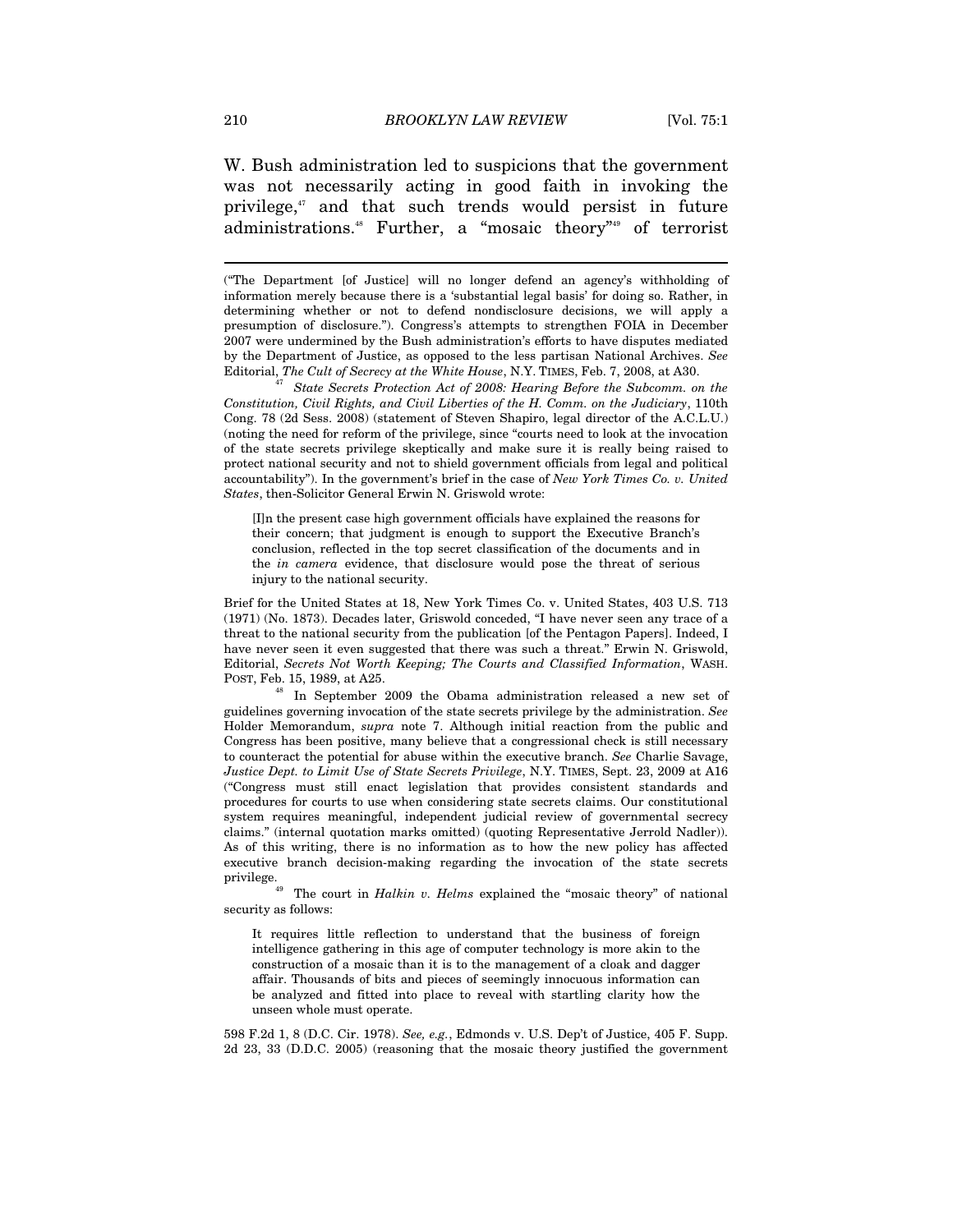activity would create a broad protection over large swaths of relevant information that may not, at least regarding individual documents, satisfy the *Reynolds* standard.<sup>50</sup> Third, many critics see the state secrets privilege as a broad and expansive means for executive branch overreaching in which the bad actions of the administration are withheld from private litigants and the judicial system, and concealed from Congress and the public.<sup>51</sup>

The administration's warrantless wiretapping program was challenged numerous times in court, but the government's frequent invocation of the state secrets privilege meant that plaintiffs met with little success in pursuing lawsuits against the government regarding the program. Specifically, the government has invoked the state secrets privilege on several  $occasions^{\omega}$  to protect records that would have allowed the plaintiffs to prove that they were subject to wiretapping and thus had standing to challenge the program.<sup>53</sup>

An emblematic case is that of the al-Haramain Islamic Foundation, an Islamic charity based in Saudi Arabia and operating worldwide, including in the United States, which filed suit against the U.S. government for being subject to allegedly unconstitutional warrantless wiretapping of telephone conversations by the National Security Agency  $\overline{a}$ 

*Litigation*, 75 GEO. WASH. L. REV. 1249, 1252, 1269 (2007) (arguing that such practices extend beyond any particular administration). 52 *E.g.*, ACLU v. NSA, 438 F. Supp. 2d 754, 758-66 (E.D. Mich. 2006), *vacated* 

*and remanded on other grounds*, 493 F.3d 644, 662-64 (6th Cir. 2007), *cert. denied*, 128 S. Ct. 1334 (2008); *see also* Recent Cases, *Federal Courts—Standing—Sixth Circuit Denies Standing to Challenge Terrorist Surveillance Program—*ACLU v. NSA*, 493 F.3d 644 (6th Cir. 2007*), 121 HARV. L. REV. 922, 922 (2008) (arguing that standing rules should be relaxed under such circumstances). 53 *E.g.*, Al-Haramain Islamic Found. v. Bush, 507 F.3d 1190, 1205 (9th Cir.

2007) ("Al-Haramain cannot establish that it suffered injury in fact, a 'concrete and particularized' injury, because the Sealed Document, which Al-Haramain alleges proves that its members were unlawfully surveilled, is protected by the state secrets privilege."); ACLU v. NSA, 438 F. Supp. 2d at 765 (state secrets privilege prevented plaintiffs from establishing data-mining claim); Hepting v. AT&T, 439 F. Supp. 2d. 974, 984 (N.D. Cal. 2006).

decision to not disclose information requested under FOIA); *see also* David E. Pozen, *The Mosaic Theory, National Security, and the Freedom of Information Act*, 115 YALE L.J. 628, 633-41 (2005) (outlining the history of the mosaic theory as it pertains to FOIA litigation). 50 *E.g.*, Ctr. for Nat'l Sec'y Studies. v. U.S. Dep't of Justice, 331 F.3d 918, 933

<sup>(</sup>D.C. Cir. 2003) (upholding FOIA's law enforcement exemption with regard to a mosaic theory of terrorism); *see also* ACLU v. Dep't of Def., 389 F. Supp. 2d 547, 564-66 (S.D.N.Y. 2005) (upholding, in part, the government's use of the Glomar Doctrine neither confirming nor denying the alleged government activity—to exempt it from FOIA disclosure requirements). 51 *See* Robert M. Chesney, *State Secrets and the Limits of National Security*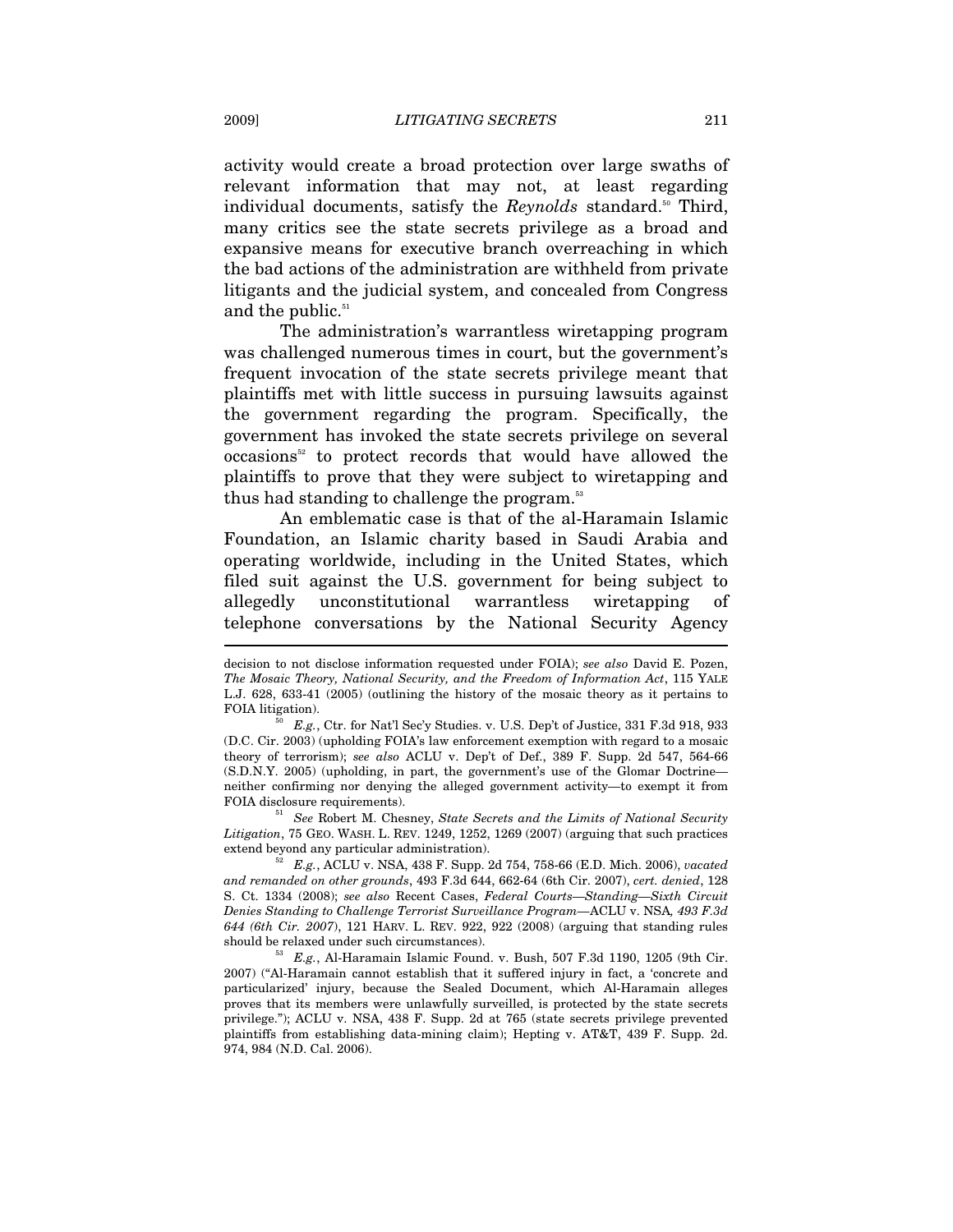$(NSA)$ <sup>54</sup> Al-Haramain was in the unique position of being able to offer documented proof that it was subject to NSA wiretapping, since the government had accidentally turned over transcripts and records of the wiretapping activity to an Al-Haramain lawyer.<sup>55</sup> The Bush administration sought to recover most copies of the report in the possession of Al-Haramain's counsel and others, but did not try to recover those copies that had been sent outside of the United States.<sup>56</sup>

The government moved to dismiss Al-Haramain's case based on the state secrets privilege; the motion was denied, although the presiding judge agreed to exclude the wiretapping report from the evidence available to plaintiffs.<sup>57</sup> The Ninth Circuit reversed and remanded the case from an interlocutory appeal, holding that because the privilege surrounding the wiretapping records was "absolute," the district court's decision to use affidavits was unacceptable.<sup>58</sup> Because the district court should not have considered the document in any respect, the Ninth Circuit reasoned that plaintiffs could not establish an injury in fact, and, therefore, lacked standing.<sup>59</sup> On remand, the district court was tasked to determine whether Foreign Intelligence Surveillance Act ("FISA") preempts the state secrets privilege such that the lawsuit could survive.<sup> $\circ$ </sup> The court concluded that FISA trumped the state secrets privilege, $61$ noting that "[t]he enactment of FISA was the fruition of a period of intense public and Congressional interest in the

<sup>54</sup> *Al-Haramain*, 507 F.3d at 1193, 1195. Specifically, al-Haramain alleged violations of the Foreign Intelligence Surveillance Act of 1978, 50 U.S.C. §§ 1801-71 (2007), which governed government surveillance of telecommunications activity, and the Fourth Amendment. *See Al-Haramain*, 507 F.3d at 1193, 1195; *see also* Carol D. Leonnig & Mary Beth Sheridan, *Saudi Group Alleges Wiretapping by U.S.*, WASH.

POST, Mar. 2, 2006, at A1. 55 *See* Leonnig & Sheridan, *supra* note 54. 56 *See* Keefe, *supra* note 34, at 28, 31 (describing how the government did not

 $\frac{57}{10}$  *Id.* at 31-32. The judge instead ordered that the plaintiffs create affidavits based on their recollections of the privileged document. *See* Al-Haramain Islamic Found. v. Bush, 451 F. Supp. 2d 1215, 1229 (D. Or. 2006), *rev'd and remanded*, 507

F.3d 1190 (9th Cir. 2007). 58 *Al-Haramain*, 507 F.3d at 1204. The Ninth Circuit pointed out that the district court could have held an ex parte, in camera review of the wiretapping records in accordance with the strict procedures of FISA, but that it did not do so. *Id.* at 1205.

 $\begin{array}{ll} 59 & Id. \\ 60 & Id. \end{array}$  at 1206.

 $^{61}\;$   $In$   $re$  NSA Telecomm. Records Litig., 564 F. Supp. 2d 1109, 1111 (N.D. Cal. 2008).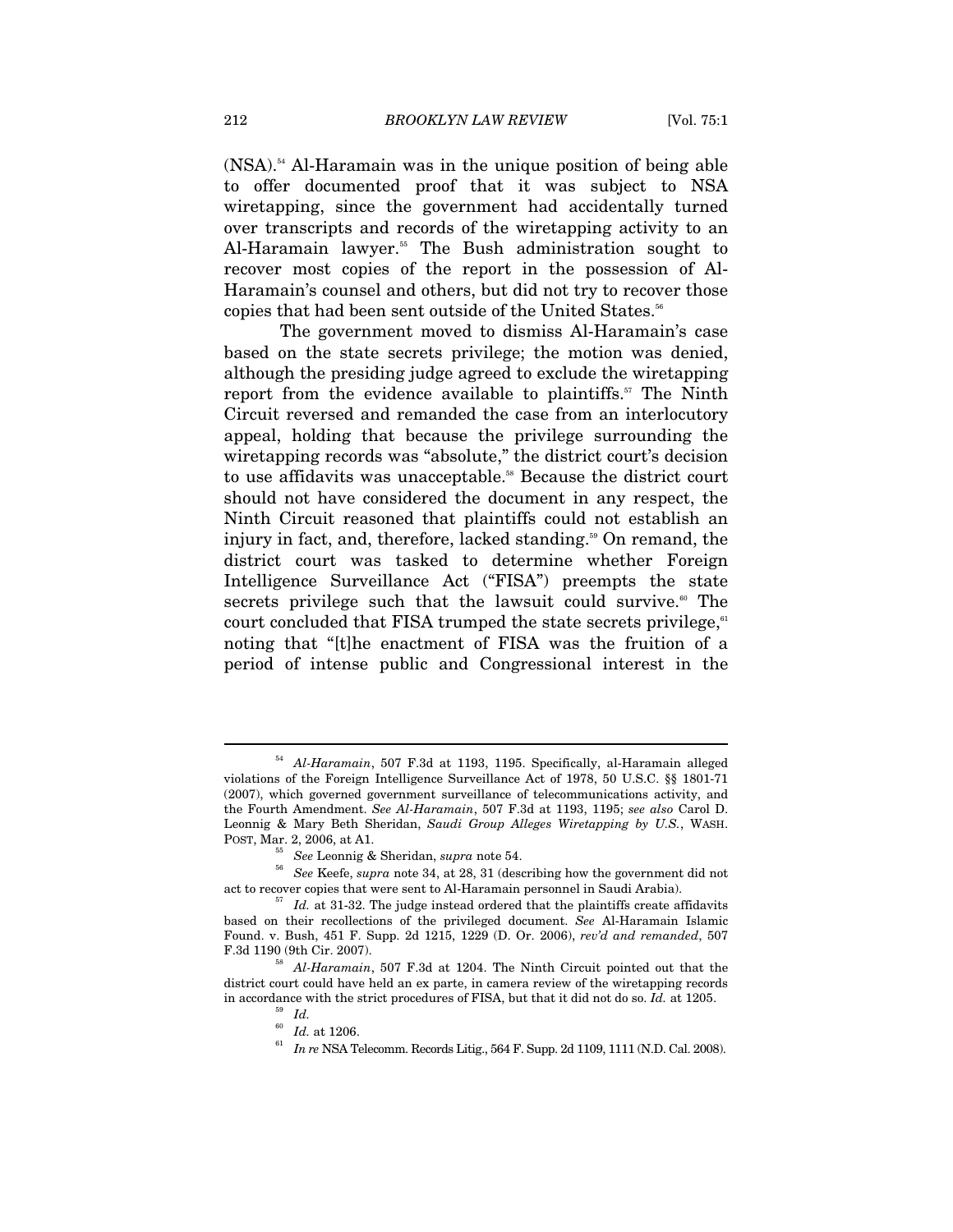problem of unchecked domestic surveillance by the executive branch."62

The court reasoned that section 1806(f) of FISA governed how sensitive government information resulting from surveillance ought to be handled by the courts, and that 1806(f) trumped the *Reynolds* framework for analyzing state secrets claims.<sup>63</sup> The court went further still, holding that  $1806(f)$  was "in effect a codification of the state secrets privilege for purposes of relevant cases under FISA, as modified to reflect Congress's precise directive to the federal courts for the handling of materials and information with purported national security implications. . . . [T]he *Reynolds* protocol has no role where section 1806(f) applies."<sup>64</sup> The district court's holding kept the plaintiff's claim alive, with Al-Haramain bearing the burden of proving surveillance apart from the wiretapping records that were inadvertently produced by the government.<sup>65</sup> In April 2009, the district court indicated that the government would not have carte blanche to assert the privilege by instructing both parties to work together to draft a protective order to delineate how classified and sensitive information will be treated.<sup>66</sup> The court also admonished Obama administration lawyers for their continued attempts to garner a stay and delay the disclosure of information relevant to plaintiff's case.<sup>67</sup>

A second motivating factor<sup>68</sup> for the current push of state secrets reform is growing evidence of extreme cases of detainee I

Order at 1-2, *In re* NSA, 564 F. Supp. 2d 1109 (N.D. Cal. 2008) (No. 06-1791 VRW).

68 Other recent cases have also implicated the state secrets privilege, but were resolved on other grounds or did not garner as much attention as the *El-Masri* case. *See* Arar v. Ashcroft, 532 F.3d 157 (2d Cir. 2008), *vacated and superseded*, No. 06- 4216-CV, 2009 WL 3522887 (2d Cir. 2009) (en banc); *see also* William Fisher, *State* 

 $62$  *Id.* at 1115. The court relied on the post-Watergate Church Committee Report on the unconstitutional domestic surveillance activities of the Nixon administration, *see id.*, as well as the framework for assessing presidential actions taken in defiance of congressional will set forth in Justice Jackson's concurrence in *Youngstown Sheet & Tube Co. v. Sawyer*. *See id.* at 1116 (citing Youngstown Sheet &

Tube Co. v. Sawyer, 343 U.S. 579, 635 (1952)).<br><sup>63</sup> *Id.* at 1119.<br><sup>64</sup> *Id.* at 1131.<br><sup>66</sup> Order at 2-3, *In re* NSA, 564 F. Supp. 2d 1109 (N.D. Cal. 2008) (No. 06-1791 VRW). In doing so, the court also rejected a far-reaching argument by the Obama administration that the court had no authority to order that counsel for al-Haramain be granted access to classified information over the objection of the executive branch. *See* Government Defendants' Response to Court Orders Concerning Compliance with the January 5 Order and Response to Plaintiffs' Supplemental Case Management Report at 7-10, *In re* NSA, 564 F. Supp. 2d 1109 (N.D. Cal. 2008) (No. M:06-CV-01791-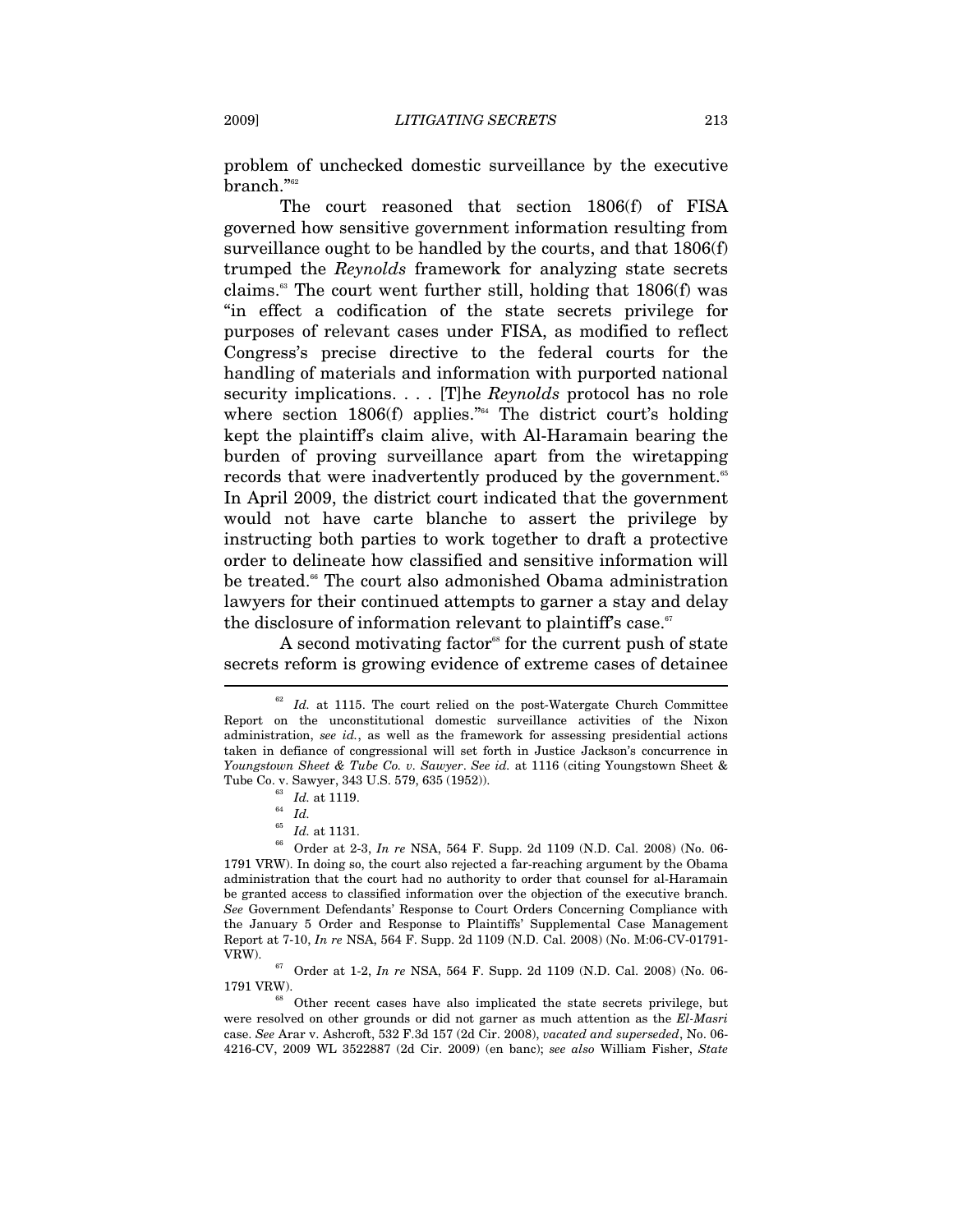mistreatment that have shocked the public: emblematic is the case of Khaled El-Masri, a German citizen who was subjected to extraordinary rendition by the U.S. government<sup>®</sup> in what was later acknowledged as a case of mistaken identity.<sup>70</sup>

In December 2003, El-Masri was taking a holiday from his hometown of Ulm, Germany, to Skopje, Macedonia. He was taken into custody by Macedonian authorities while on a bus crossing the border from Serbia.71 According to El-Masri, in January 2004, he was transported to an airport where he was beaten, stripped naked, photographed, and then sodomized.<sup>72</sup> He was then subject to "extraordinary rendition" by the CIA, who transported him to a prison in Kabul, Afghanistan.<sup>73</sup>

El-Masri was finally released on May 28, 2004, $4^4$  after having been in captivity for approximately five months, during which he was allegedly subject to numerous harsh interrogations by the CIA, which included "threats, insults, pushing, and shoving,"75 as well as force-feeding through a nasal tube.76 Upon his release, El-Masri sought out German officials, who launched an investigation regarding his allegations of abduction, detention, and abuse. $\pi$ 

In 2005, El-Masri sued George Tenet, the former director of the Central Intelligence Agency, the airlines complicit in his rendition, and various other individuals.<sup>78</sup> The

(No. 1:05cv1417), *available at* http://www.aclu.org/images/extraordinaryrendition/asset

<sup>72</sup> *Id.* ¶ 28. *Id.* ¶ 29-35 (alleging that El-Masri was blindfolded, shackled, forced into a diaper, and rendered unconscious by injections during his transport).

*Secrets Privilege Derails Rendition Suit*, ARAB AM. NEWS, July 11, 2008, at 8; Benjamin Weiser, *Appeals Court Hears Case of Canadian Citizen Sent by U.S. to Syria*, N.Y.

TIMES, Dec. 10, 2009, at A39.<br><sup>69</sup> For a full account of Khaled El-Masri's story of rendition, see JANE MAYER, THE DARK SIDE 282-87 (2008).

<sup>&</sup>lt;sup>70</sup> See Glenn Kessler, *Rice to Admit German's Abduction Was an Error: On European Trip, Rice Faces Scrutiny on Prisoner Policy*, WASH. POST, Dec. 7, 2005, at A18; Dana Priest, *Wrongful Imprisonment: Anatomy of a CIA Mistake*, WASH. POST, Dec. 4, 2005, at A1. 71 Complaint at ¶ 23, El-Masri v. Tenet, 437 F. Supp. 2d 530 (E.D. Va. 2006)

<sup>&</sup>lt;sup>74</sup> *Id.* ¶ 43.<br><sup>75</sup> *Id.* ¶ 40.<br><sup>76</sup> *Id.* ¶ 44.<br><sup>77</sup> *Id.* ¶ 57.<br><sup>78</sup> *Id.* ¶ 65-72 (alleging violations of due process); *id.* ¶¶ 73-82 (alleging prolonged arbitrary detention); *id.* ¶¶ 83-92 (alleging torture and other degrading treatment); *see Reform of the State Secrets Privilege: Hearing Before the Subcomm. on the Constitution, Civil Rights, and Civil Liberties of the H. Comm. on the Judiciary*, 110th Cong. 3 (2d Sess. 2008) [hereinafter *Privilege Hearings*] (prepared statement of H. Thomas Wells, Jr., President-Elect, ABA).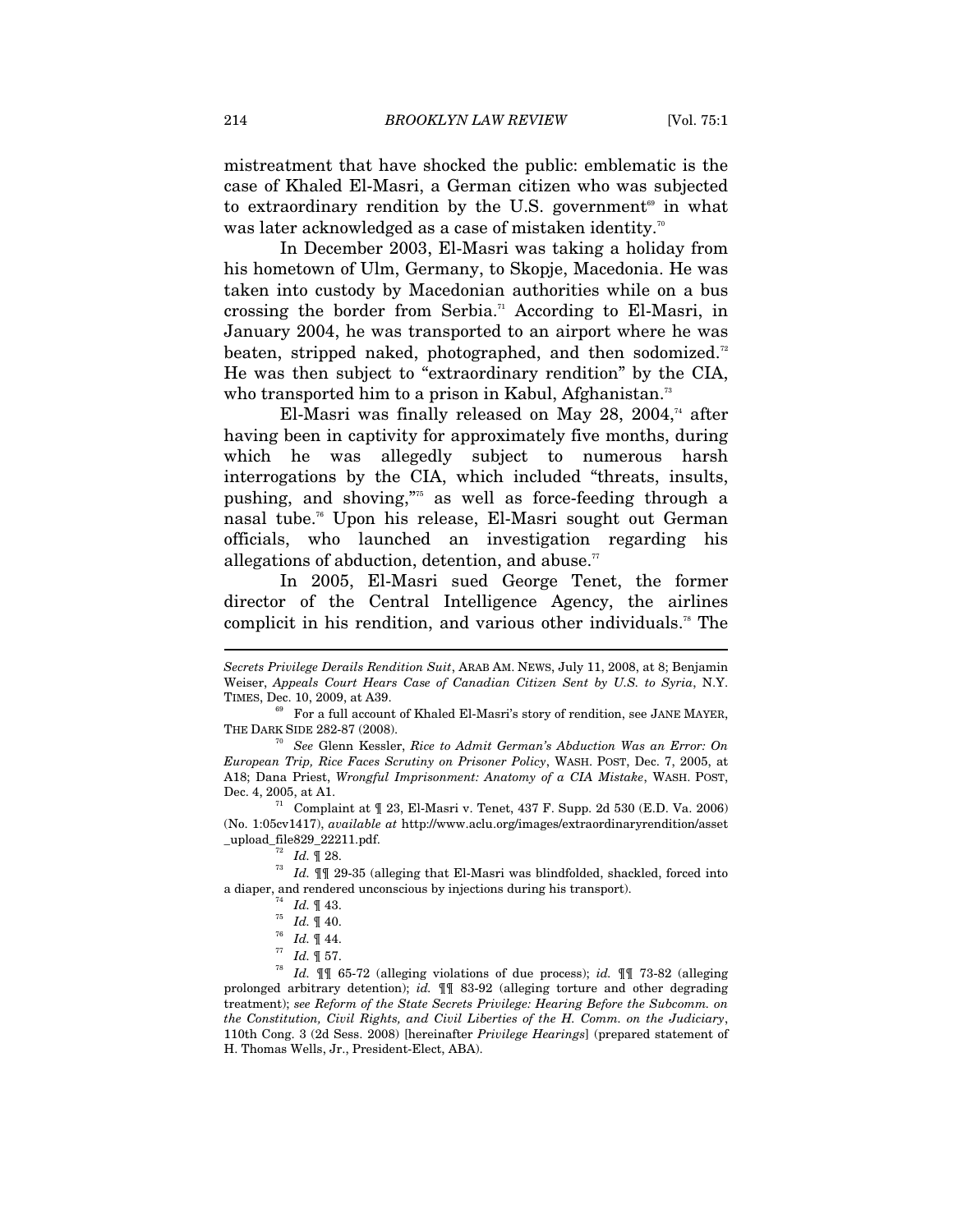government argued for dismissal of the suit based on the state secrets privilege, claiming that national security interests would be compromised if the litigation were to continue, and that state secrets were central to El-Masri making his case against the government.<sup>79</sup> This privilege claim was made despite the United States' admission of the existence and operation of a rendition program, as well as the support for El-Masri's factual account by German investigators and prosecutors.80 The federal district court agreed with the government's claim and dismissed El-Masri's suit at the motion-to-dismiss stage of the litigation, prior to the government's filing an answer to El-Masri's complaint.<sup>81</sup> The federal appeals court sustained the dismissal, $^{82}$  and the Supreme Court denied certiorari in 2007.<sup>83</sup>

In denying certiorari, the Supreme Court essentially chose to let stand the lack of clarity surrounding the standard for determining what procedures a court should use to evaluate potentially privileged evidence, whether a court should dismiss a suit in response to a valid privilege claim, and whether dismissal can occur prior to evidentiary discovery or even the filing of an answer to the complaint. $84$ 

In contrast, the Ninth Circuit decision in *Mohamed v. Jeppesen Dataplan, Inc.*, 85 deviates significantly from the Fourth Circuit's reasoning in *El-Masri* and articulates a narrower standard for upholding an invocation of the state secrets privilege. In *Mohamed*, the district court dismissed a suit brought by five detainees against a Boeing subsidiary allegedly involved in the transportation of the detainees for government-directed rendition and torture.<sup>86</sup> The district court cited many of the same reasons that the courts in *El-Masri* relied on, including the need to dismiss the suit because the

<sup>&</sup>lt;sup>79</sup> Privilege Hearings, supra note 78, at 3.<br><sup>80</sup> Jennifer Granick, *Secrecy Mustn't Crush Rule of Law*, WIRED, June 21, 2006.<br><sup>81</sup> *See El-Masri v. Tenet, 437 F. Supp. 2d 530, 535 (E.D. Va. 2006); Privilege Hearings*, *supra* note 78, at 3. *El-Masri* is only one of many state secrets privilege claims which led to dismissal at the pleadings stage. *See, e.g.*, Halkin v. Helms, 598 F.2d 1, 11 (D.C. Cir. 1978) (affirming a partial dismissal of a suit involving domestic

<sup>&</sup>lt;sup>82</sup> See El-Masri v. United States, 479 F.3d 296 (4th Cir. 2007).<br><sup>83</sup> See El-Masri v. United States, 128 S. Ct. 373 (2007); Linda Greenhouse, *Justices Turn Aside Case of Man Accusing C.I.A. of Torture*, N.Y. TIMES, Oct. 10, 2007, at A20. 84 *Privilege Hearings*, *supra* note 78, at 3. 85 563 F.3d 992 (9th Cir. 2009).

<sup>86</sup> 539 F. Supp. 2d 1128, 1130 (N.D. Cal. 2008).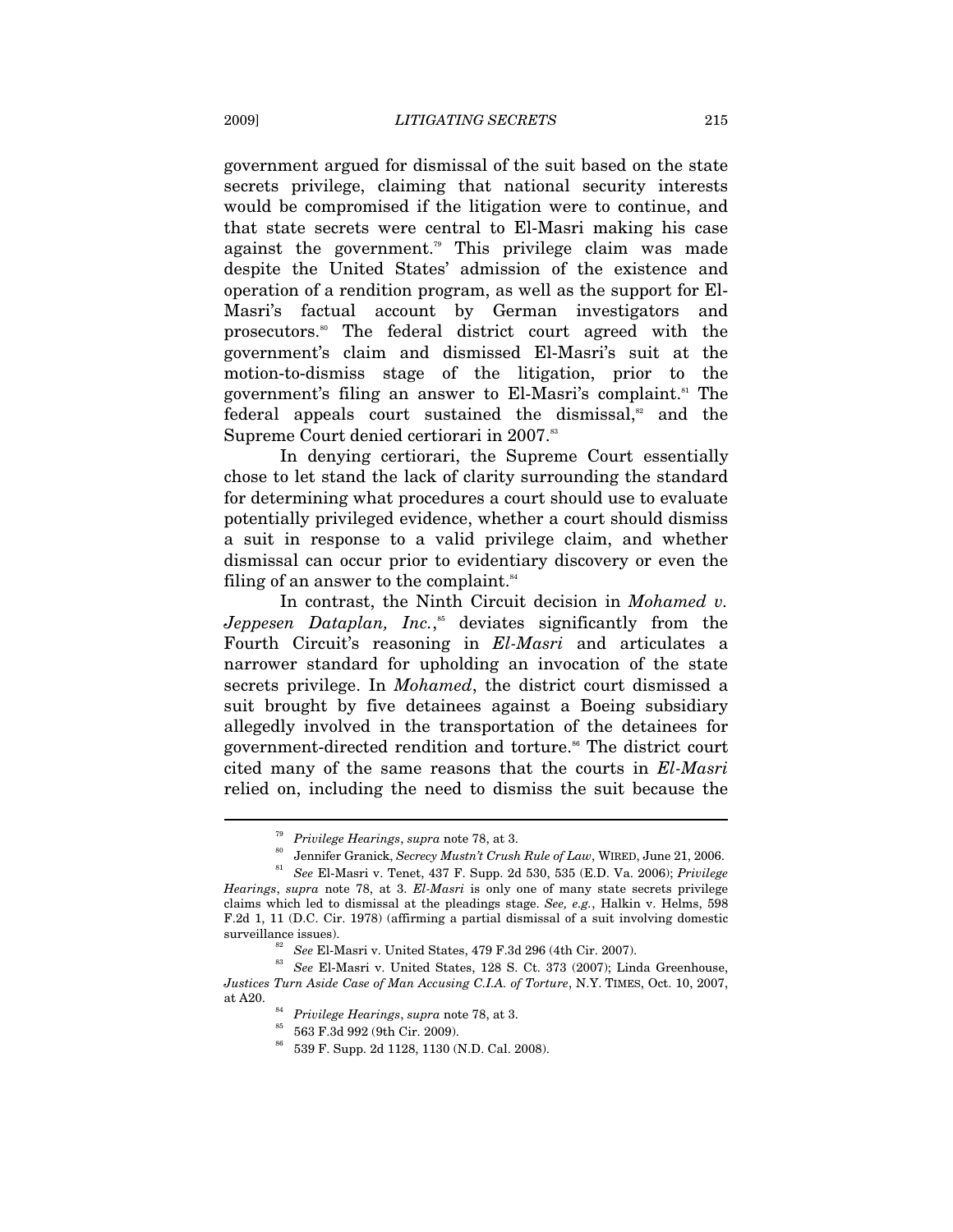subject matter at issue was itself a state secret that, if revealed, could jeopardize national security interests.<sup>87</sup> The Ninth Circuit reversed, adhering closely to the standard as articulated by the Court in *Reynolds* and rejecting the government's claims that the suit needed to be dismissed outright based on its subject matter.<sup>88</sup> The court instead remanded the case to the district court, giving the plaintiffs an opportunity to prosecute their claim without relying on privileged evidence.<sup>89</sup>

The dismissal of *El-Masri*, which was affirmed by the Fourth Circuit and was subsequently denied certiorari, in conjunction with the recent Ninth Circuit decision in *Mohamed*, make clear that Congress should step in and clarify the state secrets privilege.<sup>90</sup> The current application of the state secrets privilege raises numerous questions that require clarification: when the government can invoke the privilege, and what can be protected from disclosure; $91$  whether it is appropriate to grant a motion to dismiss based on a state secrets claim at the initial pleadings stage; $\alpha$ <sup>2</sup> the appropriate relief for a valid claim of the privilege;<sup>33</sup> and how deeply the court must examine the government's claim.<sup>94</sup>

More fundamentally, the petition for certiorari by El-Masri reflects broader concerns that the *Reynolds* framework should be reevaluated in light of serious constitutional issues including allegations of gross violations of the right to privacy and the right to due process—raised in current cases that were not present in *Reynolds*. Additionally, critics have noted that the nature of national security concerns has changed significantly in recent decades, and the courts' ability to

<sup>&</sup>lt;sup>87</sup> Id. at 1134-36.<br><sup>88</sup> Mohamed, 563 F.3d at 997, 1009.<br><sup>89</sup> Id. at 1009. The Ninth Circuit further clarified that documents considered "classified" for Freedom of Information Act purposes are not necessarily "secret" for purposes of the state secrets privilege, and that the government had the burden of establishing the need for genuine secrecy.  $Id$  at 1006-08.

<sup>&</sup>lt;sup>90</sup> It is clearly not in the interest of the executive branch to initiate any tinkering with the state secrets privilege, since the current application tends to grant most government requests for dismissal or non-discovery. *See* Editorial, *Secrets and Rights*, N.Y. TIMES, Feb. 2, 2008, at A18 (noting that the proposed Congressional measures were necessary given the courts' reflexive dismissal of cases involving national security issues).<br><sup>91</sup> Petition for Writ of Certiorari, *supra* note 9.<br><sup>92</sup> *Id.* at 17-21.<br><sup>93</sup> *Id.* at 21-22.<br>*Id.* at 22-24.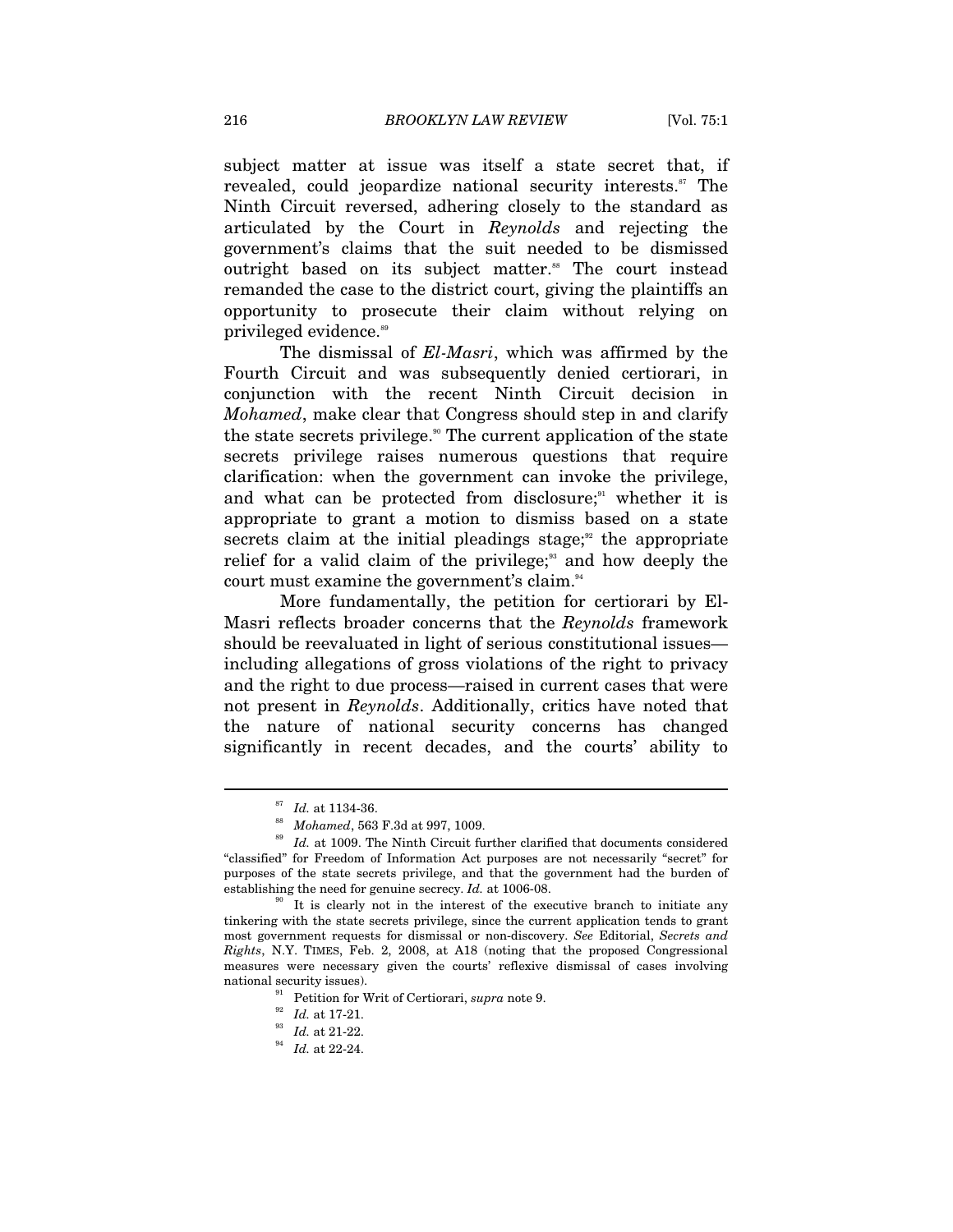adjudicate cases while protecting sensitive information has improved dramatically in the decades since *Reynolds*. 95

The *El-Masri* certiorari petition asserted that it was time for the Court to revisit the *Reynolds* standard and the state secrets privilege generally, arguing that since *Reynolds* was decided, the privilege has been broadened inappropriately and "has become unmoored from its evidentiary origins" and now provides a type of blanket immunity for bad actions by the government.96

Indeed, the Bush administration invoked the state secrets privilege with far greater frequency, in cases of greater national significance, and sought broader immunity for alleged bad acts by the government than did previous administrations.97 It also extended the ability to classify documents as "secret" to additional administrative agencies.<sup>98</sup> These claims of state secrets, as El-Masri noted, have been raised frequently at the initial pleadings stage, allowing the government to seek dismissal prior to discovery.<sup>99</sup> Further, courts often have not examined the documents over which the

 $\overline{a}$ 

to the Bush administration). 98 *See* Weaver & Escontrias, *supra* note 1, at 9 (noting that the ability to classify documents as "secret" and, therefore, potentially shield them from disclosure in litigation, to the department of Health and Human Services, the Environmental Protection Agency, the Department of Agriculture, and the Office of Science and Technology Policy). 99 *See* Al-Haramain Islamic Found., Inc. v. Bush, 451 F. Supp. 2d 1215, 1217

(D. Or. 2006); ACLU v. NSA, 438 F. Supp. 2d 754, 758 (E.D. Mich. 2006); Terkel v. AT&T Corp., 441 F. Supp. 2d 899, 900 (N.D. Ill. 2006); Hepting v. AT&T Corp., 439 F. Supp. 2d 974, 979 (N.D. Cal. 2006); *see also* Edmonds v. U.S. Dep't of Justice, 323 F. Supp. 2d 65 (D.D.C. 2004) (invoking the privilege to terminate a whistleblower suit by an FBI translator who was retaliated against); William F. Jasper, *Shooting the Messenger*, NEW AM., July 7, 2008, at 20 (detailing the level of retaliation against Sibel Edmonds and her inability to seek recourse in the courts).

<sup>&</sup>lt;sup>95</sup> *Id.* at 28-29 (citing the frameworks for judicial treatment of sensitive information laid out in the Freedom of Information Act, the Foreign Intelligence

Surveillance Act, and the Classified Information Procedures Act).<br><sup>96</sup> *Id.* at 12.<br><sup>97</sup> *E.g.*, Amanda Frost, *The State Secrets Privilege and Separation of Powers*, 75 FORDHAM L. REV. 1931, 1939 (2007) ("The Bush Administration raised the privilege in twenty-eight percent [28%] more cases per year than in the previous decade, and has sought dismissal in ninety-two percent [92%] more cases per year than in the previous decade."); Weaver & Pallitto, *supra* note 16, at 100 (claiming that the Bush administration is using the state secrets privilege with "offhanded abandon"). *Compare* Chesney, *supra* note 51, at 1252 (claiming that a survey of the invocation of the state secrets privilege in the post-*Reynolds* era indicates that "recent assertions of the privilege are not different in kind from the practice of other administrations"), *with* Video: Ben Wizner, Staff Attorney, ACLU, Panel Remarks at American Constitution Society for Law and Policy Discussion: The State Secrets Privilege: Time for Reform? (2008), *available at* http://acslaw.org/node/6503 (claiming that the frequent invocation of the state secrets privilege to secure dismissal at the initial pleadings stage is unique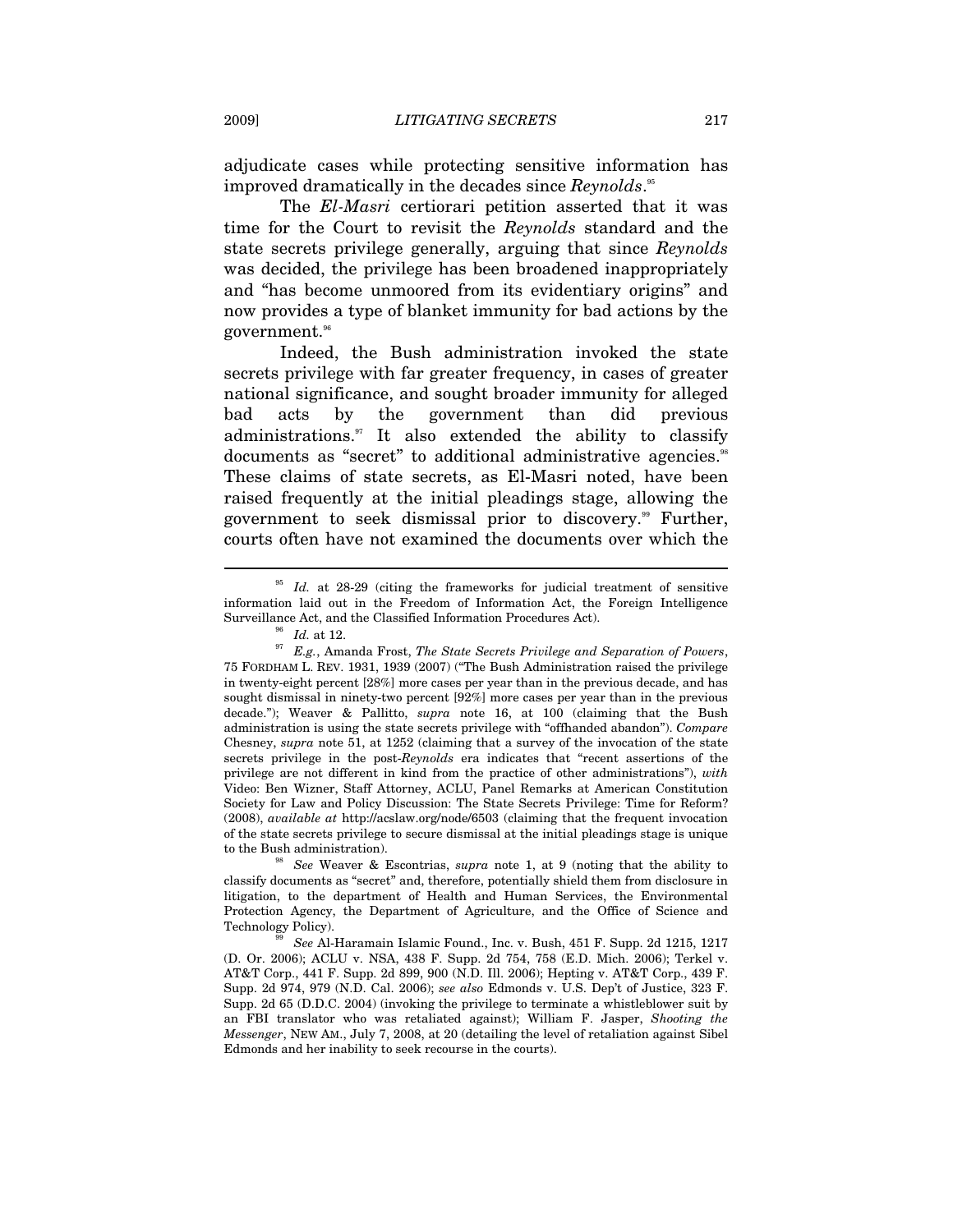privilege has been claimed, relying solely on government affidavits to determine that the privilege applies and that the suit must be dismissed prior to the commencement of discovery.100 Given the likelihood of continued litigation raising issues of national security for the foreseeable future, reassessing *Reynolds* in light of modern standards is necessary.<sup>101</sup>

#### *C. Proposed Reforms*

The 2008 and 2009 proposed reforms mark the first sustained attempt by Congress to address the concerns of lawmakers, scholars, and activists to allow courts greater flexibility in their evaluation and application of the privilege while protecting sensitive government information.<sup>102</sup>

Both the 2009 Senate and House bills offer a uniform set of procedures for federal judges to employ when the government asserts the privilege, modeled in large part after the Classified Information Procedures Act (CIPA) of 1980, which established procedures for the use of classified information in criminal trials.<sup>103</sup>

Under the proposed legislation, courts would have the ability to conduct hearings on the documents claimed to be privileged in camera, ex parte, or through the participation of attorneys and legal experts with "appropriate security l

<sup>&</sup>lt;sup>100</sup> Petition for Writ of Certiorari, *supra* note 9, at 14.<br><sup>101</sup> Critics have argued for many years that the state secrets privilege needs to be clarified for courts to apply a consistent standard. *See, e.g.*, Sandra D. Jordan, *Classified Information and Conflicts in Independent Counsel Prosecutions: Balancing the Scales of Justice After Iran-Contra*, 91 COLUM. L. REV. 1651, 1679 (1991).<br><sup>102</sup> Courts have held that statutes can preempt the application of the state

secrets privilege. *See, e.g.*, Halpern v. United States, 258 F.2d 36, 37, 44 (2d Cir. 1958) (noting that the Invention Secrecy Act should govern the court's treatment of sensitive evidence instead of the state secrets privilege); *In re* NSA Telecomm. Records Litig., 564 F. Supp. 2d 1109, 1124 (N.D. Cal. 2008) (noting that the Foreign Intelligence Surveillance Act (FISA) has primacy over the state secrets privilege in setting forth the parameters of how evidence should be treated during litigation); *see also* Eric Lichtblau, *Judge Rejects Bush's View on Wiretaps*, N.Y. TIMES, July 3, 2008, at A17

<sup>(</sup>noting FISA's limitations on executive branch activities). 103 18 U.S.C. app. 3 §§ 1-16 (2006). The Bush administration has pointed out that analogizing the use of the state secrets privilege to the application of the CIPA is inapposite, since the end result of nondisclosure of government held evidence under CIPA is that the government would need to drop its prosecution of a criminal case; in a state secrets situation, the proposed reforms would mean that government nondisclosure after a court order would lead to an adverse inference which increases the likelihood of government liability to private litigants. *See* Letter from Michael B. Mukasey, U.S. Attorney Gen., to Senator Patrick J. Leahy, Chairman of the Senate Comm. on the Judiciary (Mar. 31, 2008) [hereinafter Mukasey Letter], *available at*  http://www.usdoj.gov/archive/ola/views-letters/110-2/03-31-08-ag-ltr-re-s2533-statesecrets.pdf.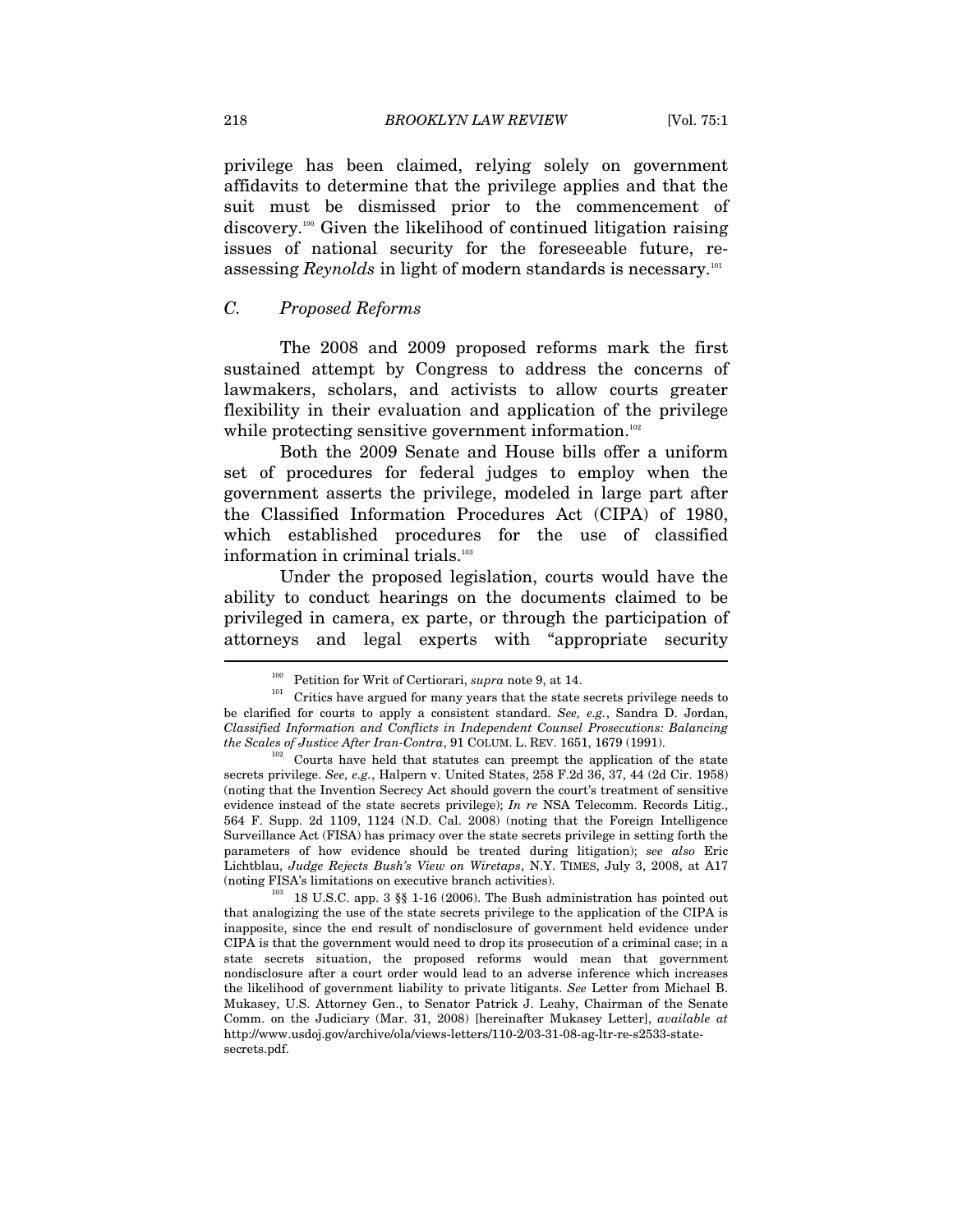clearances" to review the materials.104 The bills also require the government to produce each piece of evidence it claims is protected for in camera review, along with a signed affidavit from the head of the agency in possession of the evidence.105 The Senate bill also requires the government to attempt to produce a non-privileged substitute—such as a redaction or summary for any piece of evidence for which the privilege is upheld by the court.<sup>106</sup>

These proposed reforms mark a stark contrast to the current situation in which the government's common practice is to rely solely on affidavits to assert the privilege and move for dismissal of a suit.<sup>107</sup> Judges would be prevented from dismissing cases based on the privilege before plaintiffs have had a chance to engage in evidentiary discovery,<sup>108</sup> and the level of deference to be accorded to the executive branch would change from the current standard of giving the "utmost deference"109 to administration claims to one in which judges give only "substantial weight" to such claims.110

# *D. Critiques and Concerns Over Reforming the Privilege*

The 2008 proposed reforms were met with immediate and strong opposition from the Bush administration. In a March 31, 2008, letter to the Senate Judiciary Committee,

<sup>104</sup> S. 417, 111th Cong. § 4052 (2009). The bill empowers the judiciary to implement procedures to ensure that a sufficient number of attorneys with high-level security clearances are available to assist with such cases. *Id.*

 $105$  *Id.* § 4052(b)(1) (providing for in camera hearings except in when the hearing relates solely to a question of law). The court can choose to review only a sampling of the documents in question, if the review of every document would be

prohibitively time-consuming. *Id.* § 4054(d)(2).<br><sup>106</sup> *Id.* § 4054(e)(2)(B).<br><sup>107</sup> See James Oliphant, *Committee Passes "State Secrets" Bill*, SWAMP, Apr. 24, 2008, http://www.swamppolitics.com/news/politics/blog/2008/04/committee\_passes \_state\_secrets.html (last visited Sept. 20, 2009). S. 417 section 4054(b) requires that the government also provide an affidavit to support a claim of state secrets, and that

an unclassified version of the affidavit must be made public.<br><sup>108</sup> *Id.* § 4055 ("After reviewing all pertinent evidence, privileged and nonprivileged, a Federal court may dismiss a claim or counterclaim on the basis of the state secrets privilege . . . .").  $^{109}$  "[U]tmost deference" was also the standard accorded to executive claims of

privilege in *United States v. Nixon*, 418 U.S. 683, 685 (1974).<br><sup>110</sup> See S. 2533, 110th Cong. § 4054(e)(3) (as reported by Senator Patrick J.

Leahy, with an amendment, Aug. 1, 2008). Finally, the Attorney General would have been obligated to report to Congress within 30 calendar days "on any case in which . . . the state secrets privilege" was invoked, and any member of the House and Senate Intelligence and Judiciary Committees would have been permitted to request and examine any piece of evidence deemed protected by a court. *Id.* § 4058(a)(1).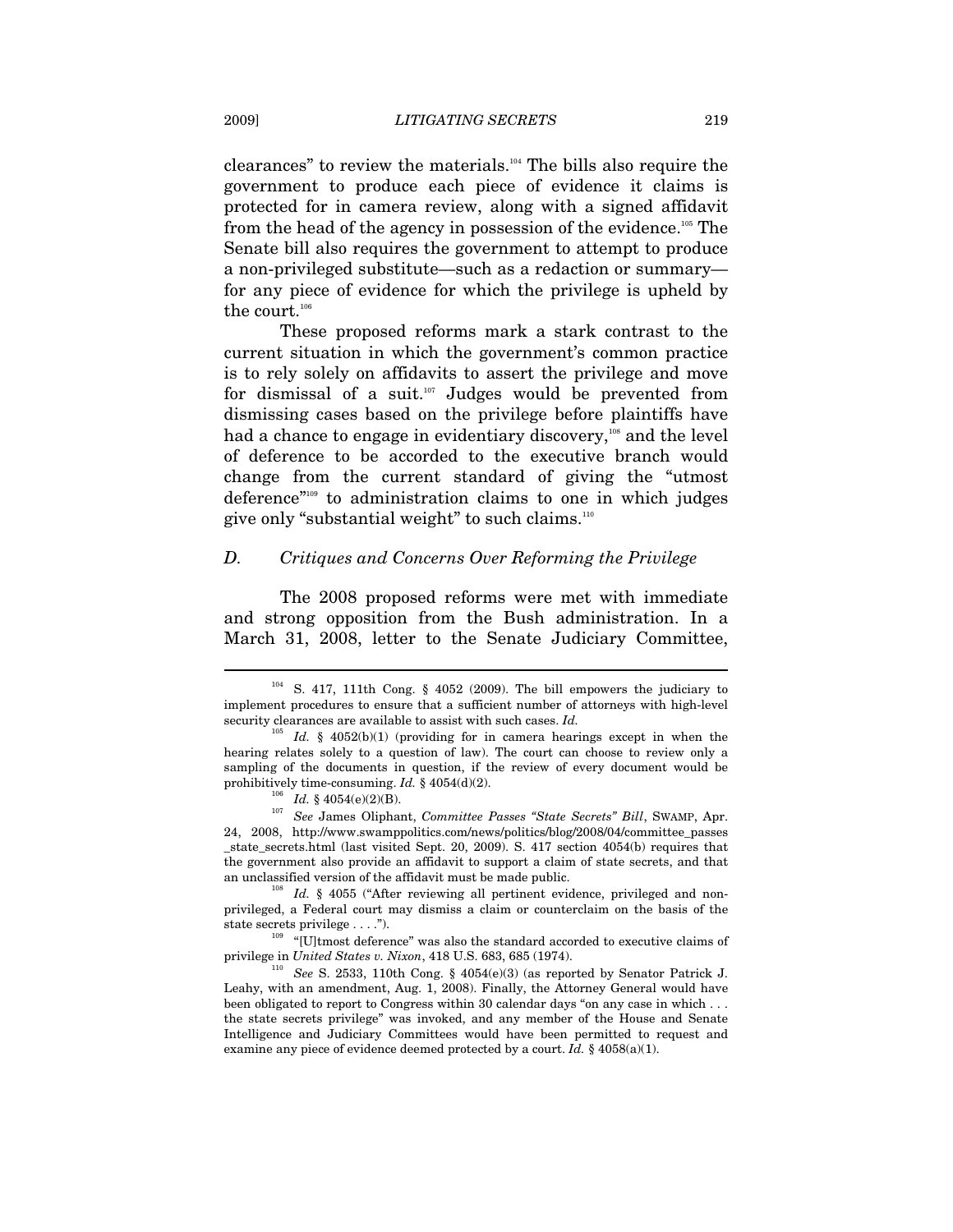then-Attorney General Michael Mukasey offered numerous critiques, including that the state secrets privilege is constitutionally rooted, and not solely a common law evidentiary privilege; $111$  that the courts are not the appropriate decision-makers regarding national security matters;<sup>112</sup> that other aspects of S. 2533, including reporting requirements to Congress, are constitutionally suspect; $113$  and that the proposed reforms would compromise the state secrets privilege to the detriment of national security.<sup>114</sup>

First, the Bush administration offered the Article IIbased argument that congressional regulation of the privilege is overreaching because the state secrets privilege is not a purely evidentiary privilege for which the parameters can be set by Congress.<sup>115</sup> Instead, the Bush administration and other critics argued that the state secrets privilege is grounded in the President's inherent executive power,<sup>116</sup> a position articulated by the Supreme Court in the dicta of *United States v. Nixon*,<sup>117</sup> and mentioned in passing in a footnote in *Reynolds*. 118

 $\overline{a}$ 

<sup>111</sup> Mukasey Letter, *supra* note 103, at 2-3.<br>
<sup>112</sup> *Id.* at 3-4.<br>
<sup>113</sup> *Id.* at 4-5.<br>
<sup>114</sup> *Id.* at 5-6. The Mukasey Letter also detailed four other concerns: that the state secrets privilege is a well-settled doctrine, the *Reynolds* standard was appropriate for evaluating a claim of privilege, the proposed reforms could affect pending litigation, and the proposed amendments lacked clarity as to classification procedures.  $Id$ . at 1, 2, 7.

 $\overline{\text{S}}$ i<sup>15</sup> See, e.g., El-Masri v. Tenet, 437 F. Supp. 2d 530, 535-36 (E.D. Va. 2006) (asserting that the "privilege derived from the President's constitutional authority over the conduct of this country's diplomatic and military affairs"); Memorandum in Support of the United States' Assertion of State Secrets Privilege at 3-4, Arar v. Ashcroft, 414 F. Supp. 2d 258 (E.D.N.Y. 2006) (No. 04-CV-249); Memorandum of Points and Authorities in Support of the United States' Assertion of the Military and State Secrets Privilege; Defendants' Motion to Dismiss or, in the Alternative, for Summary Judgment; and Defendants' Motion to Stay Consideration of Plaintiffs' Motion for Summary Judgment at 10, ACLU v. NSA, 438 F. Supp. 2d 754 (E.D. Mich. 2006) (No. 2:06-cv-10204) (arguing that the "privilege derives from the President's Article II powers to conduct foreign affairs and provide for the national defense"); *see also* Chesney, *supra* note 51, at 1308-09 (asserting that the state secrets privilege is best conceived of as an Article II privilege with an overlay of evidentiary issues, the latter of which can be regulated by Congress). 116 *See generally* JOHN YOO, THE POWERS OF WAR AND PEACE (2005) (arguing

that inherent executive authority during wartime limits Congressional control over the conduct of war to the exercise of its spending and impeachment powers).<br><sup>117</sup> United States v. Nixon, 418 U.S. 683, 711 (1974) ("Nowhere in the

Constitution . . . is there any explicit reference to a privilege of confidentiality, yet to the extent this interest relates to the effective discharge of a President's powers, it is constitutionally based."); *see* Dep't of Navy v. Egan, 484 U.S. 518, 527 (1988) ("[The President's] authority to classify and control access to information bearing on national security and to determine whether an individual is sufficiently trustworthy to occupy a position in the Executive Branch that will give that person access to such information flows primarily from this constitutional investment of power in the President . . . .");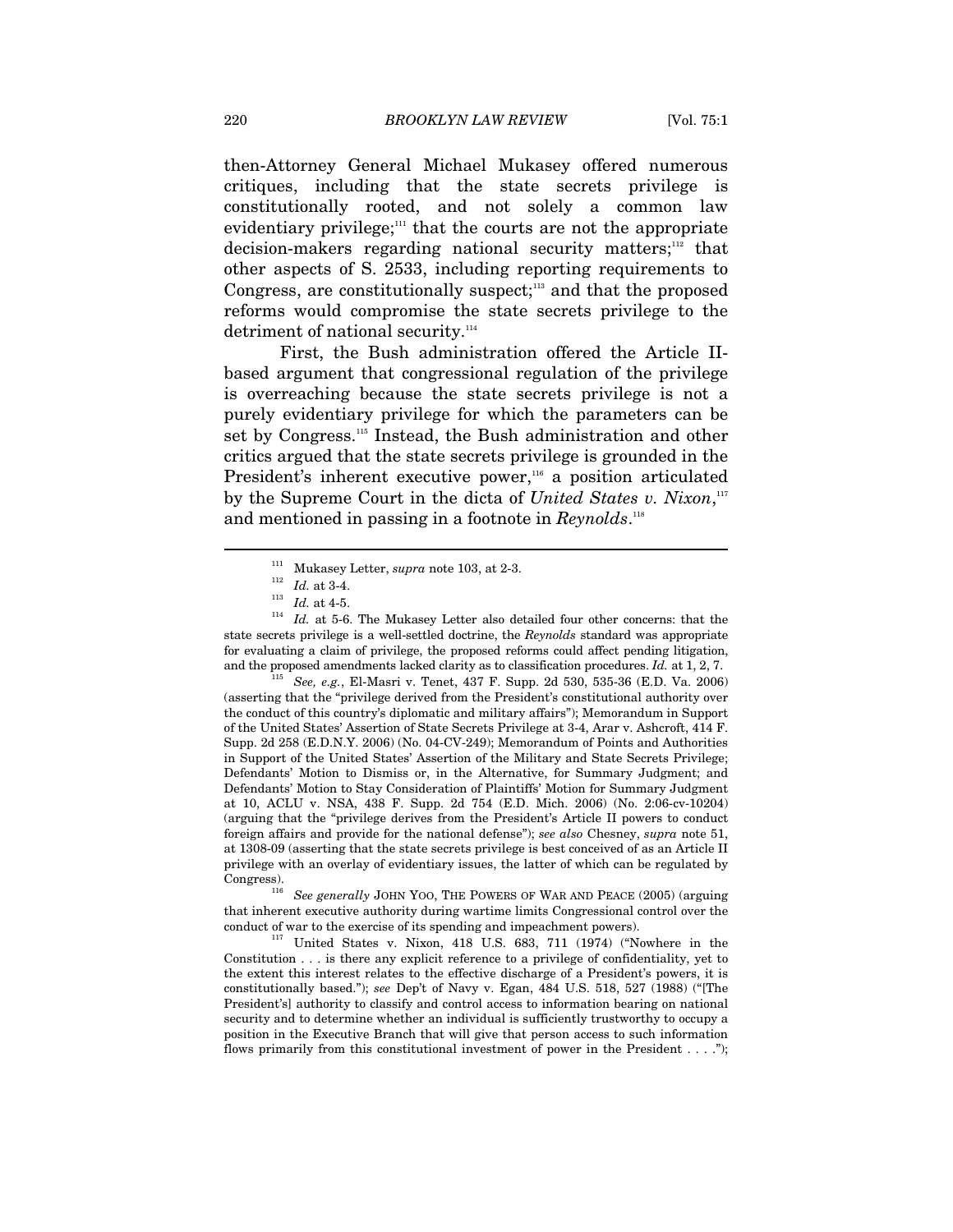#### 2009] *LITIGATING SECRETS* 221

Since *Reynolds*, most courts have construed the state secrets privilege simply as a common law evidentiary privilege, created and enforced to protect information when "disclosure would be inimical to the national security [interests]."119 In 2005, the Court decided *Tenet v. Doe*<sup>120</sup> and made clear the distinction between applying the state secrets privilege and deciding the threshold question of justiciability. In *Tenet*, two foreign nationals who allegedly worked on behalf of the Central Intelligence Agency (CIA) in return for the promise of financial support and residency in the United States brought claims against the CIA.121 The Supreme Court dismissed the claims of the alleged agents based squarely on the justiciability doctrine announced in *Totten v. United States* rather than looking to the state secrets privilege for guidance.<sup>122</sup> In the course of its reasoning in *Tenet*, the Court clarified that the state secrets privilege addressed in *Reynolds* ought to be viewed as purely  ${\rm evidentiary^{_{123}}~in}$  nature. $^{^{124}}$ I

protected in the constitutional system of separation of power"). 119 *In re* United States, 872 F.2d 472, 474 (D.C. Cir. 1989); *In re* NSA Telecomm. Records Litig., 564 F. Supp. 2d 1109, 1118 (N.D. Cal. 2008); Hepting v. AT&T Corp., 439 F. Supp. 2d 974, 980-85 (N.D. Cal. 2006); *see also* Al-Haramain Islamic Found. v. Bush, 507 F.3d 1190, 1196 (9th Cir. 2007) ("The state secrets privilege is a common law evidentiary privilege that permits the government to bar the disclosure of information if 'there is a reasonable danger' that disclosure will 'expose military matters which, in the interest of national security, should not be divulged.'" (quoting *Reynolds*, 345 U.S. at 10)).<br><sup>120</sup> 544 U.S. 1 (2005).<br><sup>121</sup> *Id.* at 3-5.

- 
- 
- 

<sup>122</sup> *Id.* at 8-10 (relying on Totten v. United States, 92 U.S. 105 (1875)).<br><sup>123</sup> Other supporters of the 2008 proposed reforms argued that whether the privilege has some constitutional roots is irrelevant, since the proposed reforms seek to impose the cost of an adverse inference against the government if it does not comply with a judicial request for in camera review, but that the government does not necessarily lose its case. *See* Aziz Huq, Dir. Liberty & Nat'l Sec. Project, Brennan Ctr. For Justice, N.Y. Univ. Sch. of Law, Remarks at the American Constitution Society for Law and Policy Panel Discussion: The State Secrets Privilege: Time for Reform? (Apr. 4, 2008), *available at* http://acslaw.org/node/6578. The adverse inference also costs less than the remedy applied by the district court in *Reynolds*, which entered judgment for the plaintiffs upon the government's refusal to produce the flight accident report for in camera review. *Reynolds*, 345 U.S. at 5.

<sup>124</sup> The *Tenet* Court distinguished the evidentiary privilege from the justiciability doctrine articulated in *Totten*, 92 U.S. at 107 (in which litigation was dismissed at the pleading stage in an action to enforce a secret espionage contract,

El-Masri v. United States, 479 F.3d 296, 303-04 (4th Cir. 2007) (noting that the state secrets privilege has a "firm foundation in the Constitution"); Halkin v. Helms, 598 F.2d 1, 9 (D.C. Cir. 1978); Black v. Sheraton Corp. of Am., 371 F. Supp. 97, 100 (D.D.C. 1974) (noting that the privilege is constitutionally based to maintain an appropriate

separation of powers). 118 *See* United States v. Reynolds, 345 U.S. 1, 6 n.9 (1953) (noting that the government claims that the statute determining whether the government can withhold documents "is only a legislative recognition of an inherent executive power which is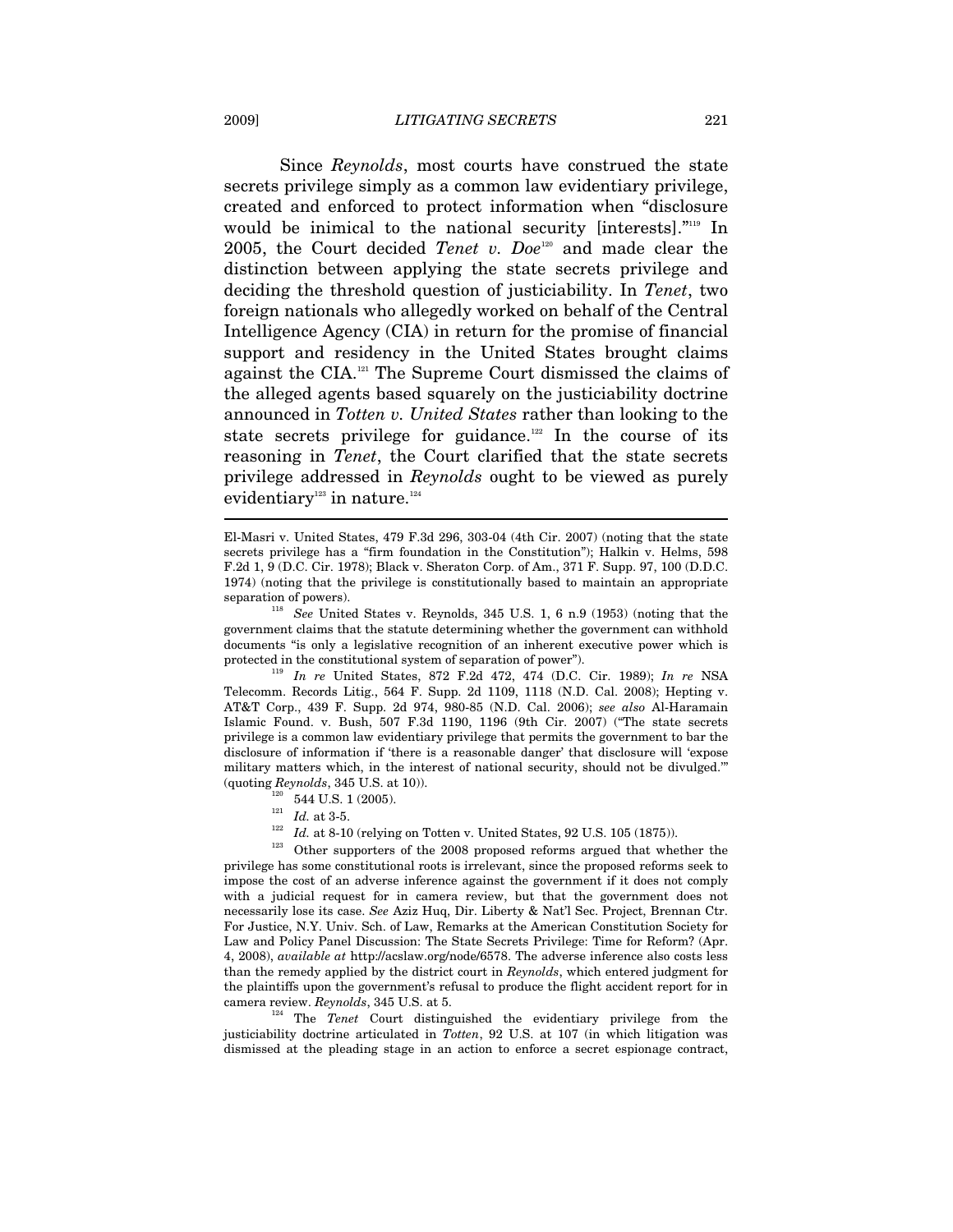Second, the Bush administration argued that the state secrets privilege is best exercised by the executive branch, which is owed a high level of deference on national security matters.125 For example, the government, in asking the Supreme Court not to grant El-Masri's petition for certiorari, cited *Nixon* for the proposition that "[s]uch deference protects the Executive's Article II responsibility to safeguard national security information and accounts for the fact that the Executive Branch is in a far better position than the courts to evaluate the national security and diplomatic consequences of releasing sensitive information."126

This argument relied on the premise that judges cannot adequately evaluate some issues that relate to national security matters.127 The district court in *El-Masri* emphasized this purported judicial deficiency, quoting from the 1948 case of *C. & S. Air Lines v. Waterman S.S. Corp.*, 128 "the President . . . has available intelligence services whose reports are not and ought not to be published to the world. It would be intolerable that courts, without the relevant information, should review and perhaps nullify actions of the Executive taken on information properly held secret."129

This claim—which if followed to its logical conclusion would preclude judicial oversight of almost all national security matters—is questionable, since federal courts are regularly tasked with dealing with sensitive information related to national security issues.130 Further, the ability of the courts to

- 
- 

the judiciary in determining constitutionality of counterterrorism measures, noting, "Security depends upon a sophisticated intelligence apparatus and the ability of our Armed Forces to act and to interdict. There are further considerations, however. Security subsists, too, in fidelity to freedom's first principles."); *see also* Weiser, *supra* note 68 (noting the observation of Second Circuit Judge Barrington Parker, Jr. that courts regularly weigh in on questions of foreign policy); *State Secret Protection Act of 2009: Hearing on H.R. 984 Before the Subcomm. on the Constitution, Civil Rights and* 

because the government could neither confirm nor deny the contract's existence), describing *Totten* as "unique and categorical . . . a rule designed not merely to defeat the asserted claims, but to preclude judicial inquiry." *Tenet*, 544 U.S. at 6 n.4. By contrast, the Court described the state secrets privilege as dealing strictly with evidence, not justiciability. *Id.* at 9-10.

<sup>&</sup>lt;sup>125</sup> See United States v. Nixon, 418 U.S. 683, 710 (1974) (reasoning that courts "traditionally show" the "utmost deference" to executive branch requests for privilege). Brief for the United States in Opposition at 14, El-Masri v. United States,

<sup>128</sup> S. Ct. 373 (2007) (No. 06-0613), *available at* http://www.fas.org/sgp/jud/statesec/ elmasri-govt-opp.pdf (citing *Nixon*, 418 U.S. at 710).<br>
<sup>127</sup> See Chesney, supra note 51, at 1267-69.<br>
<sup>128</sup> 333 U.S. 103, 111 (1948).<br>
<sup>129</sup> El-Masri v. Tenet, 437 F. Supp. 2d 530, 536 n.7 (E.D. Va. 2006).<br>
<sup>130</sup> See Bo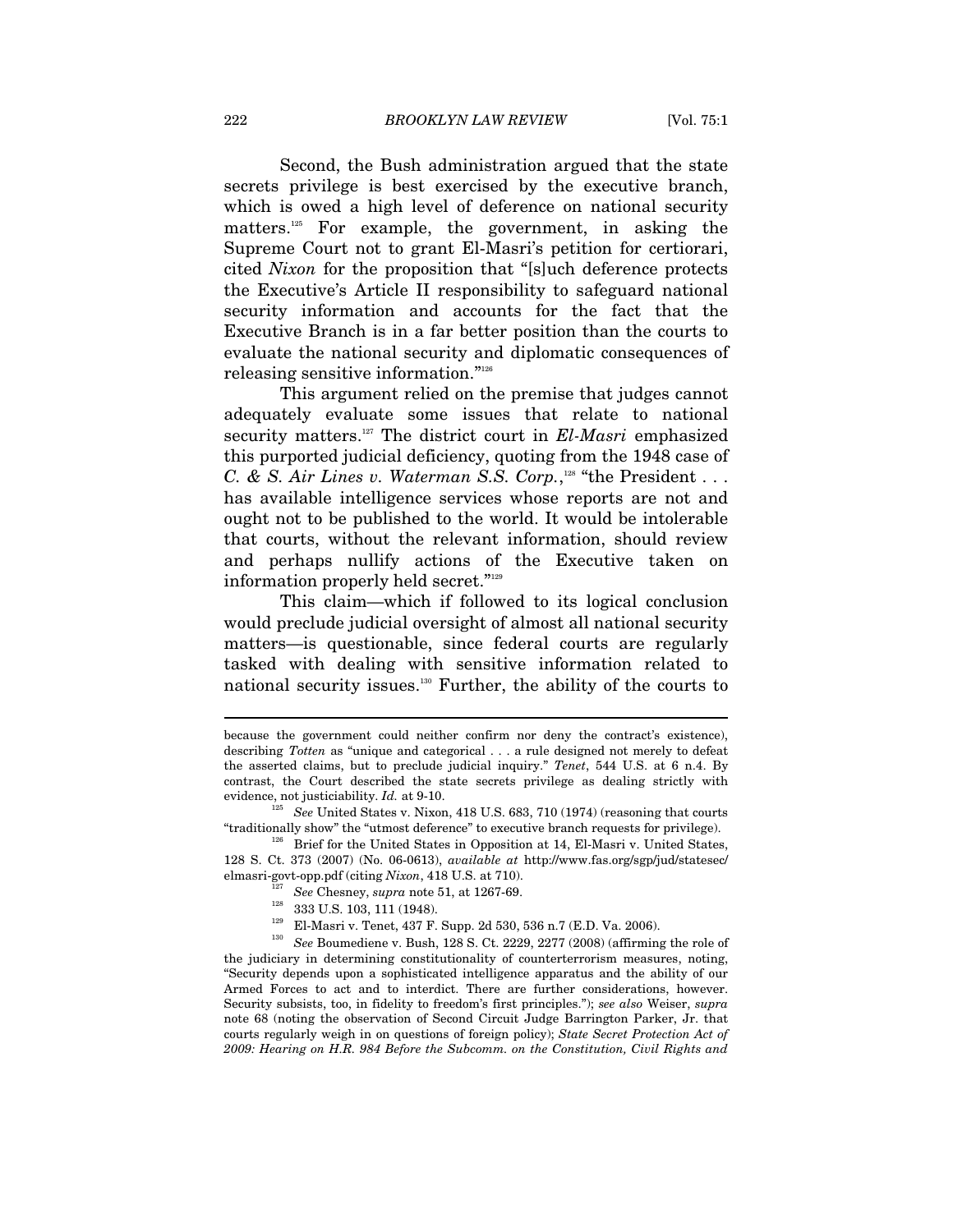deal with sophisticated and sensitive matters of national importance has increased dramatically since the *Reynolds* decision.<sup>131</sup> Additionally, the status quo reflects little or no judicial check on executive branch overreaching; the proposed reforms attempt to rectify that by shedding sunlight on executive branch decision-making that would not exist otherwise. Although involved executive branch officials would have a better and more nuanced understanding of national security issues than federal judges, the conclusion that judges are thus incompetent to play any significant role in the application of an evidentiary privilege—even with the protections of in camera review—does not follow.

Third, the Bush administration strongly objected<sup>132</sup> to the proposed requirement that the Attorney General report to Congress on invocations of the state secret privilege and provide copies of privileged documents to members of Congress upon request.<sup>133</sup> Any President who subscribes to a robust view of a unilateralist unitary executive theory<sup>134</sup>—particularly in light of the claim that the state secrets privilege has an Article II core—may decide to refuse to comply with the legislated state secrets framework based on the theory of constitutional

*Civil Liberties*, 111th Cong. 24-25 (2009) (statement of Hon. Patricia M. Wald, Retired C.J., U.S. Court of Appeals for the District of Columbia) (asserting that federal courts are capable of handling sensitive information related to national security issues). Federal courts have dealt effectively with serious national security issues, such as terrorism, for many years. *E.g.*, United States v. Yousef, 327 F.3d 56, 171 (2d Cir. 2003) (affirming convictions for conspiracy to attack the World Trade Center in 1993); United States v. McVeigh, 153 F.3d 1166, 1176 (10th Cir. 1998) (affirming the death sentence

for Timothy McVeigh for his role in the 1993 Oklahoma City bombing). 131 Various developments have contributed to this trend. One development includes the 1958 amendments to the Federal Housekeeping Statute, 5 U.S.C. § 301 (2006). *See* Exxon Shipping Co. v. U.S. Dep't of the Interior, 34 F.3d 774, 777 (9th Cir. 1994) ("According to the legislative history of the 1958 amendments, Congress was concerned that the statute had been twisted from its original purpose as a 'housekeeping' statute into a claim of authority to keep information from the public and, even, from the Congress. 1958 U.S.C.C.A.N. 3352 (1958)." (citation omitted) (internal quotation marks omitted)); *id.* ("The House Report accompanying the 1958 amendment explained that the proposed amendment would 'correct' a situation that had arisen in which the executive branch was using the housekeeping statute as a substantive basis to withhold information from the public. H.R. REP. NO. 85-1461, at 2 (1958)."). Other developments include the 1974 amendments to the Freedom of Information Act, the 1978 creation of the Foreign Intelligence Services Act Court, and the 1980 passage of CIPA. *See* Fisher, *supra* note 19, at 124-64; THE CONSTITUTION PROJECT, REFORMING THE STATE SECRETS PRIVILEGE 5 (2007), *available at* http://www.constitutionproject.org/manage/file/52.pdf.

<sup>&</sup>lt;sup>132</sup> See Mukasey Letter, *supra* note 103, at 4-5. <sup>133</sup> See State Secrets Protection Act, S. 417, 111th Cong. § 2(a) (2009) (to be codified at 28 U.S.C. § 4058). 134 *See* Setty, *supra* note 46, at 596-98.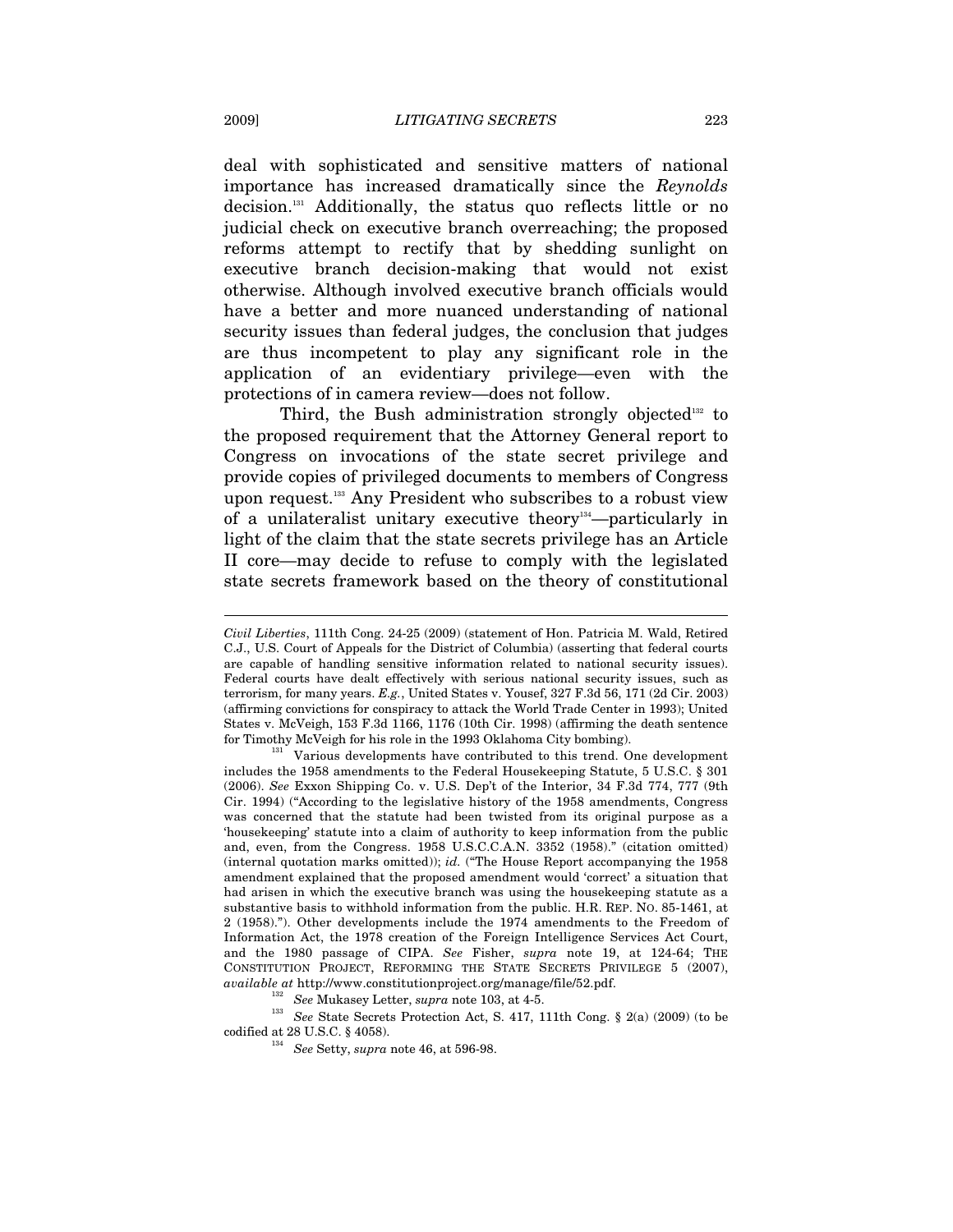avoidance.135 If Congress attempted to mandate the Attorney General's reporting to Congress on information related to national security, the President may choose to "avoid" a potential constitutional question by refusing to enforce the legislation mandating the sharing of information.<sup>136</sup> However, because the judiciary has a central role in evaluating and applying the state secrets privilege, the use of avoidance by the executive branch may be limited to some extent.<sup>137</sup>

Fourth, the administration raised the concern that the proposed reforms, if enacted, would lead to the disclosure of  $\overline{\phantom{a}}$ 

 $^{135}\,$  Constitutional avoidance in the executive context has been understood to mean that the President can "avoid" a constitutional dispute by asserting his own view of his constitutional obligations any time the actions of another branch make an incursion onto the constitutional right of the executive to exert its decision-making primacy in certain areas, such as in the conduct of war. *See* Trevor Morrison, *Constitutional Avoidance in the Executive Branch*, 106 COLUM. L. REV. 1189, 1218-19, 1230 (2006) (critiquing the OLC's use of avoidance to assert more presidential power than is granted under law). Congress attempted to address the question of constitutional avoidance through 2002 appropriations legislation that included a provision mandating notification to Congress whenever the executive branch chooses not to enforce a law as written. *See* The 21st Century Department of Justice Appropriations Authorization Act, Pub. L. No. 107-273 § 202, 116 Stat. 1758, 1771 (codified at 28 U.S.C. § 530(D) (2002)). The Bush administration appears to have engaged in "meta-avoidance" by refusing to comply with the congressional notification requirement in the Act. *See, e.g.*, Statement on Signing the 21st Century Dep't of Justice Appropriations Authorization Act, 38 WEEKLY COMP. PRES. DOC. 1971, 1971 (Nov. 2, 2002) (noting that § 530(D) "purports to impose on the executive branch substantial obligations for reporting to the Congress activities of the Department of Justice involving challenges to or nonenforcement of law that conflicts with the Constitution. The executive branch shall construe section 530(D) . . . in a manner consistent with the constitutional authorities of the President to supervise the unitary executive branch . . . ."). Congress continues to attempt to legislate its way around executive branch avoidance. *E.g.*, OLC Reporting Act of 2008, S. 3501, 110th Cong. § 2 (2008) (introduced by Sens. Feingold and Feinstein); Office of Legal Counsel Reporting Act of 2008, H.R. 6929, 110th Cong. § 2 (2008) (introduced by Rep. Miller). Both bills propose amendments to 28 U.S.C. § 530(D) to obligate the Attorney General to report to Congress on non-enforcement of statutes based on OLC opinions claiming constitutional avoidance based on the OLC's reading of presidential power under

Article II.<br><sup>136</sup> Morrison, *supra* note 135, at 1250-58. Members of Congress, acknowledging the ineffectiveness of Congressional oversight in the face of the heightened use of executive privilege and constitutional avoidance, have voiced the belief that the courts are the last safeguards of separation of powers. *Department of Justice Oversight: Hearing Before the S. Comm. on the Judiciary*, 110th Cong. 5, 13-14 (2007) [hereinafter Oversight Hearing Transcript] (statements of Chairman Sen. Leahy and Att'y Gen. Gonzales). Senator Arlen Specter has objected to this meta-use of constitutional avoidance, noting that even if enforcement of a statute is "avoided" by the administration, that avoidance needs to be reported to the appropriate committee in the Senate and House of Representatives. *Id.* at 13.<br><sup>137</sup> It should be noted that there is no layer of judicial oversight for the

provision of S. 2533 which requires the Attorney General to report to Congress and provide documents for inspection which were withheld under the privilege. *See* S. REP. NO. 110-442, at 33-35 (2008). Thus, an administration intent on using the avoidance doctrine might do so in the context of this congressional reporting requirement.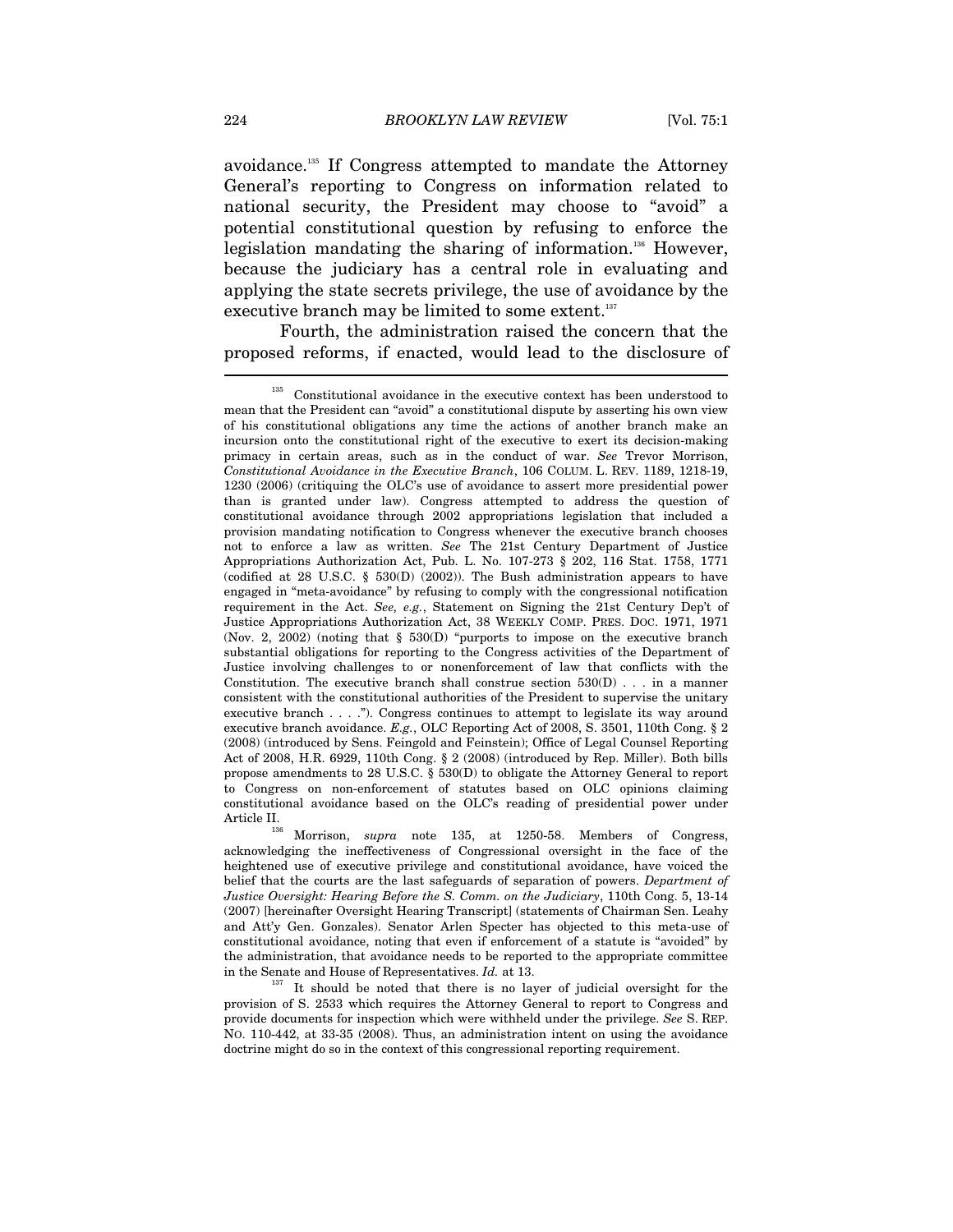more state secrets and compromise national security as a result.138 Clearly, more information would likely be revealed in litigation if the proposed reforms were enacted: S. 417 elevates the threshold for nondisclosure from "a reasonable danger" that disclosure could harm national security—the standard from *Reynolds*139—to the higher standard that disclosure is "reasonably likely to cause significant harm" to national security.<sup>140</sup> A higher rate of disclosure would be almost inevitable with the proposed standard, particularly given that the courts, not the executive branch, would make the final determination as to the level of potential harm caused by disclosure.

However, it is unclear whether a higher rate of disclosure would jeopardize U.S. security interests. Although the Bush administration asserted that disclosing information regarding administration activities in the war on terror in response to oversight attempts would compromise national security interests, $141$  it offered no evidence supporting such a claim.142 Further, although then-Attorney General Mukasey

<sup>138</sup> The court in *El-Masri* acknowledged the potential danger to national security in disclosing state secrets during litigation. 437 F. Supp. 2d 530, 537 (E.D. Va. 2006) ("[A]ny admission of denial of [the] allegations by defendants in this case would reveal the means and methods employed pursuant to this clandestine [wiretapping] program and such a revelation would present a grave risk of injury to national security.").<br><sup>139</sup> United States v. Reynolds, 345 U.S. 1, 101 (1953).<br><sup>140</sup> *See* State Secrets Protection Act, S. 417, 111th Cong. § 2(a) (2009) (to be

codified at 28 U.S.C. § 4051). 141 *See* Setty, *supra* note 46, at 612; Prepared Statement of Hon. Alberto R.

Gonzales, Attorney General of the United States (2006), *available at* http://www.fas.org/irp/congress/2006\_hr/020606gonzales.html; Heidi Kitrosser, *Congressional Oversight of National Security Activities: Improving Information Funnels*, 29 CARDOZO L. REV. 1049, 1056 (2008) ("[T]he administration has offered no explanation of the purported dangers of revealing the program's very existence beyond the vague assertion that, while terrorists surely already know that the United States can survey their conversations, knowing about the program would remind them of this fact and might lead them to infer that surveillance is broader than they had assumed." (footnotes omitted)); Bruce Ackerman, *Terrorism and the Constitutional Order*, 75 FORDHAM L. REV. 475, 478-79 (2006) (arguing that the rhetoric surrounding the war on terror encourages a public and congressional overreaction of ceding powers to the President); *see also* Joby Warrick & Dan Eggen, *Hill Briefed on Waterboarding in 2002*, WASH. POST, Dec. 9, 2007, at A1 (offering a second reason for the desire for secrecy: to avoid public and international censure over the use of the harsh interrogation techniques. When the U.S. interrogation program became known widely in late 2006, the uproar from Congress and the public apparently prompted the administration to modify its program.). 142 *See* Setty, *supra* note 46, at 613 (noting that repeated claims by the Bush

administration that Office of Legal Counsel opinions could not be disclosed because of a purported risk to national security were unsupported and ultimately undermined by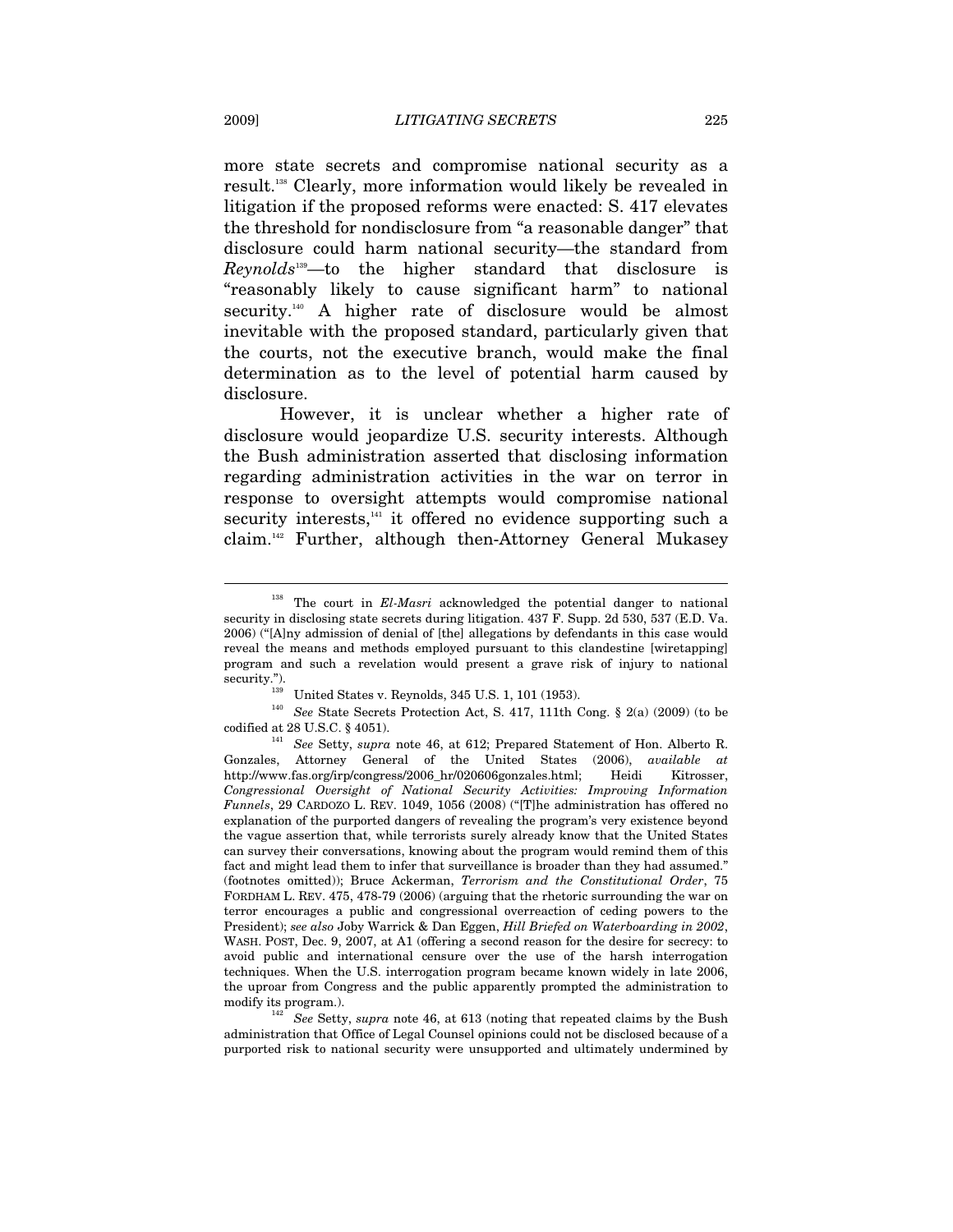framed the reforms as creating a "Hobson's Choice of either disclosing classified activities or losing cases,"143 this overstates the effect of overhauling the *Reynolds* standard. The proposed legislation would not have mandated government liability if relevant evidence were not disclosed to the court, nor would it have required the government to turn over the evidence to a plaintiff after a court determination that the evidence is not privileged. The actual detriment to the government would have been a finding of contempt and an adverse inference against the government's case.

The Bush administration wanted to see a continuation of the status quo, and believed that the deferential *Reynolds* standard was preferable to creating a stronger judicial oversight mechanism. To date, the common application of *Reynolds* is what still governs, and it is unclear whether the Obama administration and a Democratic Congress will pass legislation to address the process and rule-of-law problems that *Reynolds* has engendered. To evaluate whether *Reynolds* and its progeny offer the appropriate standard to apply, $144$  however, it is useful to look back at how the U.S. state secrets privilege evolved to its current state.

# II. THE HISTORY AND EVOLUTION OF THE U.S. STATE SECRETS PRIVILEGE

There is little doubt that the U.S. version of the state secrets privilege arose from international sources but has evolved independently, particularly since the *Reynolds* decision in 1953. Both the English and Scottish origins of the privilege, as well as the development of the U.S. state secrets doctrine, provide context for evaluating the proposed domestic reforms to the privilege.

#### *A. The U.K. Origins of the U.S. State Secrets Privilege*

Although precedent from England was not the only legal basis for the *Reynolds* decision, it played an instrumental role for the Supreme Court, which had little domestic doctrine to  $\overline{a}$ 

the Bush administration's own eventual disclosure of the legal policies); Editorial,

*Politics, Pure and Cynical*, N.Y. TIMES, Mar. 14, 2007, at A22.<br><sup>143</sup> Mukasey Letter, *supra* note 103, at 6.<br><sup>144</sup> *Id.* at 1-2, 7 (arguing that *Reynolds* and the cases following that have been deferential to the executive branch articulate the appropriate standard for determining claims of the state secrets privilege).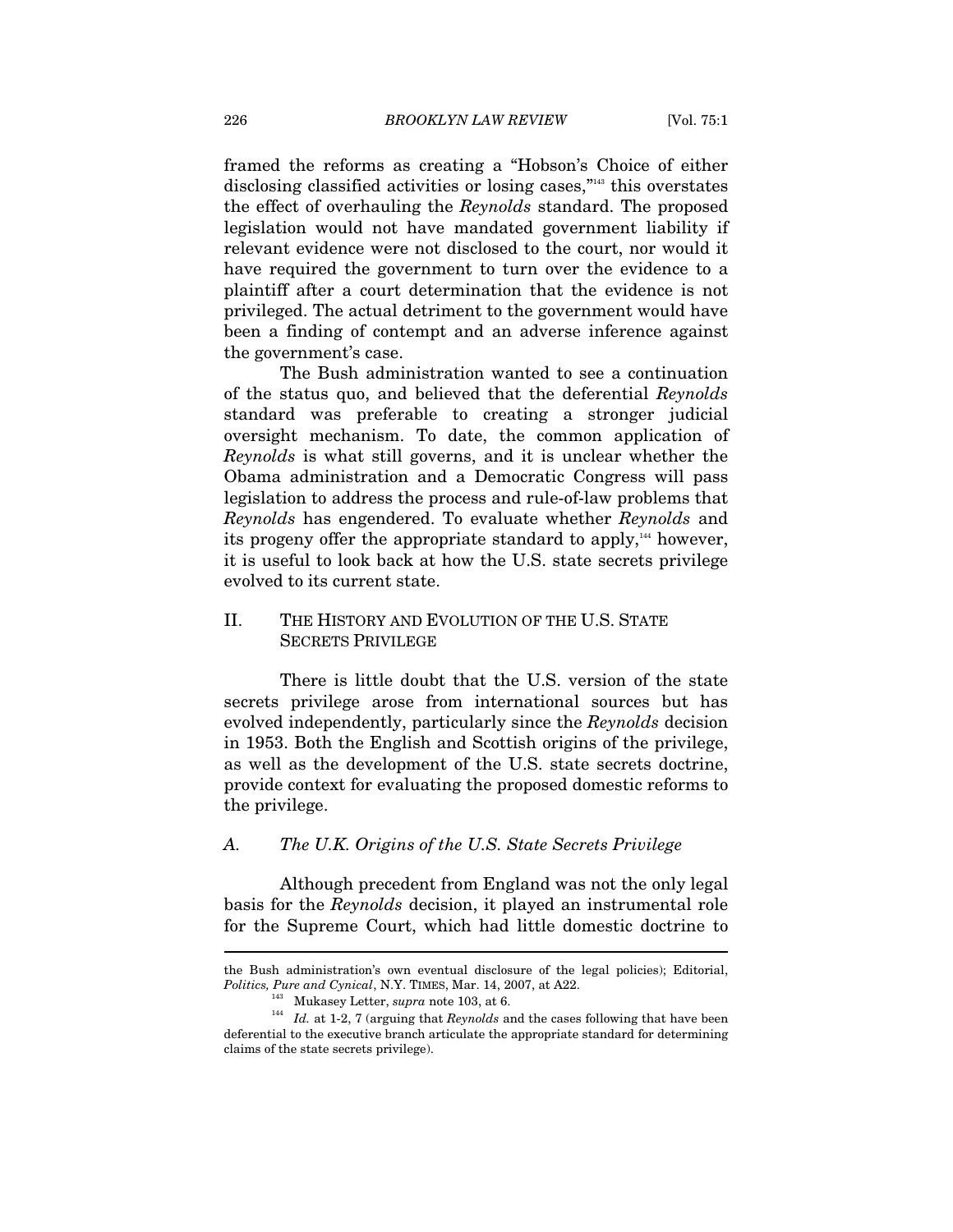rely upon. However, what the *Reynolds* court viewed as simply English precedent actually represented two distinct and, to some extent, contrary legal precedents from England and Scotland.

#### 1. English Precedent

The first indication that crown privilege<sup>145</sup> extended to protect the government against disclosure of state secrets can be found during the reign of Charles I of England.146 The heart of the privilege is to protect the public interest by keeping sensitive information out of public purview.<sup>147</sup> In Charles I's time, the privilege was used to prevent courts from gaining jurisdiction over habeas corpus claims of prisoners unless the Crown agreed to show cause for the detention.<sup>148</sup> This was a controversial proposition since habeas rights had existed since the time of the Magna Carta.149 Even at the time, commentators argued that the Crown was abusing its privilege and that the rule of law and government accountability were at grave risk.<sup>150</sup>

The Crown's position on habeas rights was overturned by the Petition of Right of 1628, which forbade Charles I from divesting the courts of jurisdiction over matters of arrest and detention.151 However, the notion of a state secrets privilege over security-related information was established and uncontested by Parliament or the courts in future years.152 Still, the scope and parameters of the privilege remained murky even through the 1800s: while some judges believed that a court could invoke the privilege sua sponte even absent a

 $^{145}\,$  Crown privilege is one of the crown prerogatives, defined by Blackstone as "those [powers] which [the crown] enjoys alone." 1 WILLIAM BLACKSTONE,

<sup>&</sup>lt;sup>146</sup> Weaver & Escontrias, *supra* note 1, at 13.<br>
<sup>147</sup> *Id.* at 14-15.<br> *Id.* at 17.<br>
<sup>149</sup> *Id.* at 19 (citing Magna Carta ¶ 39 (1215)).<br> *Id.* at 22.<br>
<sup>150</sup> *Id.* at 22.<br> *Id.* at 23.<br> *Id.* at 23.<br> *Id.* at 23-26 (ci (1688) (refusing to require a witness to testify as to the proceedings of a Privy Council meeting); *Layer's Case*, 16 How. St. Tr. 94, 223-24 (1722) (denying a witness's request to have Privy Council proceedings revealed in court); *Bishop Atterbury's Case*, 16 How. St. Tr. 323, 495 (1723) (precluding testimony before the House of Lords regarding encrypted communications); *The Trial of Maha Rajah Nundocomar*, 20 How. St. Tr. 923, 1057 (1775) (denying the claim of privilege over Privy Council records)).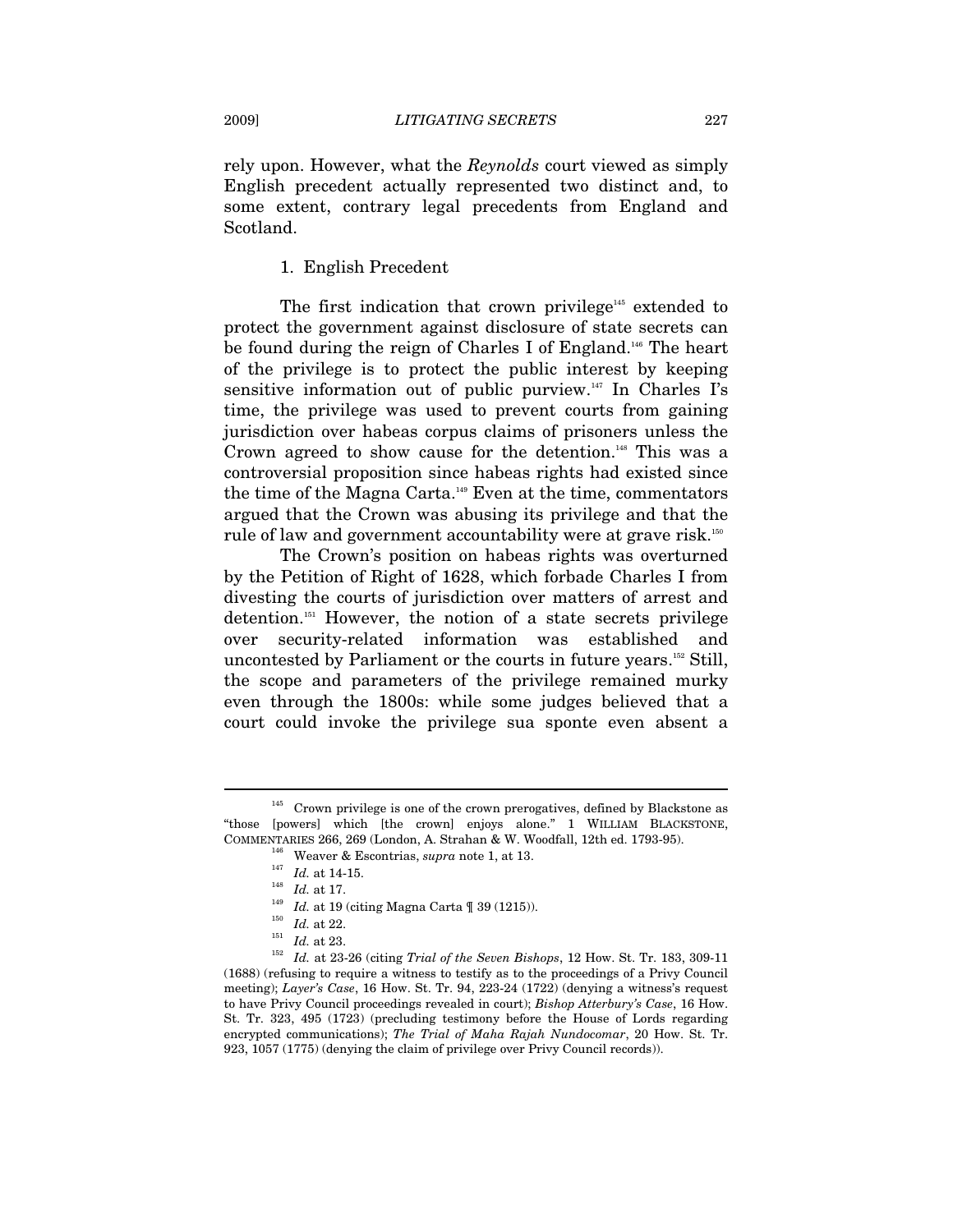government claim of privilege,153 others questioned the erosion of individual rights and the rule of law in the face of the government's ability to hide relevant and potentially damaging information.<sup>154</sup>

Two English decisions—one in the 1860s and the other in the 1940s—were decisive in clarifying the state secrets privilege in England and laying the groundwork for the parameters of the U.S. state secrets privilege as laid out in *Reynolds*. In the 1860 case of *Beatson v. Skene*, 155 the court found that "if the production of a State paper would be injurious to the public service, the general public interest must be considered paramount to the individual interest of a suitor in a court of justice."156 *Beatson* further broadened the power of the government by stating that the judiciary should defer to the head of the government department with custody of the paper to determine whether to disclose the document.<sup>157</sup>

The doctrine of the state secrets privilege was not substantially revisited until the 1942 case of *Duncan v. Cammel, Laird & Co.* ("*Cammel Laird*"),<sup>158</sup> a key case cited to support an expansive reading of the privilege by the *Reynolds* court. In *Cammel Laird*, the House of Lords followed the reasoning of *Beatson* to clarify the English standard for public interest immunity. The facts of *Cammel Laird* are remarkably similar to those of *Reynolds*: a British submarine sank in 1939 during sea trials, which resulted in the death of ninety-nine people.159 The families of the sailors who had been killed claimed damages from the builders, Cammel, Laird & Co.

<sup>153</sup> *E.g.*, Anderson v. Hamilton, 2 Brod. & B. 156 (1818) (in a suit for false imprisonment, Lord Ellenborough denied the plaintiff's request to compel production of correspondence between government officials, even absent a government objection to the production, noting that "the breach of the privilege given by the law to such communications would be highly dangerous to the interests of the state"); *see also*  Chesney, *supra* note 51, at 1275-76; Weaver & Escontrias, *supra* note 1, at 28.<br><sup>154</sup> Gugy v. Maguire, 13 Low. Can. 33, 38 (1863) (Mondolet, J., dissenting) ("I

can not, I ought not for a moment, as a judge living and administering justice under constitutional institutions, admit such a monstrous doctrine . . . . A doctrine which reduces the judge on the Bench to an automaton, who . . . will bend at the bidding of any reckless politician . . . . If that doctrine be law . . . it would be appalling. It would be such that no one would feel himself secure.").<br>
<sup>155</sup> (1860) 157 Eng. Rep. 1415.<br> *Id.* at 1421.<br> *Id.* at 1421-22 (noting that if the head of a department "states that in his

opinion the production of the document would be injurious to the public service, we think the Judge ought not to compel the production of it").  $$^{158}$$  [1942] A.C. 624 (H.L.).  $$Id.$  at 625-26.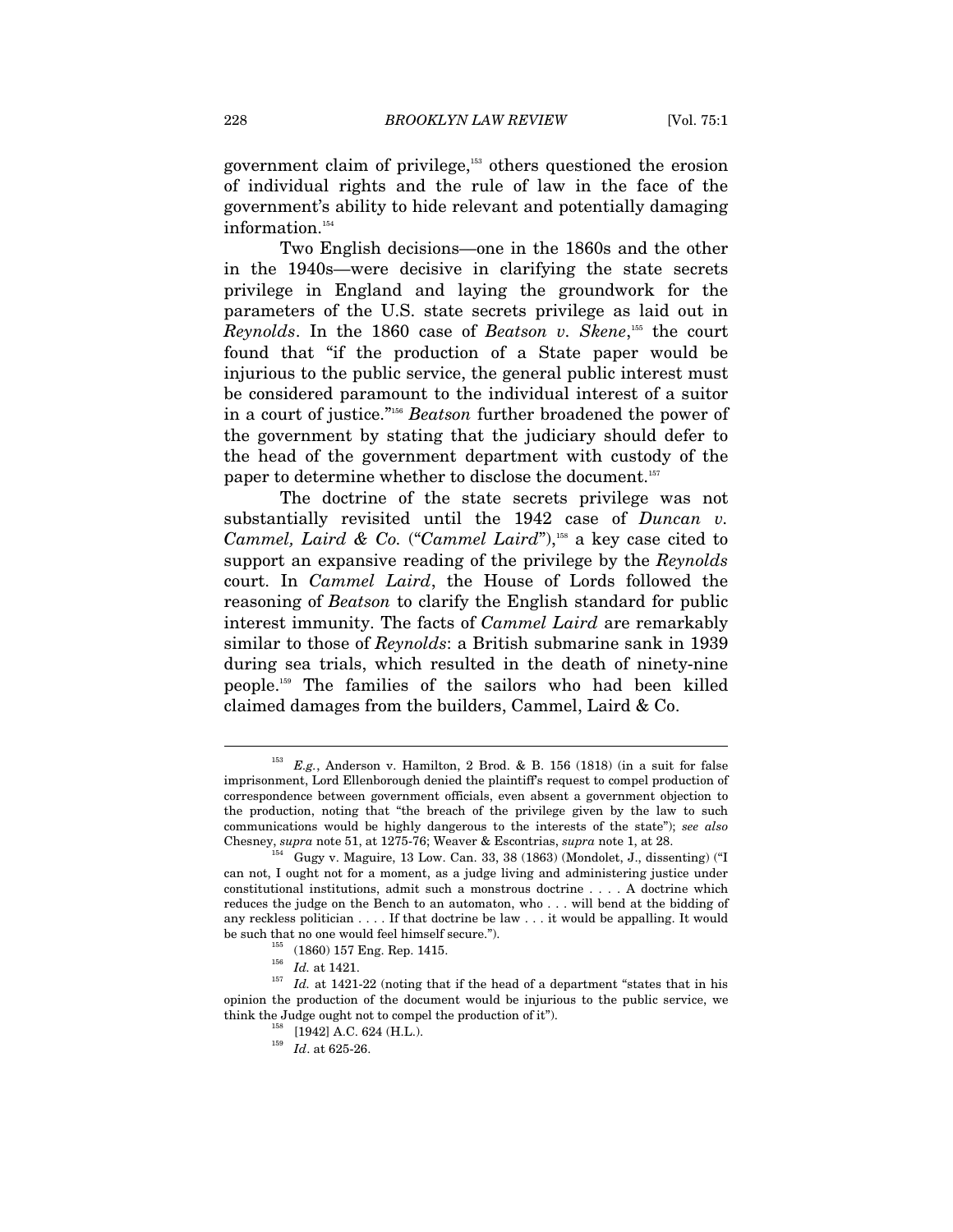The House of Lords upheld an affidavit issued by the British Admiralty claiming that public interest immunity precluded disclosure of the plans of the submarine,<sup>160</sup> and affirmed the rule of *Beatson* that the courts should take an affidavit claiming public interest immunity at face value: "Those who are responsible for the national security must be the sole judges of what the national security requires."161 The Lords further held that if a government officer offers a good faith affidavit as to the need for nondisclosure, then "the judge ought not to compel the production of it."162

In reasoning through the secrecy dilemma, the Lords first attempted to determine whether the question of the appropriateness of in camera review of the disputed information was a matter of first impression.<sup>163</sup> Counsel for the government said that it was not, relying on the Scottish case of *Earl v. Vass*<sup>164</sup> for the proposition that courts need not conduct an independent review of the materials. Specifically, the Lords agreed with the *Vass* court's reasoning that the privilege was absolute when invoked by the government and that the government's good faith determination of nondisclosure was sufficient.<sup>165</sup> The *Cammel Laird* court went on to note that such deference to the government would result in an information imbalance between the Crown and other litigants, but that such an imbalance was necessary to preserve the public interest.<sup>166</sup>

The *Cammel Laird* court also looked at *Admiralty Commissioners v. Aberdeen Steam Trawling*, 167 in which the Inner House of the Court of Session "insisted that the view of the government department was final."168 The *Cammel Laird* court also relied upon the reasoning of *Aberdeen Steam* to support the conclusion that the government was better suited to make the final determination of privilege because a court  $\overline{a}$ 

<sup>&</sup>lt;sup>160</sup> *Id.* at 626-27. The court noted that the First Lord of the Admiralty offered a sworn affidavit that he and his technical advisers examined the documents being requested and determined for themselves that disclosure would be injurious to the public interest.  $Id$ .<br><sup>161</sup>  $Id$ . at 641 (internal quotations omitted).

<sup>&</sup>lt;sup>162</sup> *Id.* at 639.<br>
<sup>163</sup> *Id.* at 627-28.<br>
<sup>164</sup> (1822) 1 Shaw 229.<br>
<sup>166</sup> *Id.* at 633.<br>
<sup>166</sup> *Id.* at 633.<br>
<sup>166</sup> *Id.* at 633.<br>
<sup>167</sup> Admiralty Comm'rs v. Aberdeen Steam Trawling & Fishing Co., (1908) 1909 S.C. 335 (Scot. 1st Div.). 168 *Cammel Laird*, [1942] A.C. at 639-40.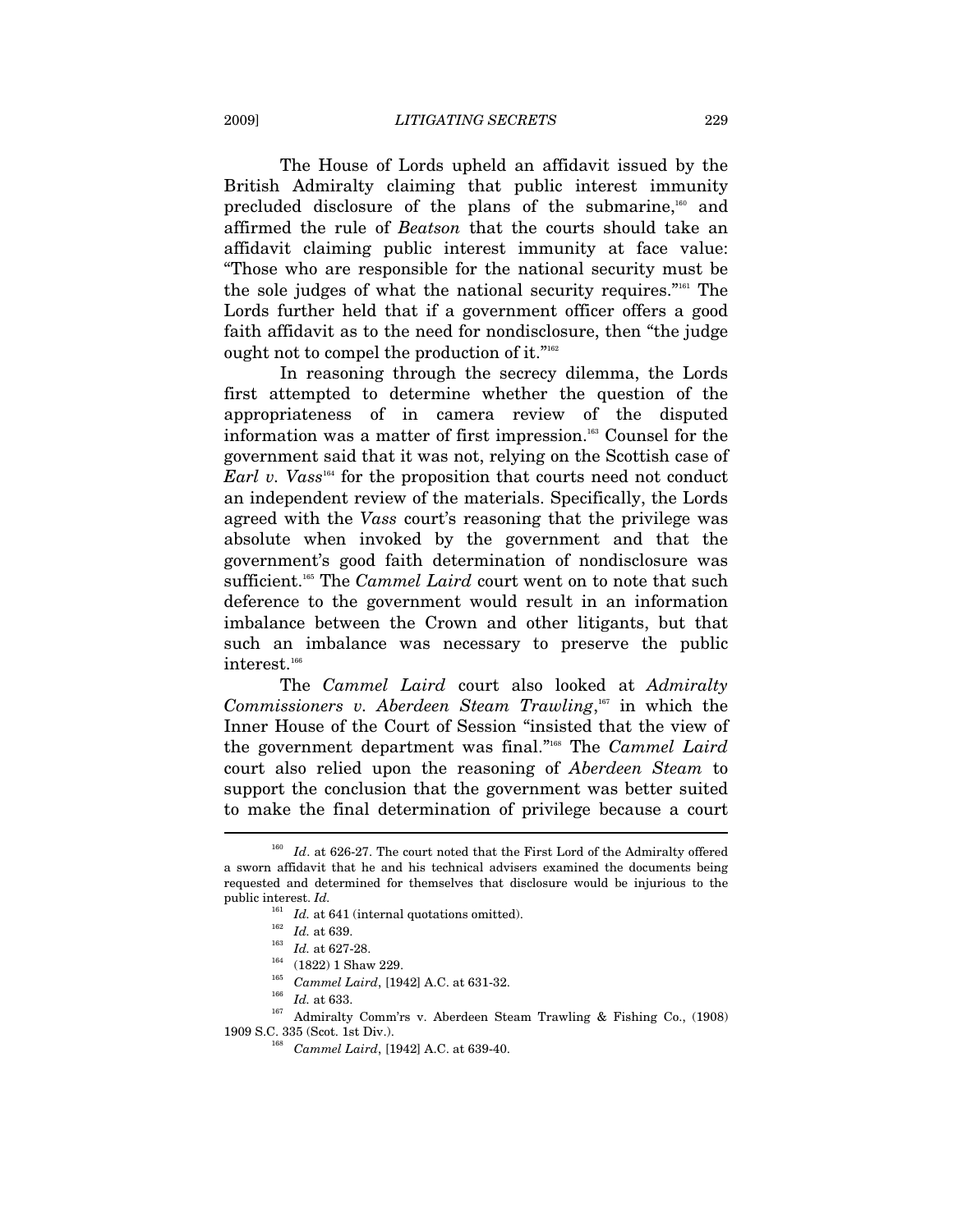may find certain information "innocuous," whereas government officials who properly understand the context of the information would know better<sup>169</sup>—one of the same arguments offered by the Bush administration in opposition to the Senate's current proposed reforms.<sup>170</sup>

The appellants argued that the Lords should undertake an in camera review of the documents in question prior to making a final determination as to whether the public interest immunity applied, to make sure that an impartial party—the judges—could appropriately balance the need to maintain state security against the possible injustice of nondisclosure suffered by an individual litigant.<sup>171</sup> The appellants further pointed out the inherent conflict of interest in asking government officials to make their own determination as to whether a document ought to be disclosed.172 The Lords found neither argument persuasive,173 ultimately holding that "[t]he practice in Scotland, as in England, may have varied, but the approved practice in both countries is to treat a ministerial objection taken in proper form as conclusive."<sup>174</sup>

Critics have decried the result of *Cammel Laird* on two fronts—first, that the decision cemented the English rule of giving "carte blanche to crown privilege;"175 and second, that *Cammel Laird*'s rationale was faulty because it erroneously relied on the Scottish case law<sup>176</sup> to defend a broad, deferential state secrets privilege.177 If *Cammel Laird* was erroneously decided, then—some argue—the U.S. Supreme Court's reliance on English law in *Reynolds* becomes less well-founded.178

<sup>169</sup> *Id.* at 640-41. 170 *See* Mukasey Letter, *supra* note 103, at 3-4. Mukasey argued that national security officials "occupy a position superior to that of the courts in evaluating the consequences of a release of sensitive information." *Id.* at 3 (internal quotation marks

omitted).<br><sup>171</sup> *Cammel Laird*, [1942] A.C. at 627-28.<br><sup>172</sup> *Id.* at 628.<br><sup>173</sup> *Id.* at 636-38 (noting the need for a broad public interest immunity to encourage unhindered discussion among government officials).

 $_\text{175}^{_\text{174}}$   $Id.$  at 641. <br> $_\text{175}$  ROBERT STEVENS, THE ENGLISH JUDGES: THEIR ROLE IN THE CHANGING  $\begin{array}{ll} \mbox{CONSTITUTION 27 (Hart 2d ed. 2005).}\\ \vspace{1.0ex} \begin{array}{ll} \mbox{177} & \mbox{Earl v. Vass, (1822) 1 S.C. (S.) 229.}\\ \vspace{1.0ex} \text{177} & \mbox{Weaver & Escontrias,} \supra \text{ note 1, at 31-32.}\\ \vspace{1.0ex} \text{178} & \text{178} & \text{172}. \end{array} \end{array}$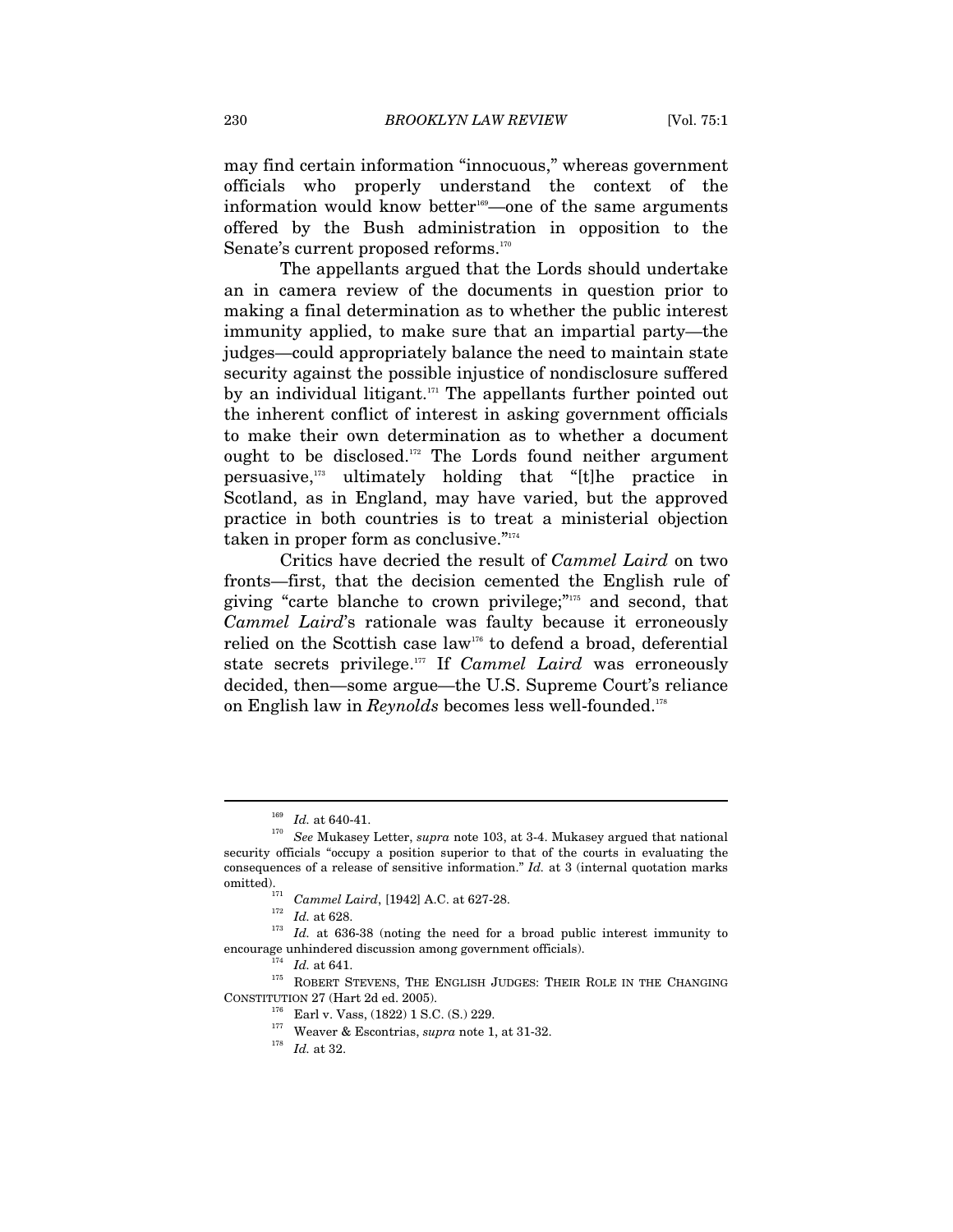## 2. Scottish Precedent

Although the court in *Cammel Laird* relied on *Vass* and *Aberdeen Steam*, Scottish law has always had a considerably narrower view of the state secret privilege than England. In Scotland, the privilege was retained as a limited crown privilege, rather than the broad public interest exception that is embodied in English law.<sup>179</sup>

In fact, the application of the state secrets privilege in Scotland has differed greatly from England since at least the eighteenth century. The Scottish courts consistently used a balancing approach between the need to maintain national security and the need for democratic accountability and individual rights. That balancing test yielded a much greater diversity in results than the deferential English standard. For example, in the 1727 case of *Stevens v. Dundas*, the court compelled production of documents over the government's objections.180 In the 1818 case of *Leven v. Young*, the court affirmed that the judiciary—not the government ministers have the right to make an independent determination as to whether the privilege should allow for nondisclosure of relevant information.181 On the other hand, when applying this balancing standard on a case-by-case basis, Scottish courts stated that the party seeking sensitive information was required to show a significant level of necessity for the court to order disclosure.<sup>182</sup>

Both *Vass* and *Aberdeen Steam* included language that supported a significant deference toward the executive in determining when the privilege should apply. However, it should have been clear to the House of Lords in *Cammel Laird* that Scottish law on the application of the privilege differed greatly from English law by assigning a much greater role for the judiciary. Nonetheless, the English court conflated the English and Scottish standards in *Cammel Laird*, arguably creating the faulty standard that set the stage for *Reynolds*.

 $^{179}$   $E.g.,$  Whitehall v. Whitehall, [1957] S.C. (H.L.) 30, 37-38.  $^{180}$   $See$  19 W.M. MORISON, DECISIONS OF THE COURT OF SESSIONS 7905 (1804) %) (discussing the *Stevens* case). <br><sup>181</sup> *See Leven v. Young, (1818) 1 Murray 350, 370 (Scot. 1st Div.).* Weaver & Escontrias, *supra* note 1, at 37 (citations omitted).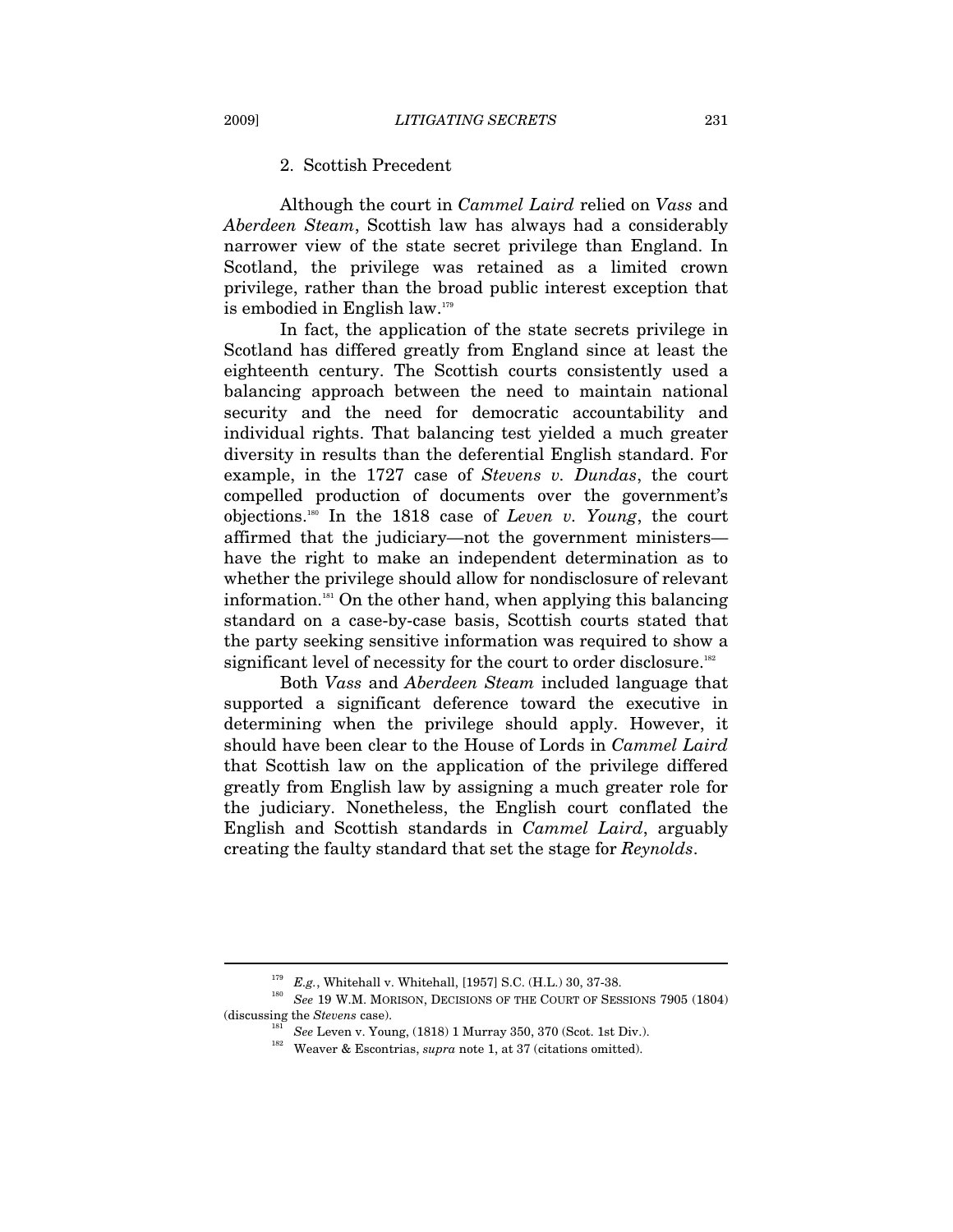#### *B. History of the U.S. State Secrets Privilege*

Prior to *Reynolds*, U.S. jurisprudence on the state secrets privilege was limited and vague, and failed to set forth a standardized doctrine by which privilege claims ought to be evaluated. Some scholars argue that the state secrets privilege simply did not exist in U.S. jurisprudence prior to *Reynolds*,<sup>183</sup> but some evidence does exist that courts accepted the general notion of executive privilege, albeit in the specific context of an informer's privilege<sup>184</sup> and deliberative privilege,<sup>185</sup> not a state secrets privilege. As early as *Marbury v. Madison*, the Court mentions the existence of presidential prerogatives not delineated in the Constitution,186 but does not clarify the nature or extent of those prerogatives. In accepting a presidential prerogative as a natural derivation of the Crown privilege, the Court did not acknowledge the significantly different nature of the Crown or the judiciary in England; unlike U.S. judges, English judges were not independent from Parliament after being appointed.187 Ironically, *Marbury* is best known for formalizing the U.S. doctrine of judicial review, but the decision operated under the assumption that there were certain executive privileges that may be beyond the purview of the judiciary.

Soon after *Marbury*, the Court in *United States v. Burr*, in analyzing the defendant's constitutional right to subpoena witnesses and evidence in support of his defense, noted that the government's right to refuse disclosure of evidence did not turn on whether revealing the document would "endanger the public safety."188 However, the question of government nondisclosure did not actually arise in *Burr.*189 The Jefferson administration did not attempt to withhold any documents

 $183$   $\,$   $Id.$  at 43.  $\,$   $\,$  Chesney,  $supra$  note 51, at 1280 (describing an informer's privilege as one  $\,$ which "shields evidence of communications between informers and government officials to encourage such disclosures").

 $t^{185}$  *Id.* at 1274 (describing the deliberative process privilege as one which "provides qualified protection to some government communications to facilitate internal discussions and operations").<br>
<sup>186</sup> 5 U.S. (1 Cranch) 137, 169-70 (1803).<br>
<sup>187</sup> Weaver & Escontrias, *supra* note 51, at 40.<br>
<sup>188</sup> United States v. Burr, 25 F. Cas. 30, 37 (C.C.D. Va. 1807) (No. 14,682d).<br>
<sup>18</sup>

right to nondisclosure of evidence hints at the court's belief that public safety ought to be taken into account when making determinations of whether evidentiary disclosure ought to be ordered. *See* Chesney, *supra* note 51, at 1272-73.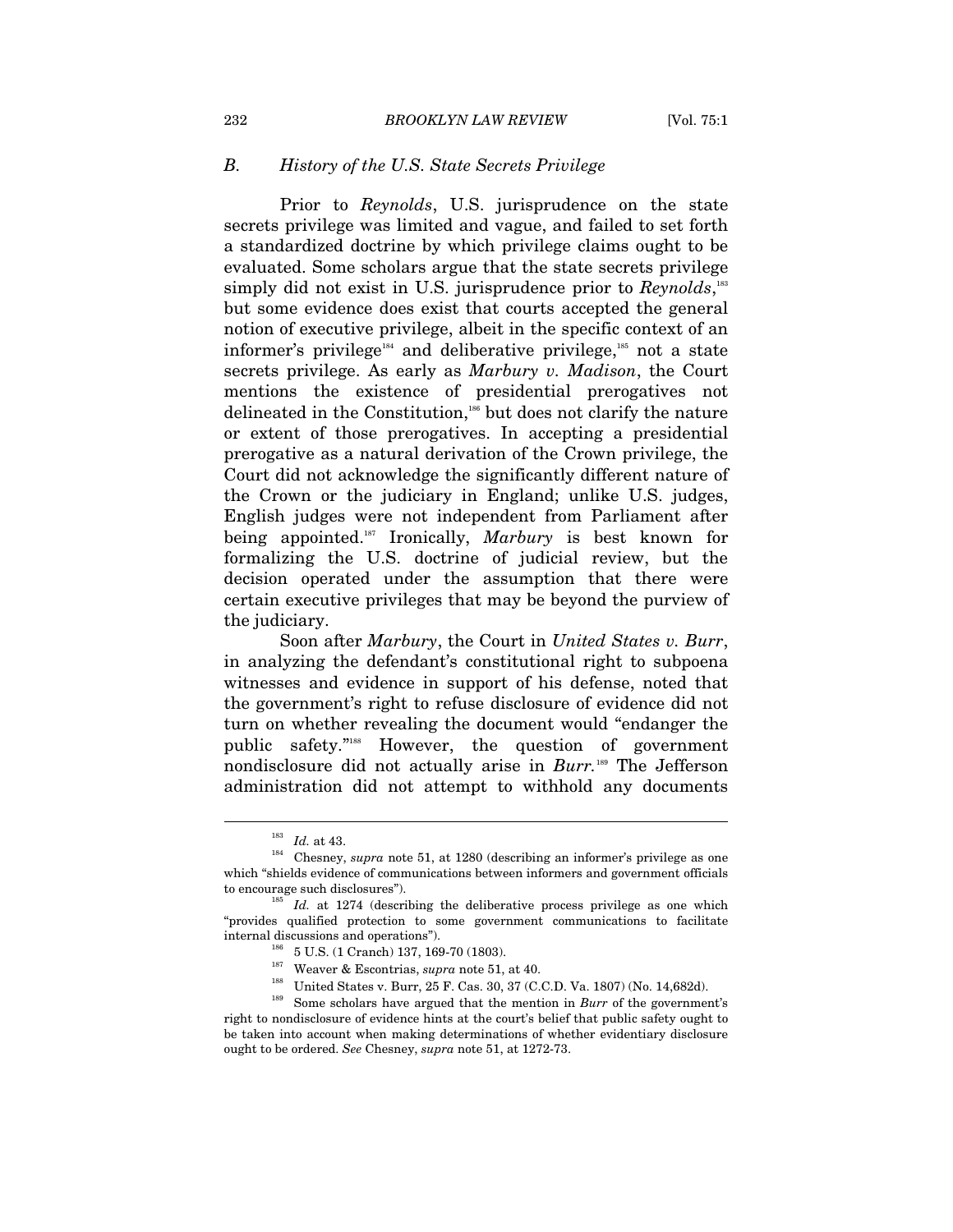from production to the court;<sup>190</sup> the court stated both that "it need only be said that the question [of invoking a privilege to prevent disclosure of evidence] does not occur at this time,"191 and that "[i]f [a document] does contain any matter which it would be imprudent to disclose, which it is not the wish of the executive to disclose, such matter, if it be not immediately and essentially applicable to the point, will, of course, be suppressed."<sup>192</sup> Almost twenty years later, an influential treatise on evidentiary law mentions the existence of a privilege based on public policy, noting that some evidence "is excluded because disclosure might be prejudicial to the community."<sup>193</sup>

The nature of a state secrets privilege remained relatively static until the 1875 Supreme Court decision of *Totten v. United States.*194 The plaintiff in *Totten* brought suit to enforce an alleged government contract for espionage during the Civil War;195 the Supreme Court held that it was inappropriate for the lower court to hear the case in the first place, since "public policy forbids the maintenance of any suit in a court of justice, the trial of which would inevitably lead to the disclosure of matters which the law itself regards as confidential, and respecting which it will not allow the confidence to be violated."196 *Totten* embodied the idea that some claims against the government are simply not justiciable based on the nature of the claim being made and the need for government secrecy.197

However, the relevance of *Totten* to the state secrets privilege is open to debate. Although the *Reynolds* Court cited

<sup>&</sup>lt;sup>190</sup> Weaver & Escontrias, *supra* note 1, at 46 (citing 11 THE WRITINGS OF THOMAS JEFFERSON 241 (Thomas Jefferson Mem'l Ass'n of the U.S., 1904)).

<sup>&</sup>lt;sup>191</sup> Burr, 25 F. Cas. at 37 (Chief Justice Marshall also offered the following on a potential presidential privilege regarding evidentiary disclosure obligations: "What ought to be done under such circumstances present[s] a delicate question, the discussion of which, it is hoped, will never be rendered necessary in this country."); *see* LOUIS FISHER, IN THE NAME OF NATIONAL SECURITY: UNCHECKED PRESIDENTIAL POWER

AND THE REYNOLDS CASE 212-20 (2006).<br><sup>192</sup> Burr, 25 F. Cas. at 37.<br><sup>193</sup> See Chesney, *supra* note 51, at 1273-75 (citing THOMAS STARKIE, A PRACTICAL TREATISE ON THE LAW OF EVIDENCE AND DIGEST OF PROOFS IN CIVIL AND CRIMINAL PROCEEDINGS 106 (Boston, Wells & Lilly ed. 1826)). 195 <br>92 U.S. 105 (1875). *195 <i>Id.* at 105-06. *Id.* Some describe *Totten* as standing for a narrow doctrine covering espionage

agreements, and distinguishable from the state secrets doctrine. *See* Ilann M. Maazel, *The State Secrets Privilege*, N.Y. L.J., Jul. 24, 2008, at 3.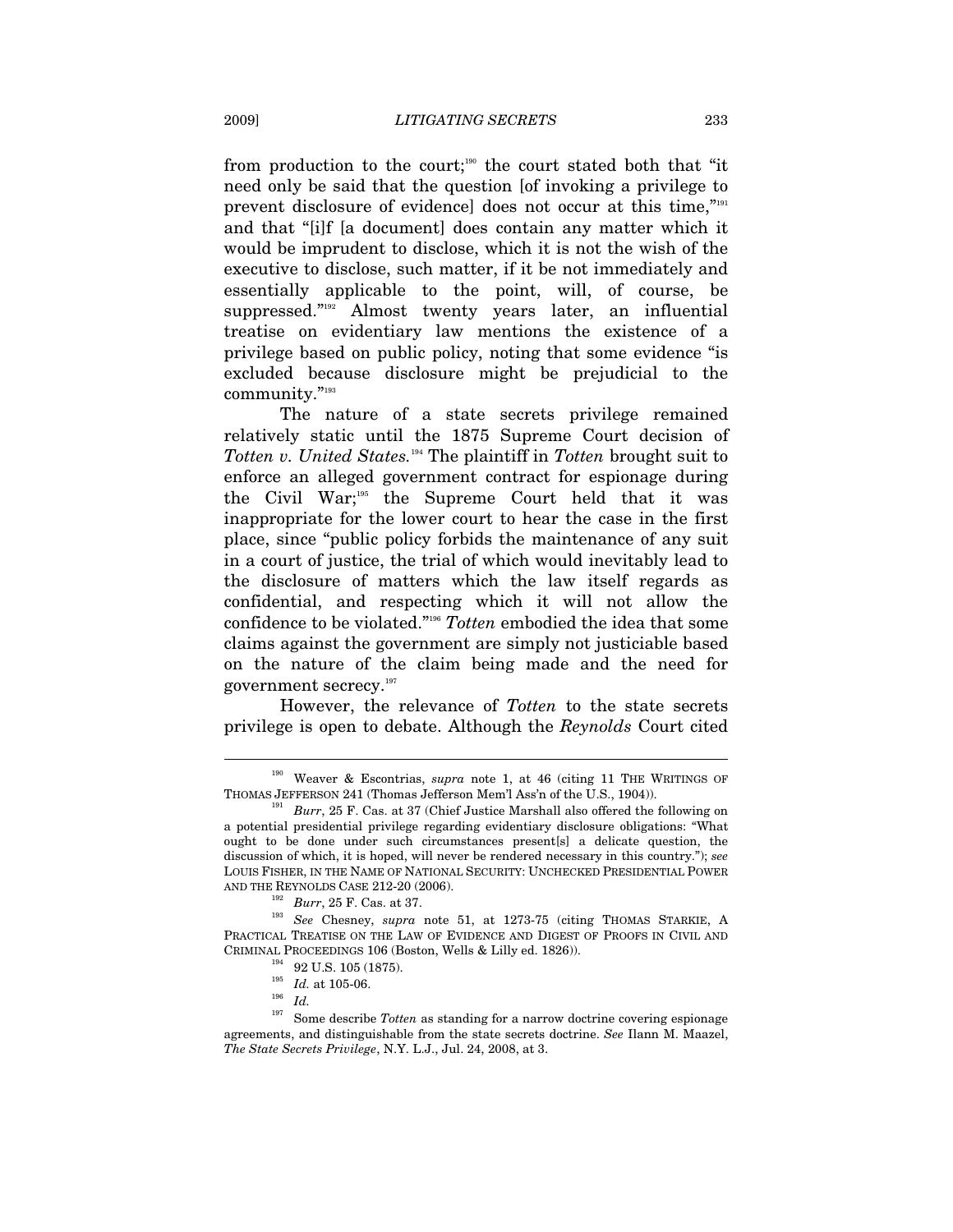to *Totten* as evidence that an evidentiary privilege against revealing state secrets existed,<sup>198</sup> the Supreme Court stated unequivocally in 2005 that *Totten* does not involve the state secrets privilege.199 The Court in *Tenet* found that *Totten* dealt with baseline questions of justiciability, and the state secrets privilege as articulated in *Reynolds* required a balancing test for the admissibility of evidence, which may or may not necessitate dismissal of a case.<sup>200</sup>

Even setting *Totten* aside as distinct from the state secrets privilege, $201$  the application of a national security-related privilege is found in several cases in the early twentieth century.202 Other national-security cases involved the invocation of a state secrets privilege in the criminal context. For example, in *United States v. Haugen*, 203 a district court acquitted a defendant charged with forgery while working under a military contract, based largely on the fact that the contract in question could not be compelled for production by the government.<sup>204</sup> Although each of these cases dealt with the question of how to handle state secrets in the litigation context, they did so without a judicial or legislative standard or unifying doctrine in place.

After World War II, the number of lawsuits involving questions of state secrets increased significantly, largely due to the enactment of the Federal Tort Claims Act,205 which permitted individuals to sue the government for allegedly tortious conduct. This development set the stage for the

viewed as part of the spectrum of possible determinations after a government claim of state secrets privilege). 202 *E.g.*, Pollen v. United States, 85 Ct. Cl. 673, 674, 680-81, 684 (Ct. Cl. 1937)

(dismissing a suit involving gun designs); Pollen v. Ford Instrument Co., 26 F. Supp. 583, 583, 585-86 (E.D.N.Y. 1939) (citing *Totten* in the decision to deny a discovery request); Firth Sterling Steel Co. v. Bethlehem Steel Co., 199 F. 353, 355 (E.D. Pa. 1912) (citing *Totten* in the decision to dismiss a suit involving the designs for armorpiercing projectiles). <sup>203</sup> 58 F. Supp. 436 (E.D. Wash. 1944), *aff'd*, 153 F.2d 850 (9th Cir. 1946). <br><sup>204</sup> *Id.* at 438. <br><sup>205</sup> 28 U.S.C. §§ 1346(b), 2671-2680 (2006).

<sup>&</sup>lt;sup>198</sup> United States v. Reynolds, 345 U.S. 1, 6-7 (1952).<br><sup>199</sup> See Tenet v. Doe, 544 U.S. 1, 10 (2005).<br><sup>200</sup> See id. at 8-11. The Court in *Tenet* noted that, in *Reynolds*, *Totten* was distinguished as having been "dismissed *on the pleadings without ever reaching the question of evidence*, since it was so obvious that the action should never prevail over the privilege." *Id.* at 9. The Court further distinguished *Reynolds* from *Totten*, noting that "[t]he state secrets privilege and the more frequent use of *in camera* judicial proceedings simply cannot provide the absolute protection we found necessary in enunciating the *Totten* rule." *Id.* at 10. 201 *But see* Chesney, *supra* note 51, at 1278 (arguing that *Totten* is properly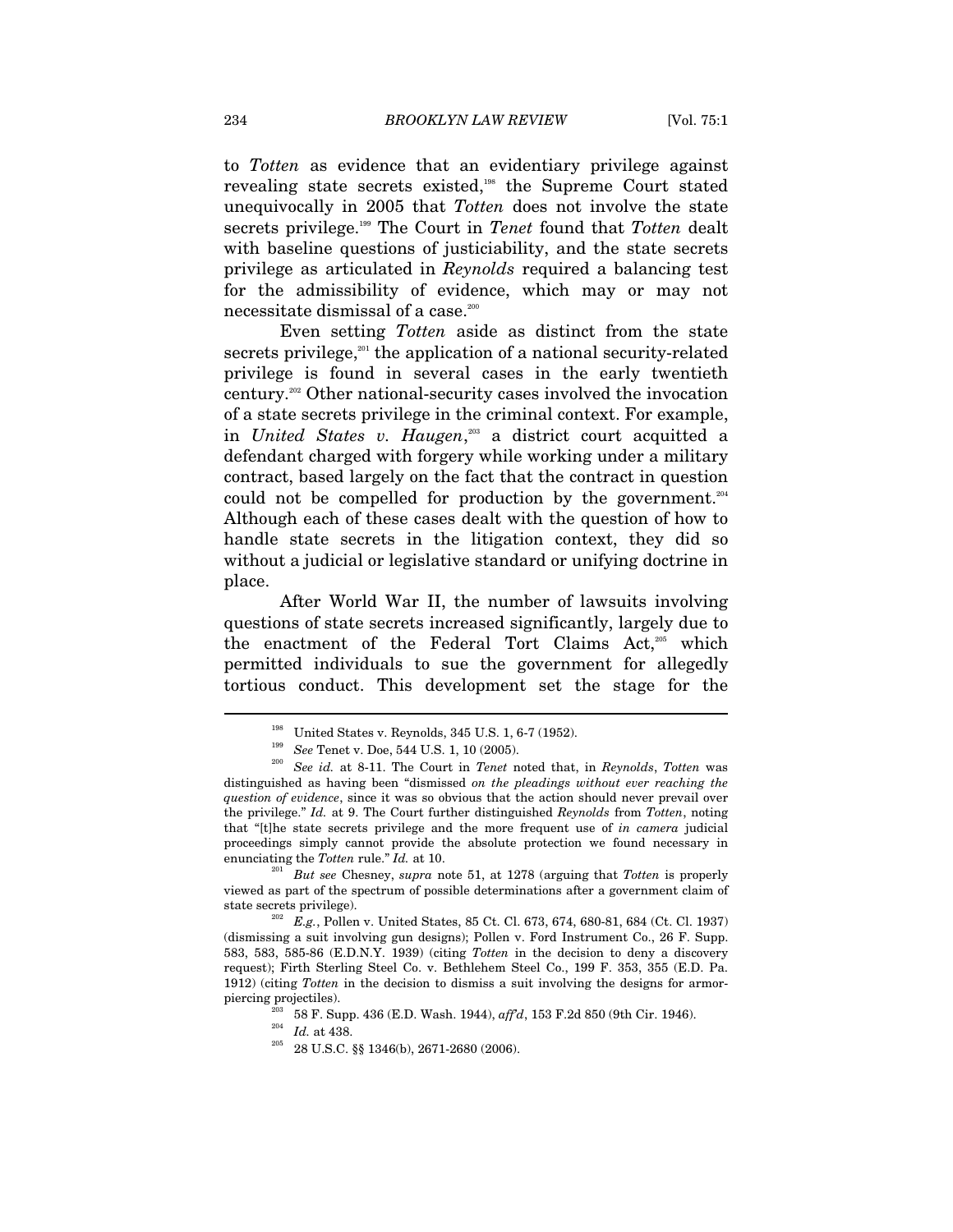Supreme Court to establish a standard for the state secrets privilege in the seminal case of *United States v. Reynolds.*206

The early 1970s saw an increase in the number of lawsuits in which the government invoked the state secrets privilege.207 This trend was fueled by several factors. In 1971 the Supreme Court held in *Bivens v. Six Unknown Named Agents of Federal Bureau of Narcotics* that private litigants could seek compensation for the government's constitutional violations, which opened the door for numerous types of lawsuits against the government.<sup>208</sup> Further, the Watergate scandal broke and propelled a massive push for government accountability, including the fortification of the Freedom of Information Act,209 the establishment of additional congressional oversight mechanisms, and the passage of the Foreign Intelligence Surveillance Act.<sup>210</sup>

As oversight and lawsuits increased, the state secrets privilege offered a mechanism for the executive branch to both protect sensitive national security information and avoid higher levels of transparency and accountability.<sup>211</sup> The problem faced by courts has been determining which of these two administrative motivations was at play in a given situation, and to navigate the interbranch tension inherent in a confrontation with an executive branch assertion of power. The result has often been that courts decline to get involved in the process of weighing evidence altogether: in fact, since 1990, judges have conducted an in camera review of documents over which the privilege has been claimed in only about twenty percent of state secrets privilege cases.<sup>212</sup>

In the post-September 11, 2001 era, the question of proper invocation of the state secrets privilege resurfaced, particularly in light of controversial programs such as warrantless surveillance and extraordinary rendition. Some of

<sup>&</sup>lt;sup>206</sup> 345 U.S. 1 (1953).<br><sup>207</sup> *See* Chesney, *supra* note 51, at 1292-93 (listing several cases during the 1970s in which the state secrets privilege was invoked).

<sup>&</sup>lt;sup>208</sup> See 403 U.S. 388, 392 (1971) (citations omitted).<br><sup>209</sup> 5 U.S.C. § 552 (1976).<br><sup>210</sup> Pub. L. No. 95-511, 92 Stat. 1783 (codified at 50 U.S.C. § 1801) (1978).<br><sup>211</sup> Posting of Bill Weaver to National Security Advisor http://natseclaw.typepad.com/natseclaw/2007/05/ok\_lets\_stop\_ta.html (May 16, 2007, 23:04). 212 *Id*.; *see also* Ryan Singel, *Feds Go All Out to Kill Spy Suit*, WIRED.COM,

May 2, 2006, http://www.wired.com/politics/security/news/2006/05/70785 (quoting Stephen Aftergood, director of the Project on Government Secrecy, as saying that the lack of in camera inspections reflects a "judicial lack of self-confidence in the fact of national security claims made by the executive branch").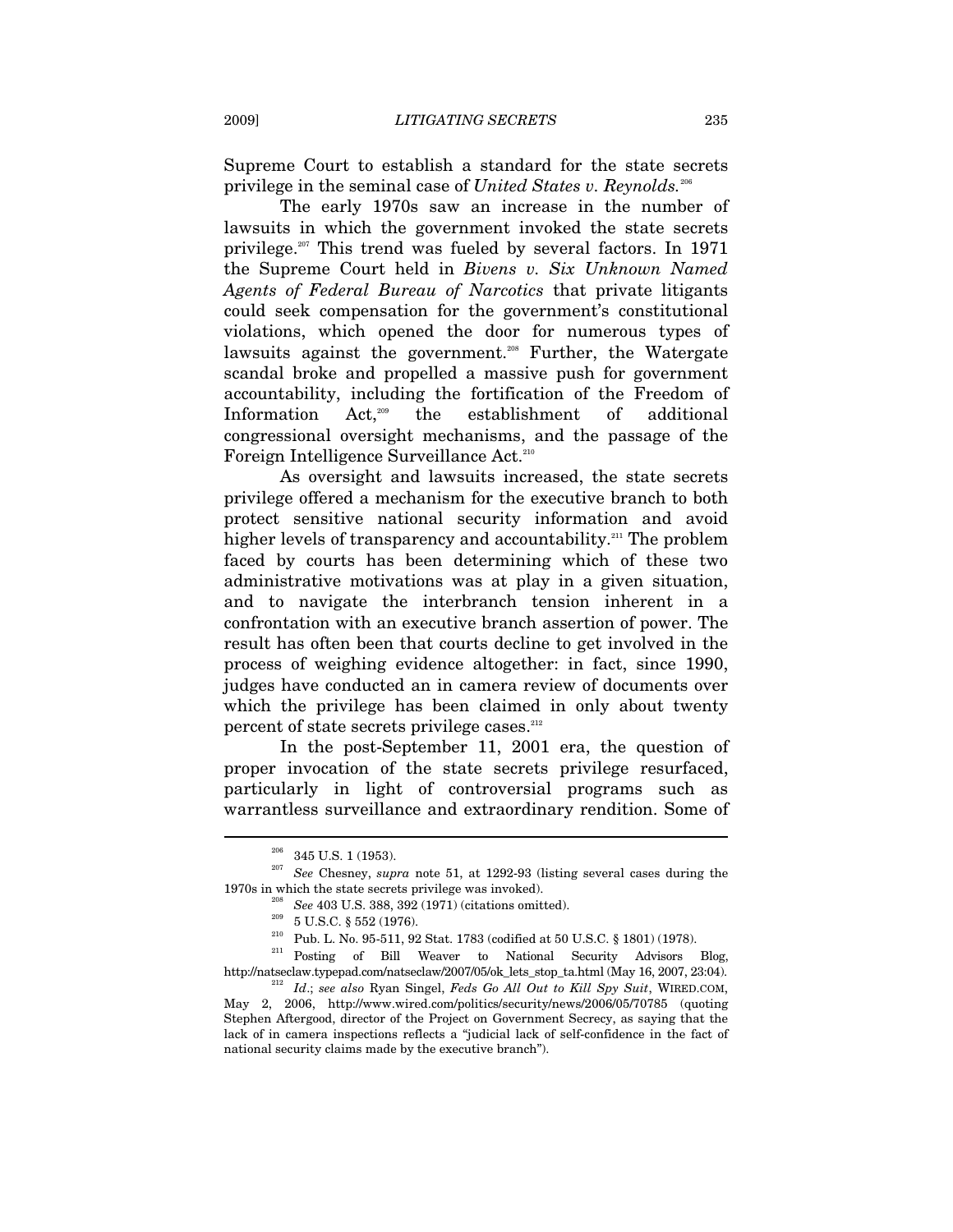the state secrets cases in the post-September 11 era have involved government attempts to prevent the disclosure of technical information related to military issues,<sup>213</sup> somewhat akin to the situation in *Reynolds*. Other cases involved government contracting and business management issues, $214$  or internal policies and procedures arguably related to national security.215 Finally, in cases like *El-Masri* and *Al-Haramain*, the privilege was invoked to terminate litigation that involved allegations of gross violations of individual civil and human rights. $216$ 

# III. COMPARATIVE PERSPECTIVES ON THE STATE SECRETS PRIVILEGE

In establishing the U.S. doctrine of the state secrets privilege, the *Reynolds* court relied significantly on the English precedent of *Cammel Laird*—and inherent in that decision, an arguably incorrect reading of Scottish law as well. This Part evaluates how the Scottish and English versions of the state secrets privilege, known as public interest immunity, have evolved since the decision in *Reynolds*. This analysis provides context for evaluating the evolution of the U.S. doctrine since the 1950s, as well as the recent domestic reform efforts. This Part also examines how countries facing significant national I

<sup>213</sup> *E.g.*, Crater Corp. v. Lucent Techs., Inc., 423 F.3d 1260, 1262-63 (Fed. Cir. 2005); McDonnell Douglas Corp. v. United States, 323 F.3d 1006, 1010 (Fed. Cir. 2003) (upholding the claim of state secrets privilege); DTM Research, LLC v. AT&T Corp., 245 F.3d 327 (4th Cir. 2001) (upholding claim of state secrets privilege and quashing a subpoena for government's information on data mining); United States *ex rel.* Schwartz v. TRW, Inc., 211 F.R.D. 388, 393-94 (C.D. Cal. 2002) (holding that the government had not met the technical requirements of the *Reynolds* standard).<br><sup>214</sup> E.g., Sterling v. Tenet, 416 F.3d 338, 341 (4th Cir. 2005) (upholding claim

of privilege to dismiss a Title VII complaint related to employment discrimination); Monarch Assurance P.L.C. v. United States, 244 F.3d 1356, 1357 (Fed. Cir. 2001) (upholding claim of privilege to dismiss a complaint related to fraudulent contracting); *see also* Tenet v. Doe, 544 U.S. 1, 11 (2005) (dismissing the complaint based on the

<sup>&</sup>lt;sup>215</sup> E.g., Tenenbaum v. Simonini, 372 F.3d 776, 777-78 (6th Cir. 2004) (affirming summary judgment in a case alleging religious discrimination as the motivation for a counterintelligence operation); Darby v. U.S. Dep't of Def., 74 Fed. App'x 813, 814 (9th Cir. 2003) (affirming summary judgment in a whistleblower suit); Trulock v. Lee, 66 Fed. App'x 472, 473-78 (4th Cir. 2003) (affirming dismissal of complaint in a case alleging defamation during a counterintelligence operation); Burnett v. Al Baraka Inv. & Dev. Corp., 323 F. Supp. 2d 82, 84 (D.D.C. 2004) (quashing, in part, deposition subpoena in whistleblower's claim regarding security breaches); Edmonds v. U.S. Dep't of Justice, 323 F. Supp. 2d 65, 67, 81-82 (D.D.C.

<sup>2004) (</sup>dismissing complaint in whistleblower case). 216 *See* Al-Haramain Islamic Found., Inc. v. Bush, 507 F.3d 1190, 1192-93 (9th Cir. 2007); El-Masri v. Tenet, 437 F. Supp. 2d 530, 532-33 (E.D. Va. 2006).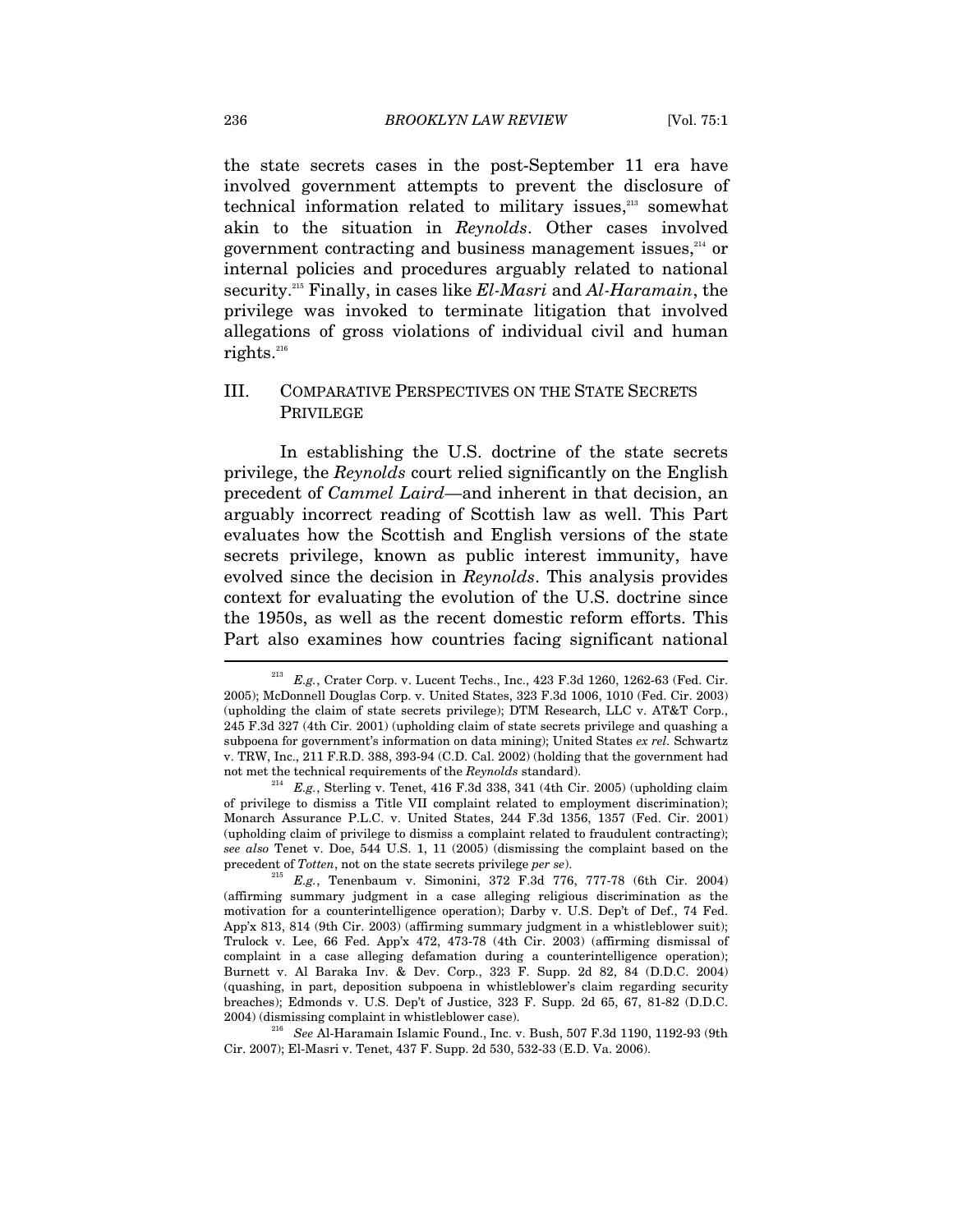security challenges that rely heavily on U.K. precedent—such as Israel and India—deal with questions of state secrets during litigation.<sup>217</sup>

#### *A. Scotland*

In the years after *Reynolds* was decided, Scottish courts clarified that *Vass*—albeit misread by the English court in *Cammel Laird*—does not support a broader right by the Scottish government to invoke the state secrets privilege with little or no review by the courts.<sup>218</sup> The 1956 case of *Glasgow v. Central Land Board* noted that for Scotland to follow the English rule

would be to go far along the roads towards subordinating the Courts of Justice to the policy of the Executive, and to regulating the extent to which justice could be done by the limits within which that policy would permit it to be done. This has never been the law of Scotland.<sup>219</sup>

*Glasgow* was the first case after *Cammel Laird* and *Reynolds* were decided to clarify the differences between Scottish and English law. In *Glasgow*, the Law Lords specifically acknowledged that the rationale of *Cammel Laird* did not apply to Scottish cases, as "an inherent power in the Court of Scotland provides an ultimate safeguard of justice in that country which is denied to a litigant in England,"220 and noted that should the Lords have to judge a Scottish appeal regarding the public interest privilege, they would "be jealous to preserve [the Scottish rights]."<sup>221</sup>

This distinction between the Scottish and English approaches was revisited in *Conway v. Rimmer* in 1968.<sup>222</sup> The Lords articulated the Scottish standard, that "[i]f, on balance, considering the likely importance of the document in the case before it, the court considers that it should probably be produced, it should generally examine the document before

 $217$  India and Israel provide useful comparative examples because they are functioning democratic nations with constitutionally mandated separation of powers, they face serious ongoing national security threats, and, like the United States in the context of the state secrets privilege, derive some legal processes from the United Kingdom.<br> $$E.g.,$  Conway v. Rimmer, [1968] A.C. 910, 960-61 (H.L.).

<sup>&</sup>lt;sup>219</sup> Whitehall v. Whitehall, [1957] S.C. (H.L.) 30, 37 (citing Glasgow v. Cent. Land Bd., [1956] S.C. (H.L.) 1, 11). 220 *Glasgow*, [1956] S.C. at 9-10. 221 *Id*. at 11. 222 *Conway*, [1968] A.C. 910.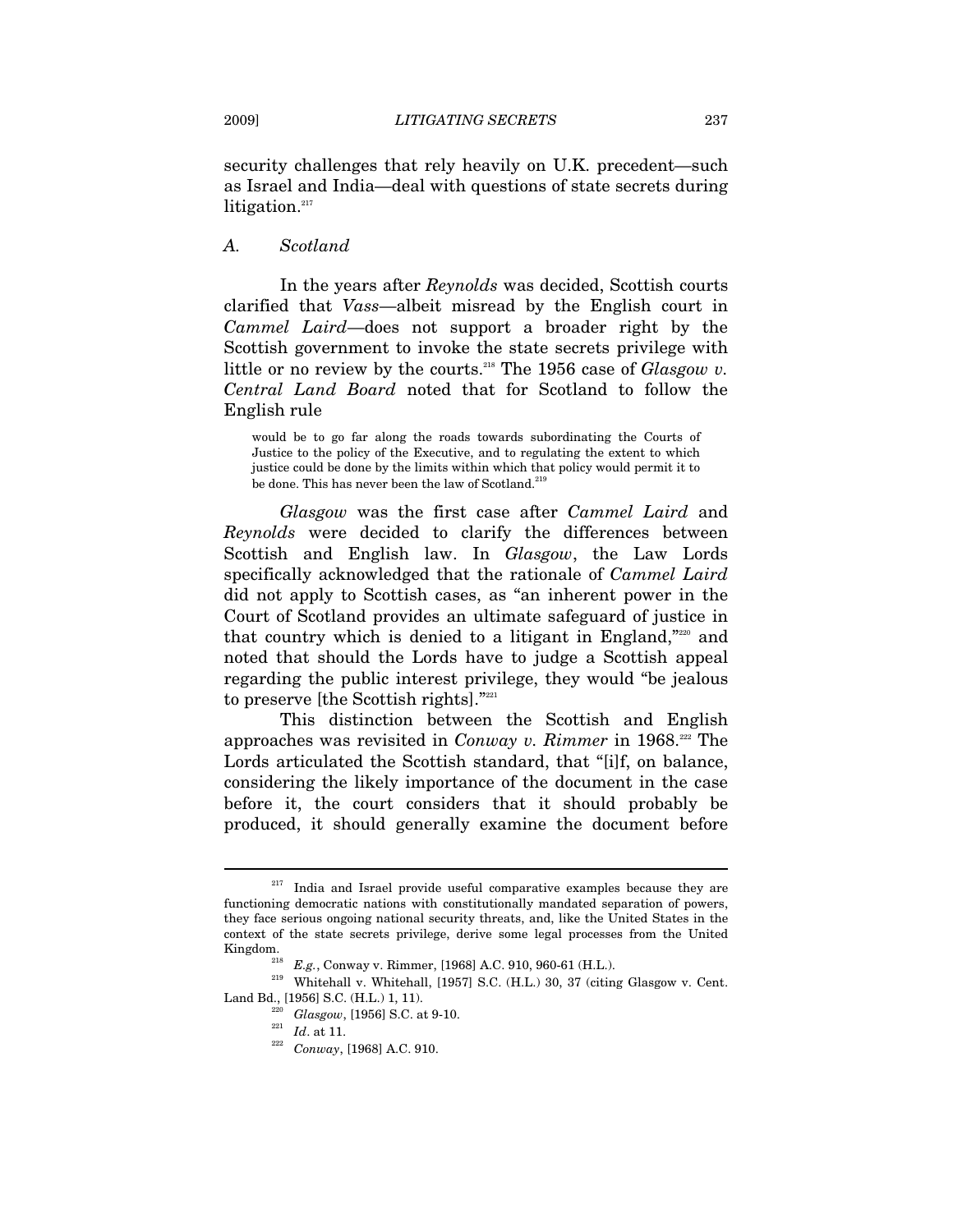ordering the production."223 The court ultimately decided, despite the government's affidavit to the contrary, that any harm from disclosure was minimal, and that the documents in question should be produced, as they were "vital to the litigation."224

The Court did, however, set forth guidelines defining when greater deference was due to the executive, applicable to documents concerning the national defense, documents "of a political nature, such as high state papers," and departmental papers involving issues of public interest.225 On the other side of the balancing test, Crown litigation related to accidents involving government employees and on government premises are areas in which "Crown privilege ought not to be claimed . . . and we propose not to do so in the future."226 In creating a more detailed approach to the balancing test, the court openly acknowledged that "[i]mmunity from unauthorised disclosure and from accountability are two sides of the same coin,"227 which informs the Court's careful and narrow approach to applying the privilege.

The *Conway* court also specifically undertook a dissection of the *Cammel Laird*228 opinion that conflated the English and Scottish standards, concluding that the *Cammel Laird* court's determination to uphold the claim of public interest privilege was correct, but that the muddling of the Scottish standard was not.<sup>229</sup> The Lords ultimately concluded that:

it is worth remembering that the conclusion [in *Cammel Laird*] was reached under a misapprehension as to the corresponding law of Scotland. The Scottish cases show that although seldom exercised the residual power of the court to inspect and if necessary order production of documents is claimed. By a misapprehension, however, in *Duncan's* case the protection in Crown privilege cases in both countries was held to be absolute. This misapprehension no longer

 $I\!d.$  at 911. 224  $I\!d.$  at 911, 918. The court noted that there is no case in which the executive becomes the "final arbiter of the privilege claimed," since that right is reserved solely for the court. *Id.* at 918. The court also reaffirmed its right to examine documents in camera in order to make its privilege determination. *Id.*  $^{225}$  *Id.* at 920, 937.

<sup>&</sup>lt;sup>226</sup> *Conway*, [1968] A.C. at 923.<br><sup>227</sup> *Id.* at 924.<br><sup>228</sup> Duncan v. Cammell, Laird & Co., [1942] A.C. 624.

<sup>229</sup> *Conway*, [1968] A.C. at 938.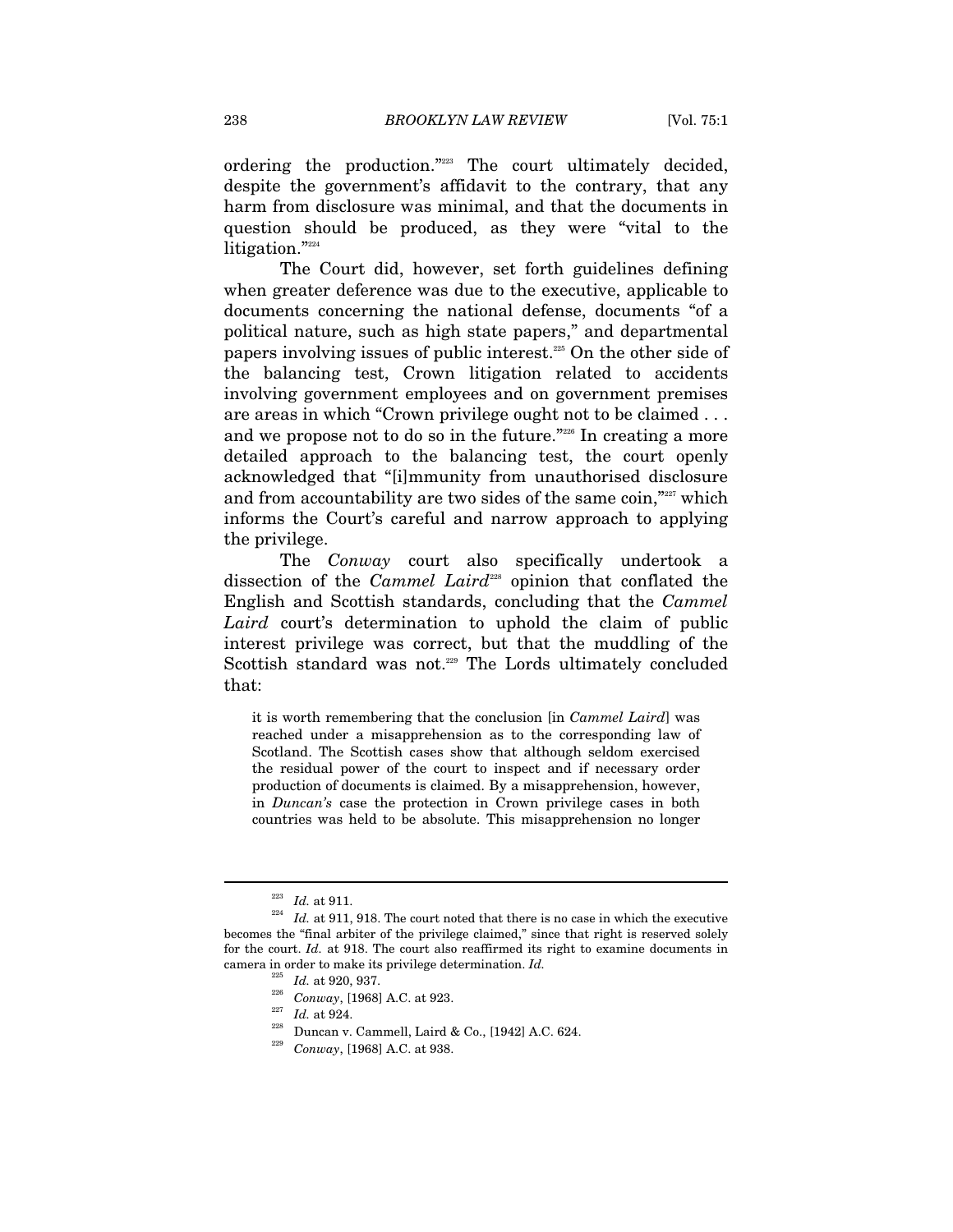prevails since the decision of this House in *Glasgow Corporation v. Central Land Board*. 230

The Scottish balancing test enunciated in *Conway* continues to be used by courts today and has not been reformed significantly since.

# *B. England*

In the years since *Cammel Laird* was decided, English courts have continued to afford high levels of deference to government officials claiming the public interest immunity, and remained reluctant to conduct in camera inspections of the documents in dispute. This deference toward the government has at times troubled the English courts, as graphically illustrated in the February 2009 decision in the case of Binyam Mohamed, discussed below.

One example of deference toward government claims for a public interest immunity certificate is the 1983 case of *Air Canada v. Secretary of State for Trade*, 231 in which airlines sued the English government over increased airline taxes at Heathrow Airport. During the litigation, plaintiffs sought government documents outlining the reasoning behind the tax increase.232 The lower court decided to examine the documents in camera, which led to an interlocutory appeal by the government.233 The Lords reversed the decision of the lower court as to in camera review, stating that when a government official has proffered a good faith affidavit as to the need for the public interest immunity to apply, the court should give absolute deference.<sup>234</sup>

The English courts continue to grant extremely broad deference to executive decision-making—certainly as broad as had been afforded in *Cammel Laird* and that is applied by U.S. courts. English courts often address the invocation of the privilege after initial pleadings have been filed; courts have the option of examining the documents in camera but rarely do so. More commonly, courts uphold a public interest immunity certificate (akin to U.S. courts upholding the claim of privilege) with regard to the evidence in question and allow the plaintiff  $\overline{a}$ 

<sup>&</sup>lt;sup>230</sup> *Id.* at 977.<br>
<sup>231</sup> (1983) 2 A.C. 394 (H.L.) (appeal taken from Eng.) (U.K.).<br>
<sup>232</sup> *Id.* at 395.<br> *Id.* at 395.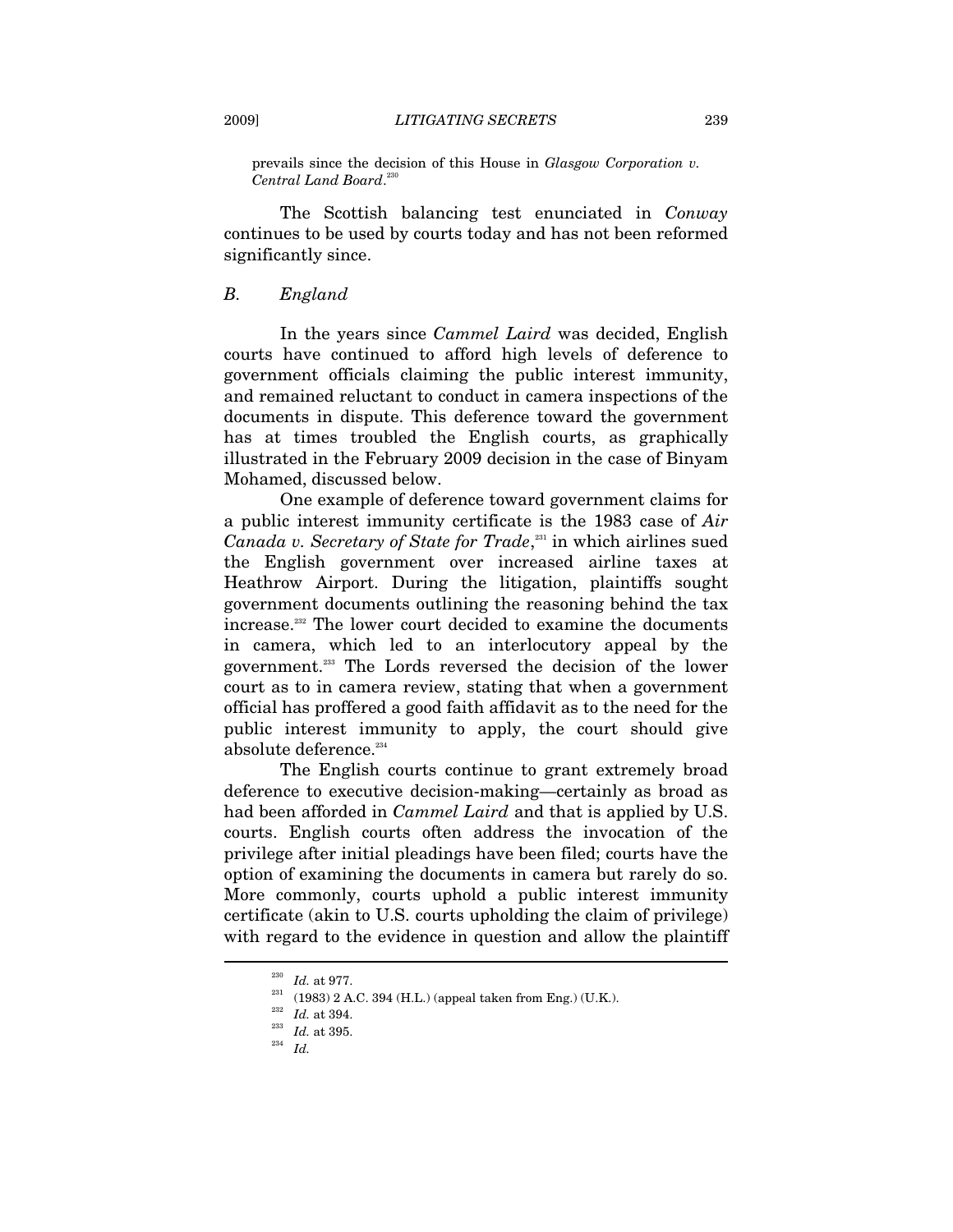to continue its case if possible without the benefit of the evidence in question.

However, the ongoing U.K. case of Binyam Mohamed highlights the complexities of such deference to the executive branch, and how political and foreign policy considerations can undermine government accountability for alleged human rights abuses.

Binyam Mohamed is a British resident who traveled to Afghanistan in 2001.<sup>235</sup> According to Mohamed, he traveled to escape a lifestyle that led to drug addiction in England.<sup>236</sup> According to U.S. authorities, Mohamed trained with the Taliban in Afghanistan to prepare for an attack within the United States.237 Mohamed was arrested in Pakistan in 2002 as he attempted to return to the U.K.; he claims that he was then detained and tortured in Pakistan, and then transported to Morocco, where he was held incommunicado and tortured repeatedly during the following eighteen months.238 Mohamed alleges that he was then held in Afghanistan for some time, and was ultimately transferred to the U.S. detention center at Guantanamo Bay, Cuba, where he was held from September 2004<sup>239</sup> until February 2009.<sup>240</sup>

Mohamed and others alleging they were subjected to extraordinary rendition by the United States filed suit in California in 2007 against the company that operated the airplanes which transported the detainees to various detention centers around the world.241 In May 2008, the United States charged Mohamed under the Military Commissions  $Act<sup>242</sup>$  with

 $\overline{a}$ 

240 Raymond Bonner, *Detainee Who Claims Abuse to Return to Britain*, N.Y. TIMES, Feb. 22, 2009, at A5. 241 Amended Complaint at 1-6, Mohamed v. Jeppesen Dataplan, Inc., 563 F.3d

992 (9th Cir. 2009) (No. 07-2798).<br><sup>242</sup> 10 U.S.C. §§ 948-950 (2006).

<sup>235</sup> *Profile: Binyam Mohamed*, BBCNEWS.COM, Feb. 23, 2009, http://news.bbc.co.uk/2/hi/uk\_news/7870387.stm. 236 *Id.*

 $^{237}$  *Id.* 

 $^{238}$   $\,$   $Id.$  Mohamed alleges that he was beaten, scalded and cut with a scalpel by his captors. *See id.*

<sup>239</sup> *Id.*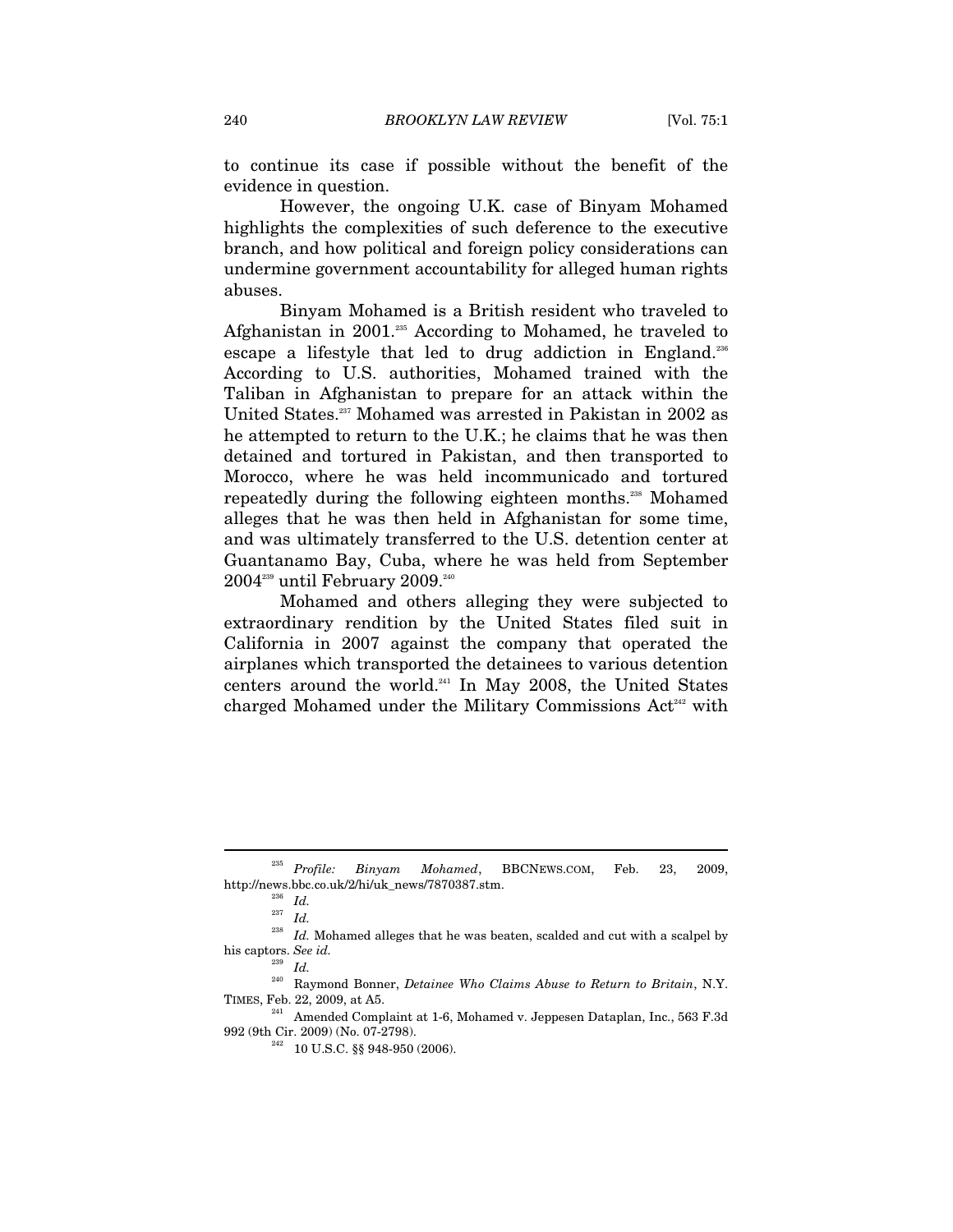conspiracy to commit terrorism,<sup>243</sup> relying on confessions which Mohamed alleged were elicited under the threat of torture.<sup>244</sup>

Mohamed's attorneys began separate proceedings in English courts seeking release of evidence in the possession of the British government that the United States had compiled against Mohamed.245 In August 2008, a court ruled in Mohamed's favor, concluding that Mohamed's allegations of torture were substantiated and Mohamed had a right to such evidence that supported his claim. As part of its ruling, the court summarized evidence gleaned from U.S. intelligence sources, but redacted that summary after the Foreign Secretary issued a public interest immunity certificate claiming that state secrets were at issue in Mohamed's suit.246

The Divisional Court of the Queen's Bench Division reconsidered in early 2009 whether the public interest immunity certificate issued by the Foreign Secretary was compelling such that the previously redacted summary with evidence of Mohamed's treatment could not be given to Mohamed's attorneys.<sup>247</sup> The public interest immunity certificate asserted that the summary report must remain undisclosed because the U.S government had threatened to "reevaluate its intelligence sharing relationship with the United

 $243$  This proceeding was later dropped, as the convening judge determined the prosecution could not proceed without the use of evidence obtained through torture. *See* William Glaberson, *U.S. Drops Charges for 5 Guantanamo Detainees*, N.Y. TIMES, Oct. 21, 2008, at A1.  $^{244}$  Mohamed v. Sec'y of State for Foreign and Commonwealth Affairs, [2008]

EWHC (Admin) 2048, [38]-[47] (Eng.). 245 *Profile: Binyam Mohamed*, *supra* note 235. In May 2007, Mohamed and

several other plaintiffs brought suit against the Boeing subsidiary that allegedly organized the "torture flights" of detainees subjected to extraordinary rendition, alleging the company's complicity in torture and other human rights abuses. *See*  Amended Complaint, *supra* note 241, at 4-6. That suit was initially dismissed based on the George W. Bush administration's assertion of the state secrets privilege. Mohamed v. Jeppesen Dataplan, Inc., 539 F. Supp. 2d 1128, 1134-1136 (N.D. Cal. 2008) (relying on *Al-Haramain* and *El-Masri*). The plaintiffs appealed this judgment to the Ninth Circuit Court of Appeals, which heard argument on the matter in February 2009. Mohamed v. Jeppesen Dataplan, 563 F.3d 992 (9th Cir. 2009), *amended and superseded by* 579 F.3d 943 (9th Cir. 2009). At that point, representatives of the Obama administration reiterated the Bush administration argument that the suit was properly dismissed based on the invocation of the state secrets privilege. *See* John Schwartz, *Obama Backs Off a Reversal on Secrets*, N.Y. TIMES, Feb. 10, 2009.<br><sup>246</sup> Mohamed v. Sec'y of State for Foreign and Commonwealth Affairs, [2008]

EWHC (Admin) 2048, [150]-[160] (Eng.).  $\frac{247}{47}$  The court noted that the information in question was "seven very short

paragraphs amounting to about 25 lines" of text which summarized reports by the United States Government to British intelligence services on the treatment of Mohamed during his detention in Pakistan. *See* Mohamed v. Secretary of State for Foreign and Commonwealth Affairs, [2009] EWHC (Admin) 152, [14] (Eng.).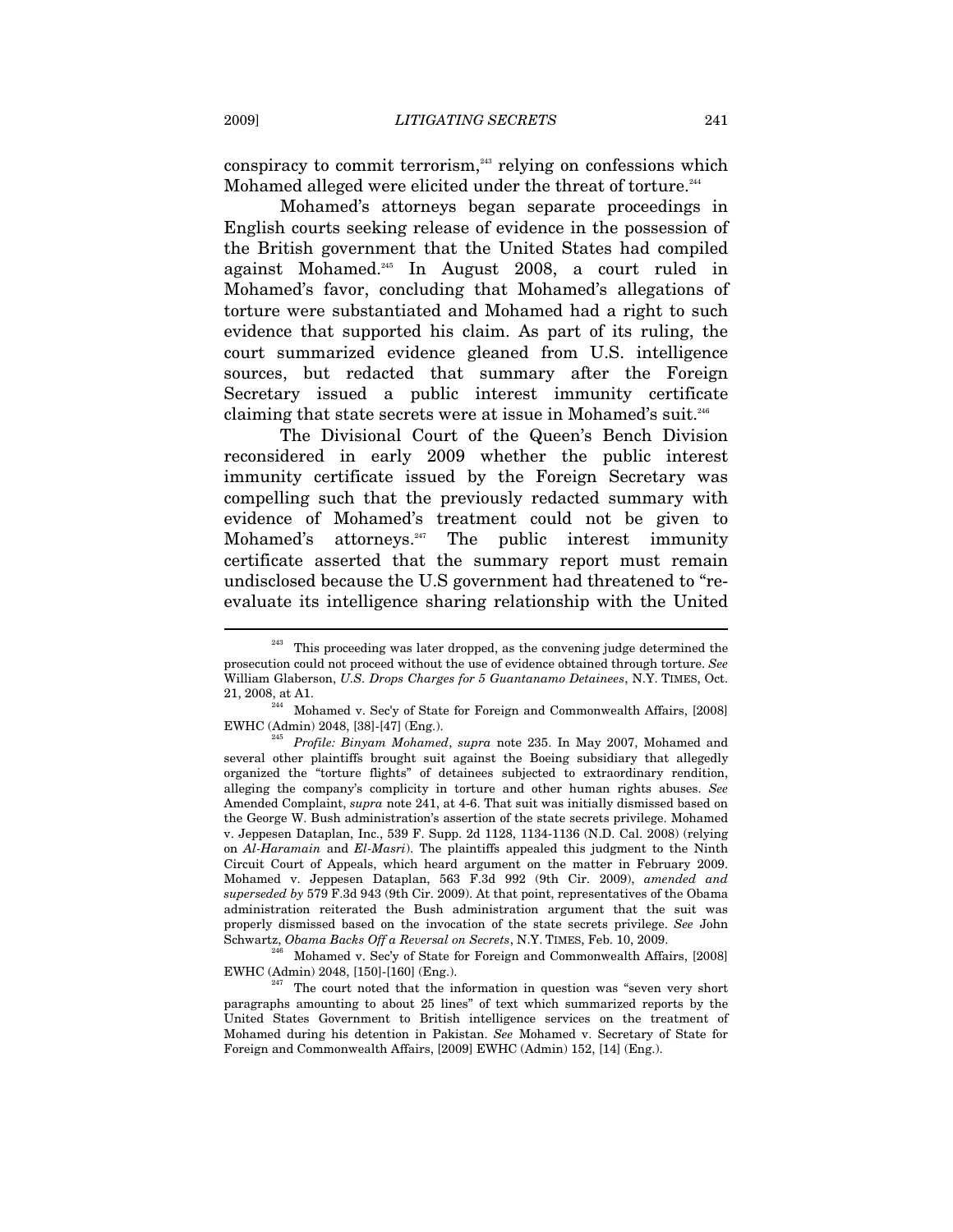Kingdom" and possibly withhold vital national security information from the United Kingdom should the summary be disclosed to Mohamed's attorneys.<sup>248</sup>

The English court laid out the test for balancing the public interest in national security and the public interest in "open justice, the rule of law and democratic accountability."249 The test involved balancing the public interest in disclosure of the information and the possibility of serious harm to a public interest such as national security if disclosure is made, and determining whether national security interests can be protected by means other than nondisclosure.250

The English court took pains to detail all of the reasons that disclosure was desirable, including upholding the rule of law,<sup>251</sup> comporting with international and supranational standards,<sup>252</sup> ensuring that allegations of serious criminality are not dismissed inappropriately,<sup>253</sup> maintaining accountability over the executive branch of government, $254$  and protecting the public and media interest in disclosure of government activities.255 The court also appeared surprised that the United States government was apparently interfering in a matter of government accountability in another country.256

In applying the test, the court relied heavily on its longstanding precedent of offering deference to the executive

 $\overline{a}$ 

[I]n light of the long history of the common law and democracy which we share with the United States, it was, in our view difficult to conceive that a democratically elected and accountable government could possibly have had any rational objection to placing into the public domain such a summary of what its own officials reported as to how a detainee was treated by them and which made no disclosure of sensitive intelligence matters. Indeed we did not consider that a democracy governed by the rule of law would expect a court in another democracy to suppress a summary of the evidence . . . where the evidence was relevant to allegations of torture, cruel, inhuman or degrading treatment, politically embarrassing though it might be.

*Id.* at [69].

<sup>248</sup> *Id.* [62]. 249 *Id.* [18] (noting that this case revolved around a question of the rule of law,

not around the rights of an individual litigant).<br>
<sup>250</sup> *Id.* [34] (citing R v. H, [2004] 2 A.C. 134, [38(3)]).<br>
<sup>251</sup> *Id.* [18], [19].<br>
<sup>252</sup> *See Mohamed*, [2009] EWHC (Admin) 152, [20], [21], [26], [101]-[105].<br>
<sup>253</sup> greater danger of usurpation than that which proceeds little by little, under cover of rules of procedure, and at the instance of judges themselves."). 256 *Id.* [67]-[72]. The court noted: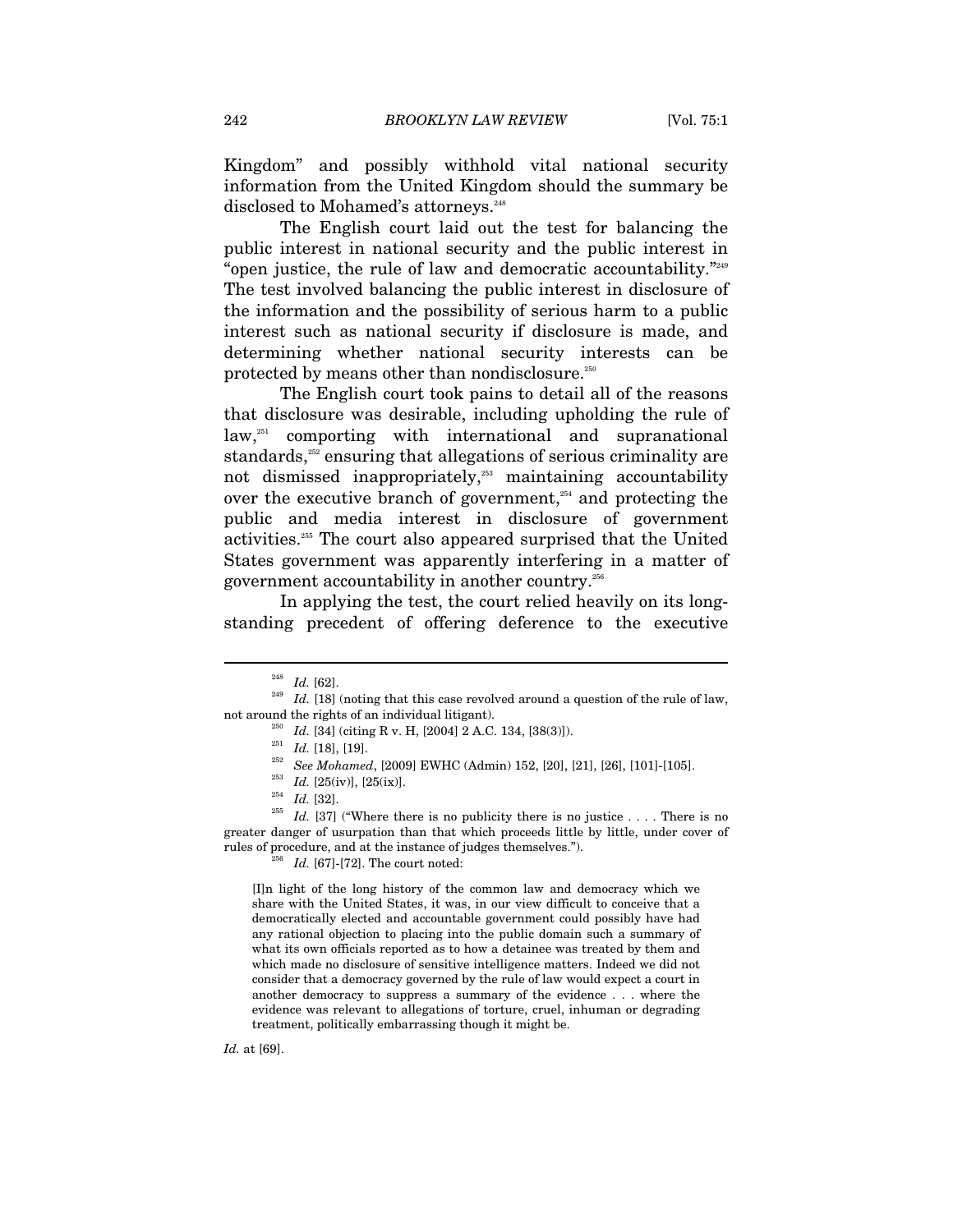branch in matters of national security.<sup>257</sup> The court found that the Foreign Secretary acted in good faith in issuing the public interest immunity certificate;<sup>258</sup> that an opportunity for government accountability may still exist with ongoing investigations within the U.K. into Mohamed's allegations;<sup>259</sup> and that the position of the U.S. government had not changed with the change of presidential administrations.<sup>260</sup> The court then decided that there was no basis on which it could question the Foreign Secretary's issuance of the public interest immunity certificate.<sup>261</sup>

In an extremely unusual move, the court re-opened its ruling on public interest immunity and in October 2009 reversed its previous decision to withhold the information regarding Mohamed's treatment by the U.S. government.<sup>262</sup> The court reasoned that there was an extremely low likelihood that the Obama administration would actually withhold important intelligence from the U.K. government, $263$  and noted that "a vital public interest requires, for reasons of democratic accountability and the rule of law in the United Kingdom, that a summary of the most important evidence relating to the British security services in wrongdoing be placed in the public domain in the United Kingdom."264

The series of U.K. court decisions in the *Mohamed* case reflects both the strength of English precedent that mandates a

<sup>257</sup> *See Mohamed*, [2009] EWHC (Admin) 152, [63]-[67]. However, the court noted that such deference needed to be limited to instances of genuine national security, and not cases in which "it appears that while disclosure of the material may cause embarrassment or arouse criticism, it will not damage any security or

intelligence interest." *Id.* [66]. 258 *Id.* [62]-[63], [76]-[79] (noting that the Foreign Secretary perceived the U.S. threat to be real, and that if the threat were carried out, that U.K. national security interests would be seriously prejudiced). *See Ministers Face Torture Pressure*, BBCNEWS.COM, Feb. 4, 2009, http://news.bbc.co.uk/2/hi/uk\_news/politics/7870049.stm (noting that Foreign Secretary David Milibrand denied that the U.S. made a threat; Milibrand instead stated that the U.S.-U.K. security relationship was based on trust

<sup>&</sup>lt;sup>259</sup> Mohamed, [2009] EWHC (Admin) 152, [102], [104], [105].<br><sup>260</sup> Id. [78].<br><sup>261</sup> Id. [79].<br><sup>261</sup> Id. [79].<br>Mohamed v. Sec'y of State for Foreign and Commonwealth Affairs, [2009] EWHC 2549, [7] (Admin) (Eng.), Case No. CQ/4241/2008, Oct. 16, 2009 (noting that reopening of a case should be done in "exceptional circumstances" if necessary in the

<sup>&</sup>quot;interest of justice"). 263 *Id.* at [39], [49], [69vi], [104]. The court noted that the objections made by the Obama administration to disclosing the information in question were not as strong as the threats made by the Bush administration. *Id.* 

<sup>264</sup> *Id.* at [105].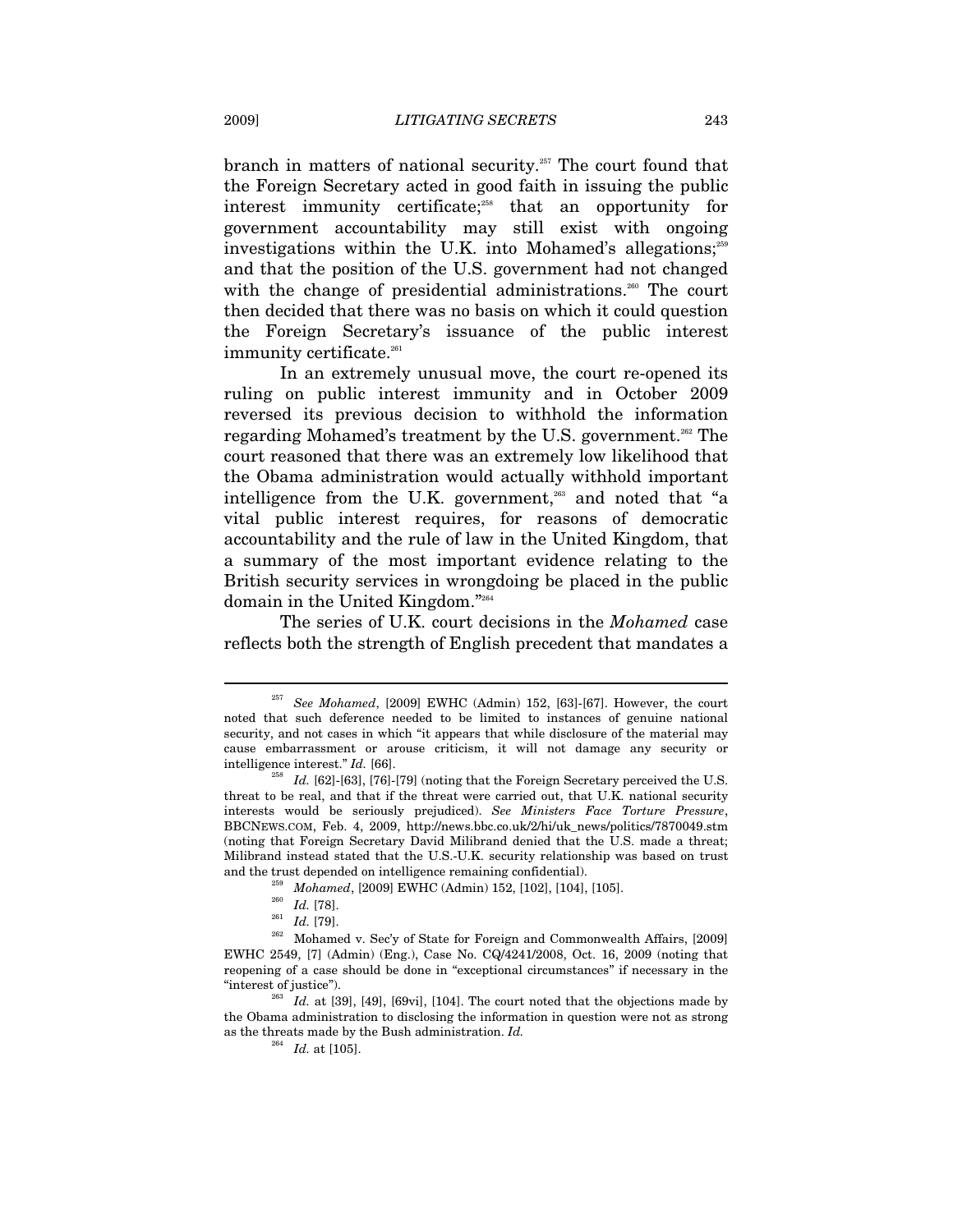high level of deference to the government in matters related to public interest immunity, and the difficulties that courts may have in applying that deferential standard when doing so implicates the rule of law, individual rights and government accountability in matters of serious allegations of human rights abuses. The U.K. court in the *Mohamed* decision weighed the balance and ultimately based its decision on the need to maintain the rule of law and to allow for some public accountability for whatever role the U.K government had in maltreating Mohamed.<sup>265</sup>

The latest *Mohamed* opinion is also evidence of the fact that although the English and U.S standards on state secrets are in some ways very similar, the expansion of the use of the state secrets privilege by the Bush administration—and supported to some extent by the Obama administration reflects a significantly broader privilege being invoked and granted in the United States. While U.S. administrations may demand broad grants of immunity for bad acts and high levels of secrecy in the litigation context, peer nations attempting to limit their application of similar privileges are being put in a difficult position by the U.S. government.<sup>266</sup>

*C. Israel* 

 $\overline{a}$ 

Israel does not apply a standardized doctrine comparable to the U.S. state secrets privilege or the Scottish and English public interest immunity. Instead, the analysis of a state secrets-type claim turns on two questions: whether the case is justiciable, and then, assuming the case survives that analysis, how to evaluate potentially sensitive evidence that relates to national security matters.

Unlike the non-justiciability doctrine of *Totten*, in Israel almost any complaint against the executive branch and its

<sup>&</sup>lt;sup>265</sup> *Id.* The court continues to withhold the seven paragraphs of information at issue pending an appeal by the U.K. government. *See* John F. Burns, *Britain: High Court Approves Releasing U.S. Intelligence Documents on Torture*, N.Y. TIMES, Oct. 16, 2009, at A5. 266 *See* Defendant's Open Submissions at 6-9, Mohamed v. Secretary of State

for Foreign and Commonwealth Affairs, Claim No. CQ/4241/2008, (EWHC (Admin) May 11, 2009) (attaching a May 6, 2009 letter from the Obama administration reiterating its position that disclosure of information in question—even if made unilaterally by English courts over the objection of Her Majesty's Government—would likely lead to the withholding of valuable counterterrorism information from the United Kingdom).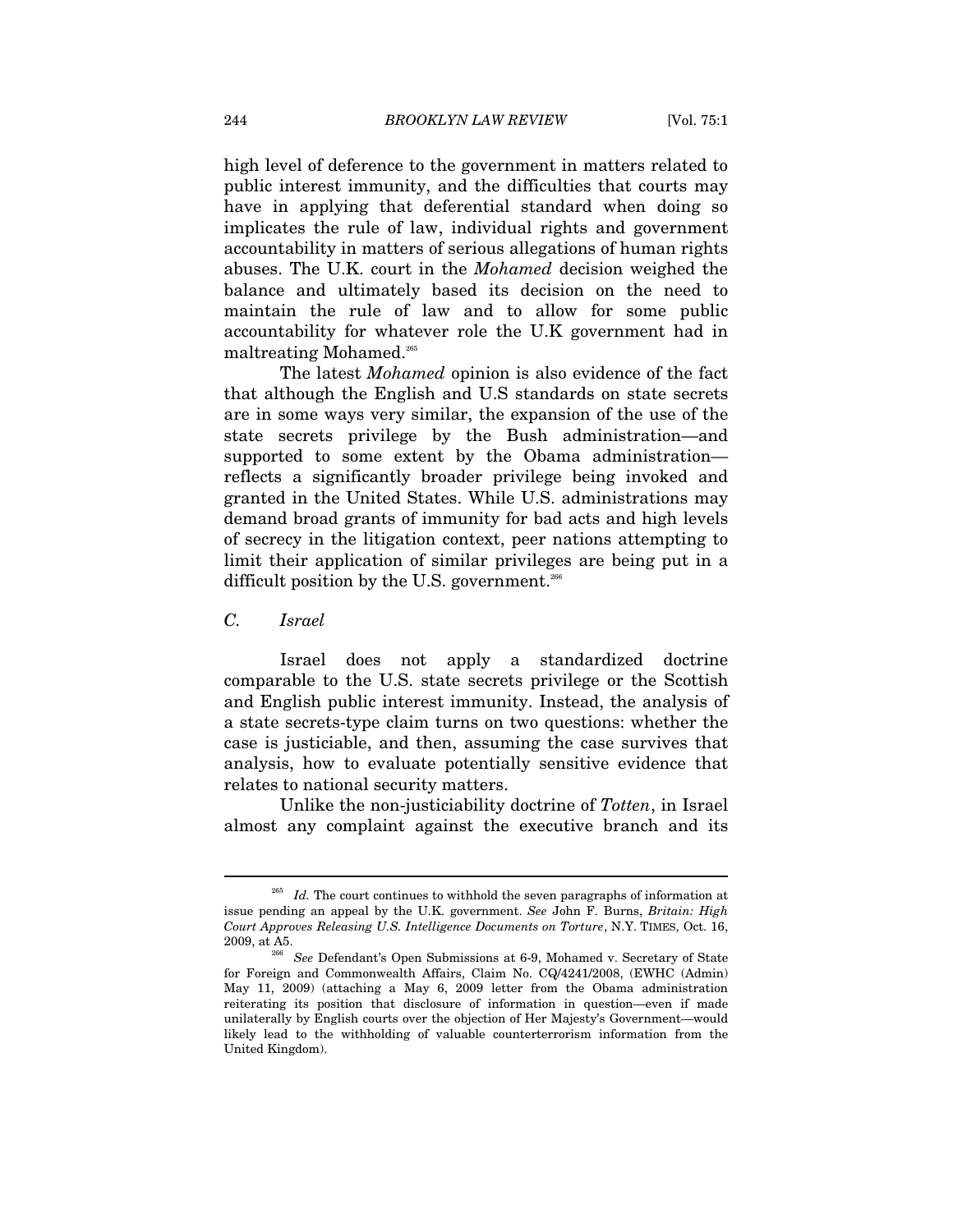actions is considered justiciable.267 The Israeli Supreme Court dismantled various doctrinal barriers to judicial review in the 1990s, such as standing and justiciability, in order to facilitate more private actions.<sup>268</sup> Even with an extremely broad grant of standing—particularly by U.S. standards—Israeli courts undertake a balancing analysis to determine whether national security-related litigation ought to continue or be dismissed as non-justiciable.269 This is particularly remarkable given the difficult national security situation Israel faces.<sup>270</sup>

In *Public Committee Against Torture in Israel v. Israel*, 271 the central issue was whether preventative strikes undertaken by the Israeli military in response to alleged terrorist attacks were illegal.<sup>272</sup> The plaintiffs challenged the practices of the military based on the loss of civilian life in the strikes and Israel's obligations under international treaties and international customary law.273 However, before reaching a conclusion as to the merits of the case, the court considered a challenge by the Government that the suit was not justiciable, based largely on national security grounds.<sup>274</sup>

<sup>267</sup> Aharon Barak, *Foreword: A Judge on Judging: The Role of a Supreme Court in a Democracy*, 116 HARV. L. REV. 16, 153 (2002).<br><sup>268</sup> Stephen J. Schulhofer, *Checks and Balances in Wartime: American, British* 

*and Israeli Experiences*, 102 MICH. L. REV. 1906, 1923 (2004). Schulhofer also notes that Israeli government and military leaders seem to accept the judicial safeguards that have been put into place to modify the conduct of the administration.  $Id$ . at 1931.

<sup>&</sup>lt;sup>39</sup> In this regard, the justiciability analysis of Israeli courts can be likened to *Totten* and other state secrets privilege cases which have been dismissed at the pleadings stage, for example, *El-Masri*, based on the supposed centrality of the protected material to the claims brought in the lawsuit. 270 *See, e.g.*, Public Comm. Against Torture in Isr. v. Israel 2005 Isr. HCJ

<sup>769/02. 10, 16, 47;</sup> Public Comm. Against Torture in Isr. v. Israel 1999 Isr. HCJ 5100/94, ¶ 1 ("The State of Israel has been engaged in an unceasing struggle for both its very existence and security, from the day of its founding."); Schulhofer, *supra* note

<sup>268,</sup> at 1919 (describing the security risks faced by Israel since its founding).<br><sup>271</sup> *Public Comm. Against Torture*, HCJ 769/02.<br><sup>272</sup> *Id.*  $\P$  **1** 1-3.<br><sup>273</sup> *Id.*  $\P$  **1** 3-6.<br><sup>274</sup> *Id.*  $\P$  9 (the government, in ar Court of Justice precedent, HCJ 5872/01 Barakeh v. Prime Minister [2002] IsrSC 56(3) 1, for the proposition that "the choice of means of war employed by [the government] in order to prevent murderous terrorist attacks before they happen, is not among the subjects in which this Court will see fit to intervene"). In this respect, the *Public Committee Against Torture* case is analogous to the question faced by the U.S. Supreme Court in *Totten*. Although the U.S. Supreme Court in *Tenet* specified that *Totten* was not strictly a state secrets case, the analysis of the justiciability element—given the recent trend in the U.S. of claiming the state secrets privilege at the pleadings stage and dismissing suits accordingly, *see, e.g.*, El-Masri v. United States, 128 S. Ct. 373 (2007)—is relevant as part of a larger analysis of state invocation of national security to curtail litigation.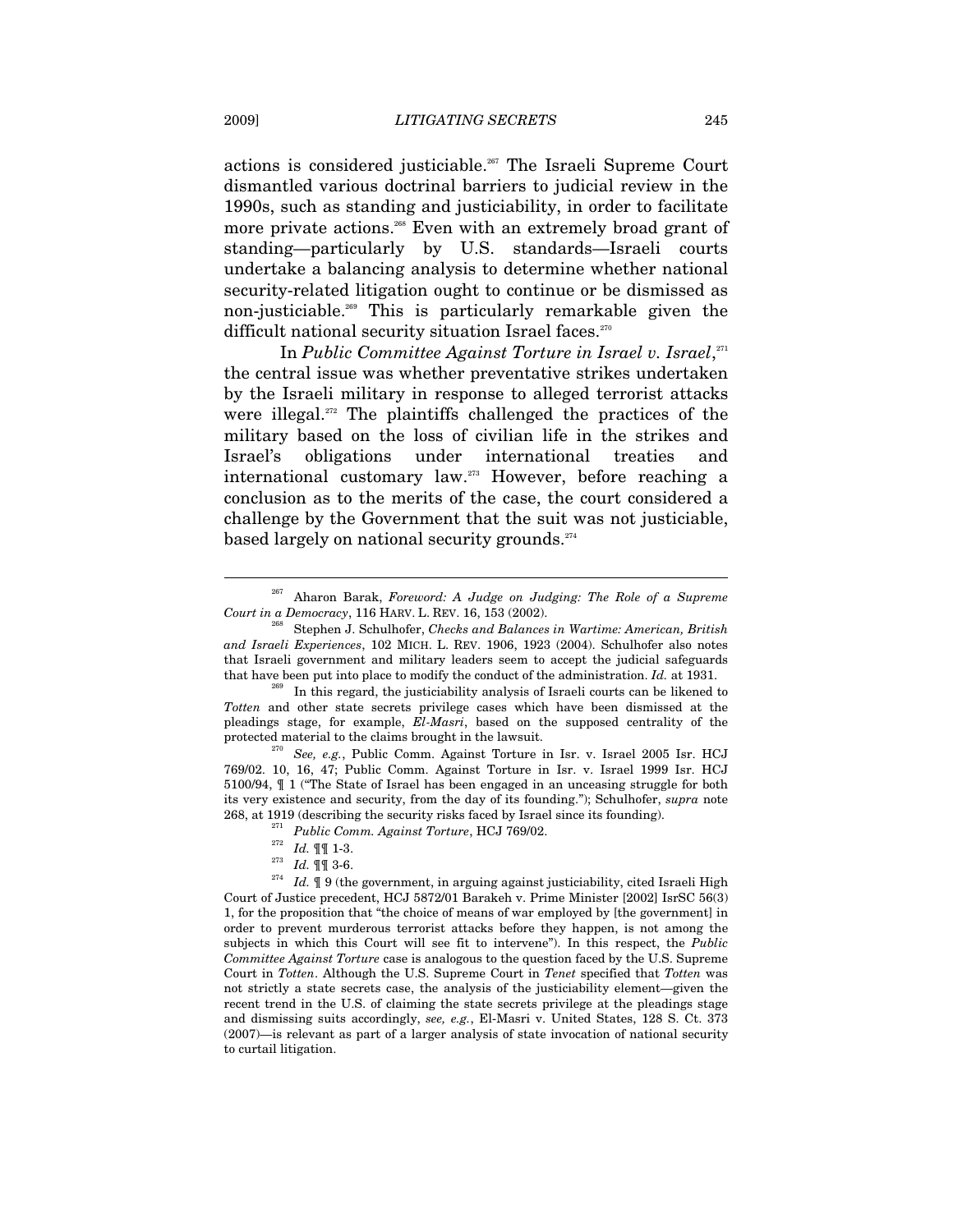The Israeli Supreme Court considered the broad Israeli justiciability doctrine, and assessed both the government's claim of normative non-justiciability—where a court could find it cannot try a case because it lacks any relevant legal standard to apply275—and institutional non-justiciability—where a court has a relevant legal standard to apply, but chooses not to try the case due to structural factors, such as confronting an issue solely within the purview of a different branch of government.<sup>276</sup>

In *Public Committee Against Torture*, the court rejected the notion of normative non-justiciability—that the matter does not fall within the realm of law—but applied a fourpronged standard to analyze the question of institutional justiciability—determining whether the courts are the appropriate institution to deal with an issue: (1) a case that involves the impingement of human rights is always justiciable;<sup>277</sup> (2) a case in which the central issue is one of political or military policy and not a legal dispute is not justiciable under the institutional justiciability doctrine; $^{278}$  (3) an issue that has already been decided by international courts and tribunals to which Israel is a signatory must be justiciable in Israel's domestic courts as well;<sup>279</sup> and (4) judicial review is most appropriate in an *ex post* situation, where the court is evaluating particular applications of a government policy, rather than the policy itself.<sup>280</sup>

If the first and second prongs of the institutional justiciability analysis come into conflict in a particular situation, courts must undertake a proportionality analysis.<sup>281</sup> Applying these criteria to the situation at hand, the Court found that the claims were deeply entwined with alleged human rights violations;<sup>282</sup> that the suit did not implicate political or military policies *per se*, since the suit did not question the practice of targeted strikes generally, so much as

<sup>&</sup>lt;sup>275</sup> Public Comm. Against Torture, HCJ 769/02,  $\P$  48.<br><sup>276</sup> Id.  $\P$  49.<br><sup>277</sup> Id.  $\P$  50 (citing HCJ 606/78 Oyeb v. Minister of Def., 33(2) IsrSC 113, 124).<br><sup>278</sup> Id.  $\P$  51 (citing HCJ 4481/91 Bargil v. Israel 37(4) Is situations. Each of them requires a meticulous examination of the character of the decision. To the extent that it has a legal aspect, it approaches the one end of the spectrum. To the extent that it has a professional military aspect, it approaches the % other end of the spectrum.").  $^{282}$   $\,$   $Id.$   $\mathbb{I}\mathbb{I}$  1-3.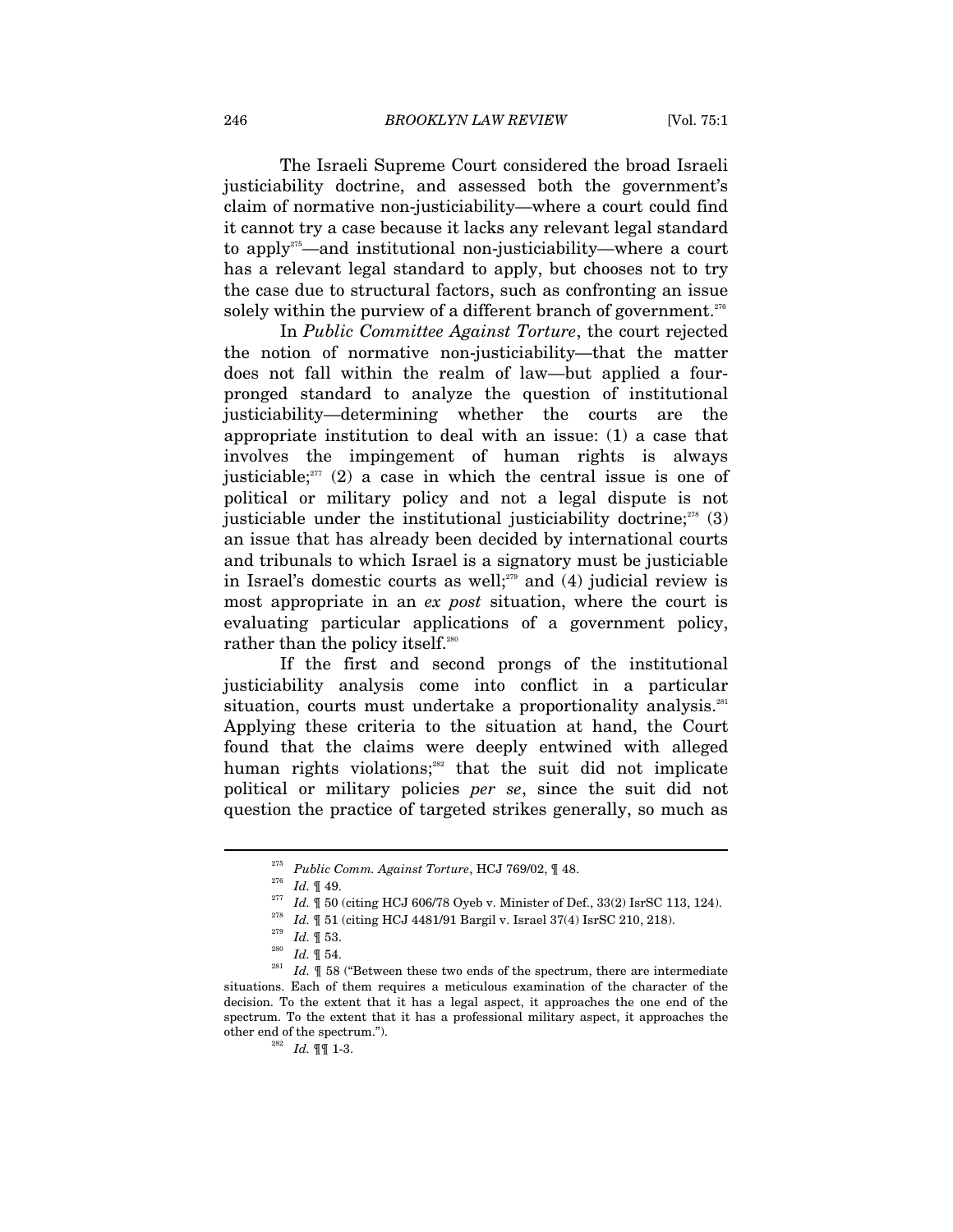the effect of the specific military strikes on individual civilians;283 that international courts and tribunals had already opined on this issue;284 and that this was the type of *ex post* situation that was most appropriate for judicial review, despite the sensitive nature of the claims.<sup>285</sup>

Following the court's rejection of the government's claim of non-justiciability,286 the court determined that targeted killings are not, *per se*, illegal under customary international law, and must be evaluated on a case-by-case basis.<sup>287</sup> The Israeli Supreme Court has consistently found that executive branch national security policy is judicially reviewable, has rejected the idea that only the executive branch can adequately evaluate a national security-related issue,<sup>288</sup> and has expressed none of the concern voiced by the Bush administration over judicial involvement in the decision to disclose security-related documents.<sup>289</sup>

Indeed, the Israeli courts have consistently been involved in weighing national security interests against human rights concerns, and have developed a sophisticated analysis to do so. In *Adalah Legal Centre for Arab Minority Rights in Israel v. Minister of the Interior*, Justice Procaccia explained the balancing act that Israeli courts undertake:

The "security need" argument made by the state has no magical power such that once raised it must be accepted without inquiry and investigation . . . . Admittedly, as a rule, the court is cautious in examining the security considerations of the authorities and it does not intervene in them lightly. Notwithstanding, where the implementation of a security policy involves a violation of human rights, the court should examine the reasonableness of the

<sup>&</sup>lt;sup>283</sup> *Id.* ¶¶ 8, 51.<br><sup>284</sup> *Id.* ¶¶ 19-46, 56 (discussing the application of international customary law).<br><sup>285</sup> *Id.* ¶ 54.<br><sup>286</sup> The institutional non-justiciability argument has been successful in other cases. *See* Bargil v. Israel, 1993 Isr. HCJ 4481/91 (finding executive branch policies

 $U^7$  Public Comm. Against Torture, HCJ 769/02,  $\P$  63. The court did not mention, however, how it would deal with evidentiary issues involving national security secrets that may arise as an individual instance of a targeted killing was litigated. 288 *See, e.g.*, Schnitzer v. Chief Military Censor, 1989 Isr. HCJ 680/88. This

case also reflects how many of the state secrets cases in Israel relate to alleged violations of the Official Secrets Act. *See id.* at ¶¶ 3-7. 289 *See* Mukasey Letter, *supra* note 103.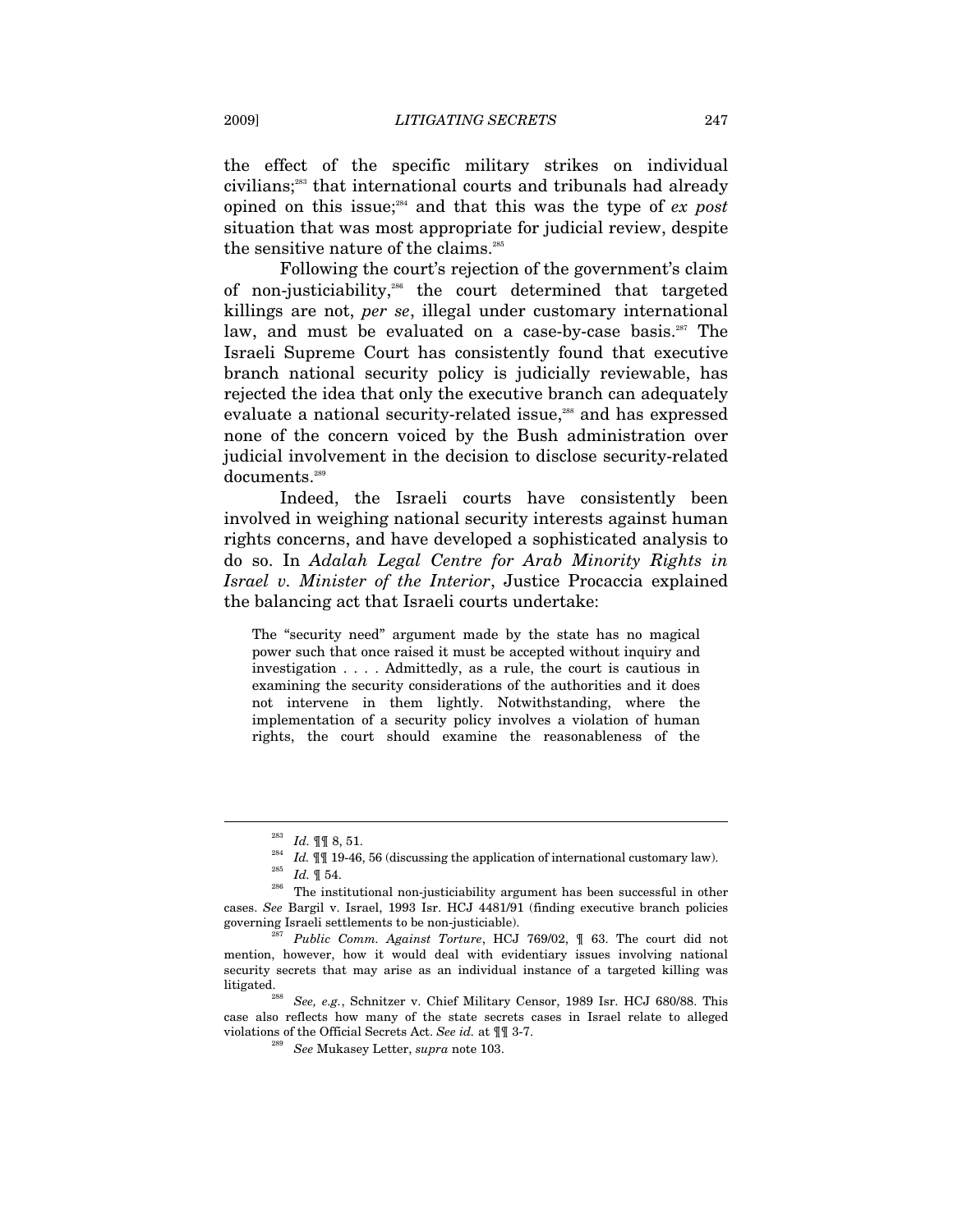considerations of the authorities and the proportionality of the measures that they wish to implement.<sup>290</sup>

Additionally, Israeli courts do not hesitate to use in camera review to assess whether a purported national security risk is real. For example, in *Vanunu v. Head of the Home Front*  Command,<sup>291</sup> a case involving a violation of the Official Secrets Act, the court undertook extensive in camera review without the presence of parties or counsel in order to determine whether the information in question, if disclosed, would pose a risk to national security.<sup>292</sup> The Court ultimately agreed with the government's position that the information needed to remain undisclosed. Likewise, in *Adalah*, the Court found no issue with the trial court reviewing privileged material ex parte in order to determine whether the government's claim of military necessity in connection with contested national security policies was supportable.<sup>293</sup>

It is noteworthy that in camera and ex parte review of materials in any of these Israeli cases is neither unusual nor subject to objection by either party. These decisions represent an engagement by the Israeli judiciary in the various national security operations utilized by Israel's military<sup>294</sup> and demonstrate the importance accorded to rule-of-law issues in the court's analysis.<sup>295</sup>

 $\overline{a}$ 

<sup>293</sup> *Adalah*, HCJ 7052/03, ¶¶ 10-12 (opinion of A. Procaccia, J.) (explaining the

<sup>290</sup> Adalah Legal Centre for Arab Minority Rights in Isr. v. Minister of Interior, 2006 Isr. HCJ 7052/03 443, 692-93 (citing Ajuri v. IDF Commander in the West Bank [1], at 375-76; Livnat v. Chairman of Constitution, Law and Justice Comm., HCJ 9070/00, 810). <br>  $\begin{array}{r} \text { 2004 Isr. HCl 5211/04.} \\ \text { 292 } \text { 2004 Isr. HCl 5211/04.} \\ \text { 101 } \end{array}$ 

two-step balancing test undertaken to determine military necessity). 294 *See* Public Comm. Against Torture in Isr. v. Israel, 1999 Isr. HCJ 5100/94, ¶¶ 38-40 (finding that the Israeli military's use of physical interrogation techniques on Palestinian detainees was not legally protected activity); Hallett, *supra* note 38; *see also* Deborah Sontag, *Israel Court Bans Most Use of Force in Interrogations*, N.Y.

TIMES, Sept. 7, 1999, at A1. 295 *See, e.g.*, *Public Comm. Against Torture*, HCJ. 5100/94, ¶¶ 38-40. The court struggled with several national priorities:

<sup>[</sup>W]e are aware that this decision does not ease dealing with that harsh reality of Israel's security issues. This is the destiny of democracy, as not all means are acceptable to it, and not all practices employed by its enemies are open before it. Although a democracy must often fight with one hand tied behind its back, it nonetheless has the upper hand. Preserving the Rule of Law and recognition of an individual's liberty constitutes an important component in its understanding of security.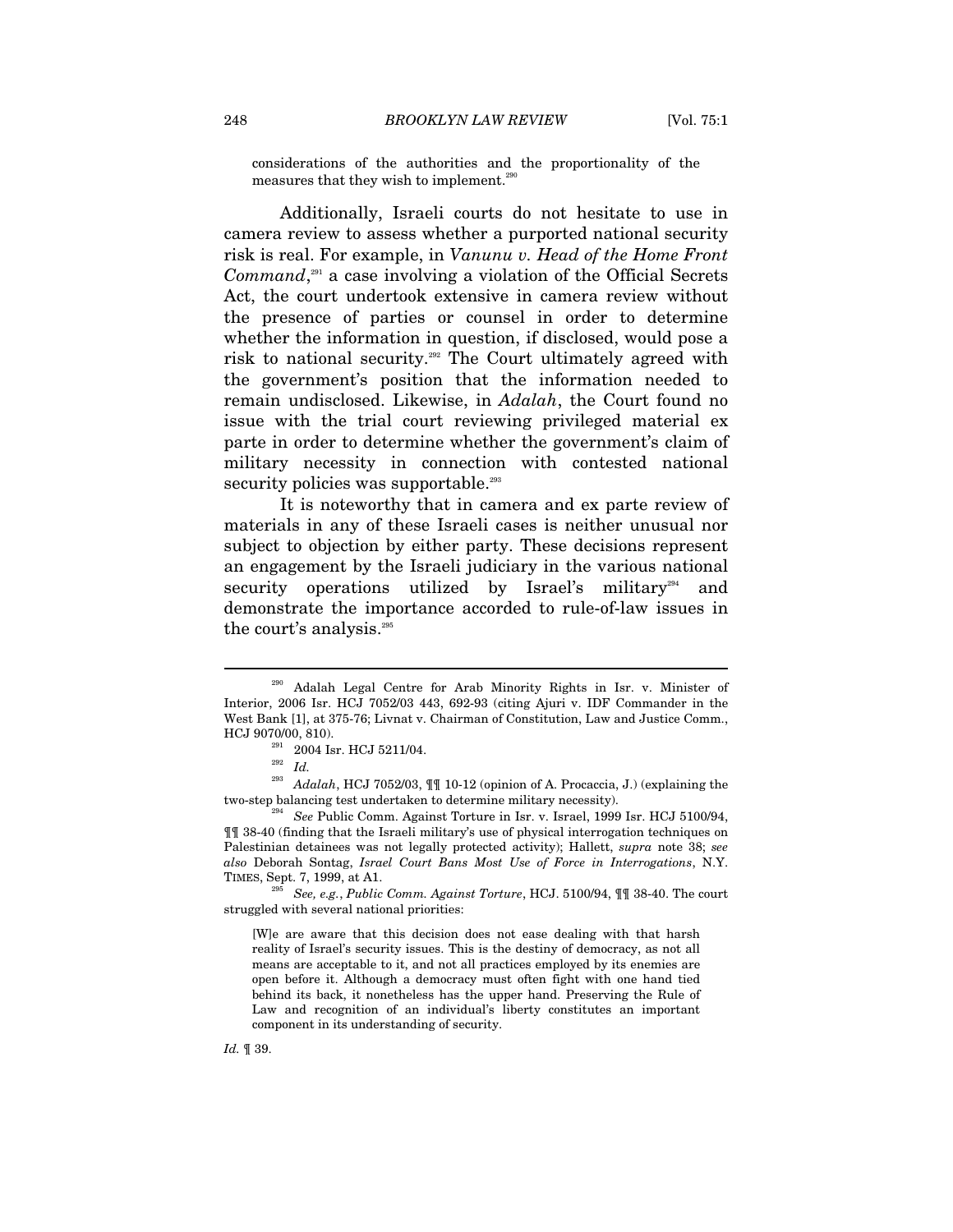# *D. India*

India, like Israel, does not operate under a standardized state secrets doctrine. However, India's approach to requests for document disclosure and the need for secrecy is markedly different from that of Israel. Indian courts afford an extremely high level of deference to executive branch claims of the need for confidentiality and secrecy, and although courts undertake a balancing test to determine whether the public interest or individual rights at stake should override executive secrecy, the claim for secrecy consistently prevails.<sup>296</sup>

Deference to executive branch decision-making is deeprooted, despite the passage of freedom of information statutes $297$ and acknowledgement by the Indian Supreme Court that freedom of information is a positive right recognized in Article 19 of the Indian Constitution.<sup>298</sup>

This deference in the litigation context is consistent with India's history of granting the executive branch sole power to determine whether to disclose information in any number of contexts, and applying strict and often harsh enforcement of its Official Secrets Act, a legacy of British colonial rule in India.299

*Addressed*, 11 No. 1 HUM. RTS. BRIEF 24, 25 (2003).<br><sup>298</sup> S.P. Gupta v. President of India A.I.R. 1982 S.C. 234 ("The concept of an open Government is the direct emanation from the right to know which seems implicit in the right of free speech and expression guaranteed under Article 19  $(1)(a)$ . Therefore, disclosures of information in regard to the functioning of Government must be the rule, and secrecy an exception justified only where the strictest requirements of public interest so demands."). 299 India operates under the edicts of the Official Secrets Act of 1923 (OSA),

enforced in India by the British colonial government. *See* Winfield & Evans, *supra* note 297, at 25. Under the OSA, any disclosure of information—intentional or inadvertent likely to affect the sovereignty, integrity or security of India is punishable by imprisonment for up to fourteen years. Although similar provisions of the Official Secrets Act were removed in England in 1989, the provisions of the 1923 Act remain in effect in India, despite criticism of its application. *See* Sarbari Sinha, *Official Secrets and a Frame-Up*, FRONTLINE, May 7, 2005, *available at* http://www.frontlineonnet.com/ fl2210/stories/20050520000607400.htm (addressing how revocation of the Official Secrets Act would curb potential abuses of police powers).

 One of the most prominent examples of an OSA-related arrest and detention is the case of Iftikar Gilani, a Kashmiri journalist detained by the Indian government for seven months in 2002 and 2003 for an alleged violation of the Official Secrets Act. *See* A. Deepa, *Presumed Guilty, Secretly*, INDIA TOGETHER, July 14, 2005, *available at* http://www.indiatogether.org/2005/jul/rvw-gilani.htm. Gilani was arrested and charged with sedition under Sections 3 and 9 of the Official Secrets Act for

<sup>&</sup>lt;sup>296</sup> E.g., People's Union for Civil Liberties & Anr. v. Union of India & Ors., (1998) 1 S.C.C. 301 (upholding denial of request for disclosure of information).

E.g., Freedom of Information Act, No. 5 of 2003; India Code (2009), *available at* http://indiacode.nic.in/; *see* Richard N. Winfield & Sherrell Evans, *Not Good Enough: India's Freedom of Information Bill Has Great Potential to Overhaul the Ills of Secrecy and Inaccessibility but There Are Inadequacies that Need to be*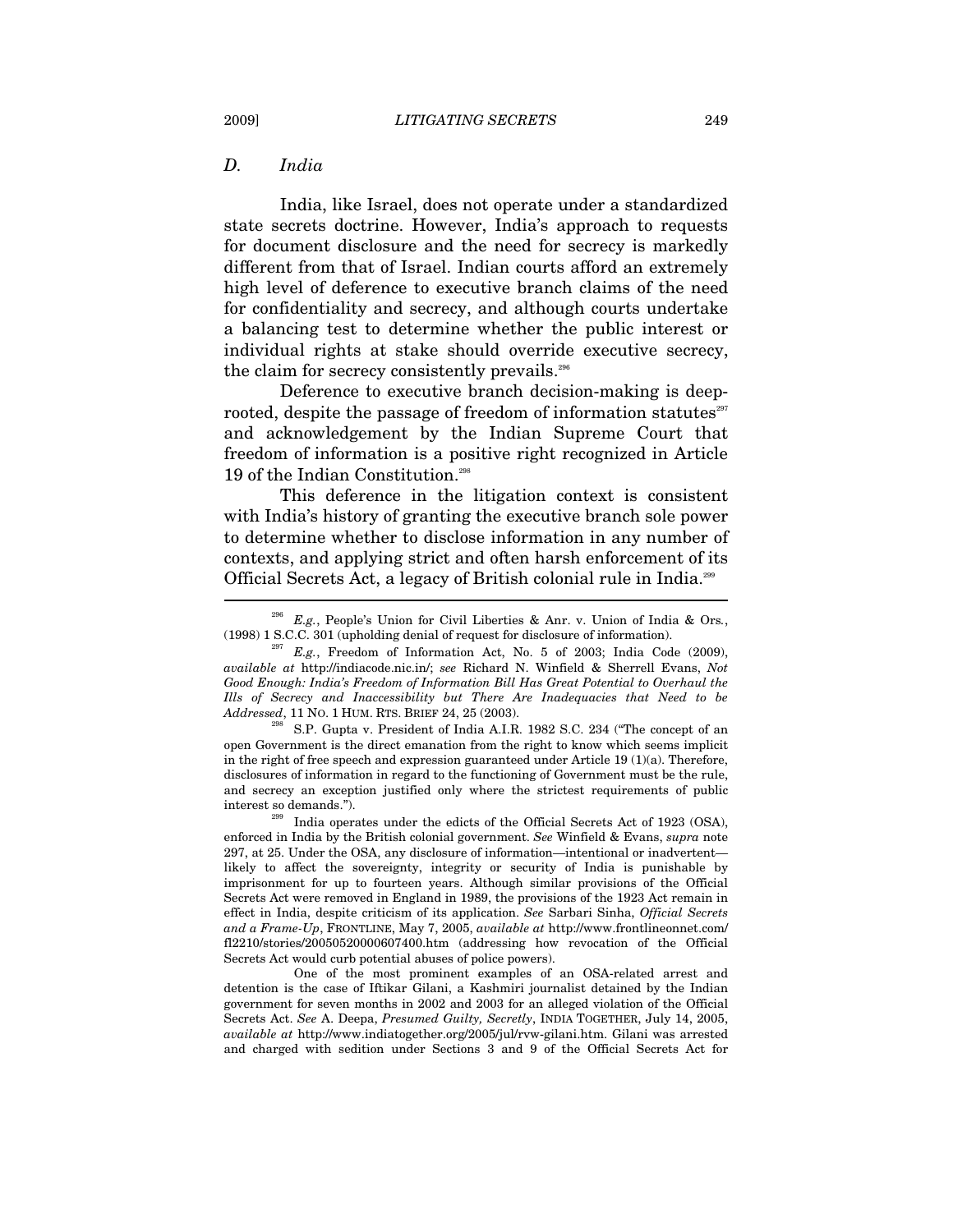Several right-to-information cases are helpful in understanding the level of deference accorded to executive branch assertions of nondisclosure. *S.P. Gupta v. Union of India* was an early articulation of the view that disclosure of information related to government activities ought to be the norm, and that nondisclosure should be sanctioned only after a balancing test in which the court weighed disclosure against a government claim of public interest immunity.300

However, courts have continued to apply the balancing test from *Gupta* by giving the utmost deference to an executive branch claim for nondisclosure in the name of public interest. In *Dinesh Trivedi v. Union of India*,<sup>301</sup> the Indian Supreme Court considered whether to order the publication of background documents underlying the Vohra Committee Report, a government compilation of information related to corruption in all branches and levels of government. Members of Parliament, including petitioner Dinesh Trivedi, alleged that the Home Minister refused to disclose evidence about government corruption, not as a matter of public interest, but as a means to avoid government embarrassment.<sup>302</sup> The government offered an affidavit from the Home Secretary in response, affirming that a summary report that had been made available to Parliament was accurate, but that additional documents could not be disclosed as a matter of public interest.<sup>303</sup>

The court reiterated the test set forth in *Gupta*, noting, "Sunlight is the best disinfectant. But it is equally important to be alive to the dangers that lie ahead."304 The Court relied heavily on the government assertion that publication of the report may be injurious to the public interest, and further hypothesized that the public furor toward individuals named in the report—should it be published in full—could lead to harassment and violence.<sup>305</sup> The court, therefore, held that

possessing a document that was generated in Pakistan and was publicly available in India—clearly not an official secret of the Indian government—and was imprisoned under harrowing conditions. Gilani was never tried in court, and was released after contradictions in the government's case were made public. *See generally* IFTIKAR GILANI, MY DAYS IN PRISON (2005) (detailing the arrest and detention experience of Gilani).<br>
<sup>300</sup> S.P. Gupta v. Union of India, (1982) 87 S.C.C. Supp.  $\P$   $\P$  73-74.<br>
<sup>301</sup> Shri Dinesh Trivedi, M.P. & Ors. v. Union of India & Ors., (1997) 4 S.C.C. 306.<br>
<sup>302</sup> Id.  $\P$  6.<br>
<sup>303</sup> Id.  $\P$   $\P$  9-10.<br>
<sup>304</sup>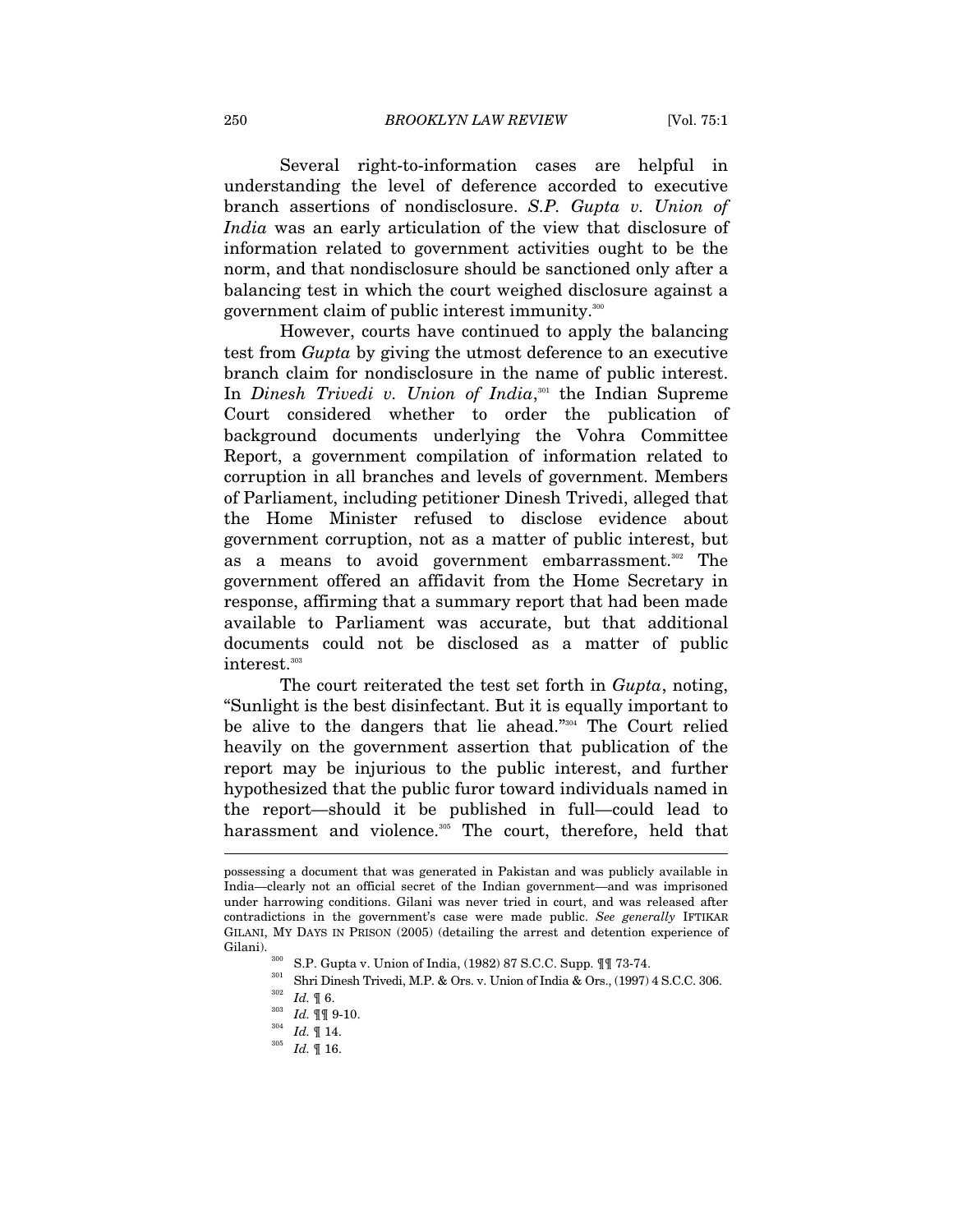publication of the full report and its underlying documents was unnecessary.<sup>306</sup>

In 2004, the Indian Supreme Court synthesized much of the reasoning from its earlier right to information cases in deciding the secrecy case of *People's Union for Civil Liberties v. Union of India.*307 Here, the court evaluated whether a government report on a nationwide nuclear reactor program<sup>308</sup> must be disclosed in response to a request by various citizens' rights groups alleging concerns about the safety of the reactors, and over the objection of the government. The Atomic Energy Act of 1962 governed the submission and maintenance of the report, and contained specific provisions for the government to withhold such reports from public dissemination due to a concern that disclosure "would cause irreparable injury to the interest of the State [and] also would be prejudicial to the national security."309 In this regard, the government's argument in favor of secrecy was bolstered by the statutory language authorizing nondisclosure.<sup>310</sup>

The citizens' rights groups offered extensive evidence that details of the report—and specific discussion of the safety concerns therein—had been made public years before through press releases and media interviews.311 Petitioners further argued that the public interest of the citizenry to understand the potential safety risks of the nationwide nuclear reactor program outweighed the purported threat to national security that would arise from disclosure.<sup>312</sup>

The court acknowledged the fundamental right to information as set forth in Article  $19(1)$  India's constitution.<sup>313</sup> The court also noted that the general rule of disclosure is necessary to "ensure the continued participation of the people

<sup>306</sup> *Id.* ¶¶ 16-20. 307 *See* People's Union for Civil Liberties & Anr. v. Union of India & Ors*.*

<sup>(1998) 1</sup> S.C.C. 301. 308 The specific report in question was a November 1995 report by the Atomic Energy Regulatory Board (A.E.R.B.) documenting safety defects and weaknesses in the

<sup>&</sup>lt;sup>309</sup> See id. (referring to the purpose of the Atomic Energy Act, 1962).<br><sup>310</sup> See id. at Vires of Section 18 of the Act section (noting that Parliament had sanctioned the designation of documents as secret according to the criteria of Section 18 of the Atomic Energy Act, 1962). 311 *See id.* at Writ Proceedings section. 312 *See id.*

 $^{313}$   $\,$   $Id.$  at High Court Judgment section;  $see$   $also$  INDIA CONST. art. 19,  $\S$  1.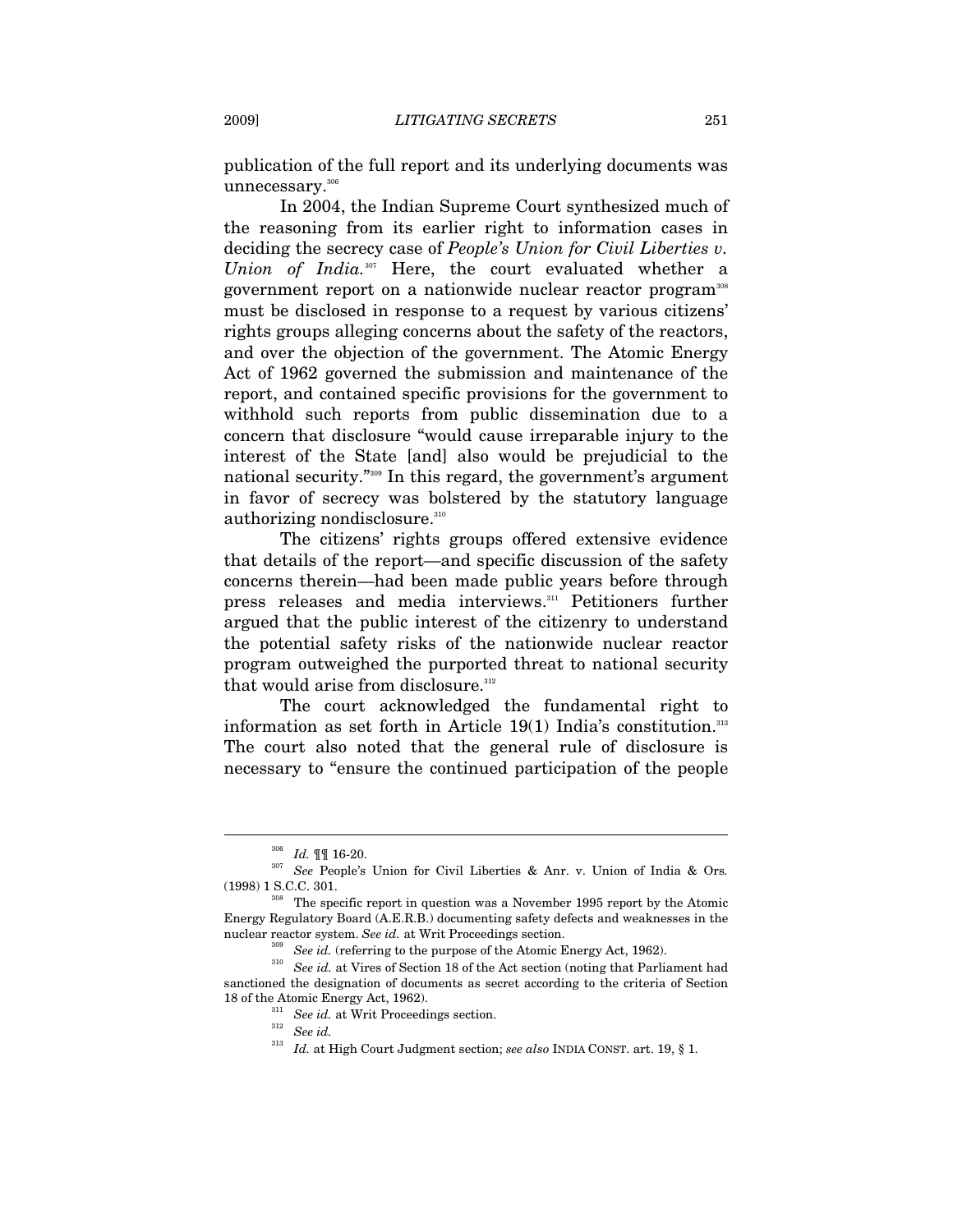in the democratic process" and that "[s]unlight is the best disinfectant" against government overreaching.<sup>314</sup>

However, the court reasoned, the Constitution's protection for the right to information was limited: "Unlike Constitutions of some other developed countries, however, no fundamental right in India is absolute in nature. Reasonable restrictions can be imposed on such fundamental rights."315 The court noted that Article 19(2) of the Constitution gave the government the privilege of withholding information in the public interest, and reasoned that secrecy was sometimes necessary because "[i]f every action taken by the political or executive functionary is transformed into a public controversy and made subject to an enquiry to soothe popular sentiments, it will undoubtedly have a chilling effect on the independence of the decision-maker."316

The Court also examined India's Evidence Act, which set forth the standard for evidentiary privilege.<sup>317</sup> Section 123 of the Evidence Act provides an extremely deferential standard for government documents: "No one shall be permitted to give any evidence derived from unpublished official records relating to any affairs of State, except with the permission of the officer at the head of the department concerned, who shall give or withhold such permission as he thinks fit."<sup>318</sup> If a lawsuit is brought in which disclosure of a previously undisclosed document is sought, Section 162 of the Evidence Act allows the court to inspect the document, "unless it refers to matters of State."319 The Court found this standard to be consistent with the English cases on public interest immunity.<sup>320</sup>

The Attorney General volunteered to submit the government report to the Court for an in camera review, but

<sup>314</sup> *People's Union for Civil Liberties*, 1 S.C.C. at Right of Information section. 315 *State Can Withhold Information on Vital Issues: SC*, TRIBUNE

<sup>(</sup>Chandigarh, India), Jan. 11, 2004, *available at* http://www.tribuneindia.com/2004/

<sup>20040112/</sup>nation.htm#1.<br><sup>316</sup> *People's Union for Civil Liberties*, 1 S.C.C. at Right of Information section.<br><sup>317</sup> *See id.* at Criteria for Determining the Question of Privilege section.<br><sup>318</sup> The Indian Evidence Act, No

http://indiacode.nic.in/. (ch. IX, § 123, Evidence as to Affairs of State). 319 *Id.* (Ch. IX., Sec. 162, Production of Documents). 320 *People's Union for Civil Liberties*, 1 S.C.C. at Criteria for Determining the Question of Privilege section (citing State of Uttar Pradesh v. Raj Narain, A.I.R. 1975 S.C. 865, which held that "the foundation of the law behind Sections 123 and 162 of the Evidence Act is the same as in English Law. It is that injury to public interest is the reason for the exclusion from disclosure of documents whose contents if disclosed would injure public and national interest").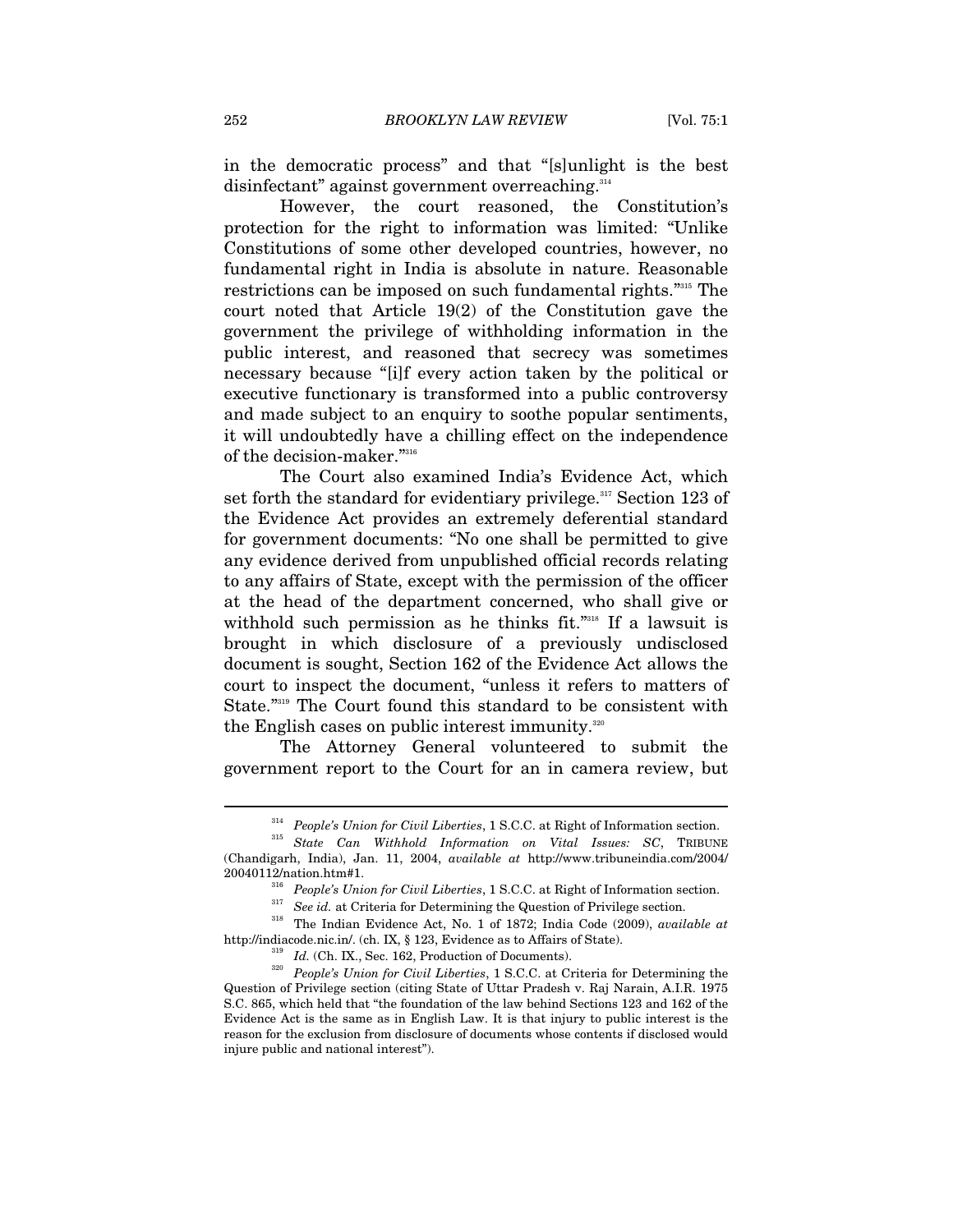the Court declined, stating that there were no grounds to examine the report itself.<sup>321</sup> Instead, the government proffered affidavits attesting to the need to maintain secrecy for national security reasons, and to the fact that the Atomic Energy Act of 1962 made specific provisions allowing the government to object to disclosure.322 The Court relied on the government affidavits regarding potential threats to national security to support its decision to deny the petitioner's claim.<sup>323</sup> The holding of the case affirmed the strong protection for the government's unilateral decision to withhold information in the litigation context, should questions of international relations, national security,<sup>324</sup> or other deliberative information be at issue. This protection remains robust despite language from the courts that suggests that disclosure, not government secrecy, ought to be the norm.<sup>325</sup>

The Court decided *People's Union for Civil Liberties* in 2004, and one year later the Right to Information Act, 2005 ("RTI") was enacted by the Indian parliament. The RTI was breakthrough legislation in attempting to shed light on governmental practices. The passage of the RTI occurred after sustained efforts by various groups to incorporate strong and enforceable FOIA-type provisions into Indian law.326

However, the changes envisioned in the passage of the RTI have not yet materialized. First, the backlog in the processing of RTI claims since 2005 appears to have immediately overwhelmed state and national information officers charged with responding to RTI requests, bringing the RTI request process to a near standstill.<sup>327</sup> These delays are

<sup>321</sup> *See id.* at Conclusion. 322 *See id.* at Writ Proceedings section. 323 *See id.* at A.E.R.B. Report section, Conclusion (in which the Court noted that the Attorney General had offered to submit the A.E.R.B. Report to the Court for

an in camera review, but that the Court saw no need to examine the report itself).<br><sup>324</sup> Although petitioners claimed that the 1995 report did not implicate matters of national security, the Court disagreed on the grounds that nuclear material was inherently volatile. See  $id$ . at High Court Judgment section.

<sup>&</sup>lt;sup>325</sup> E.g., D.K. Basu v. State of West Bengal (1997) 1 S.C.C. 216, ("Transparency of action and accountability perhaps are [the two] safeguards which this court must insist upon.").<br><sup>326</sup> The RTI replaced the Freedom of Information Act, which was perceived to

be too weak in mandating government disclosure. *See* The Right to Information Act, No, 22 of 2005, India Code (2009), *available at* http://indiacode.nic.in/. 327 *See* Anita Aikara, *Information Delayed is Information Denied*, DAILY NEWS

<sup>&</sup>amp; ANALYSIS, Sept. 7, 2008, http://www.dnaindia.com/dnaprint.asp?newsid=1188257 (noting that over 15,000 RTI cases were waiting to be processed at the State Information Commission level in one state, Maharashtra); *RTI Activists Ask for Fast*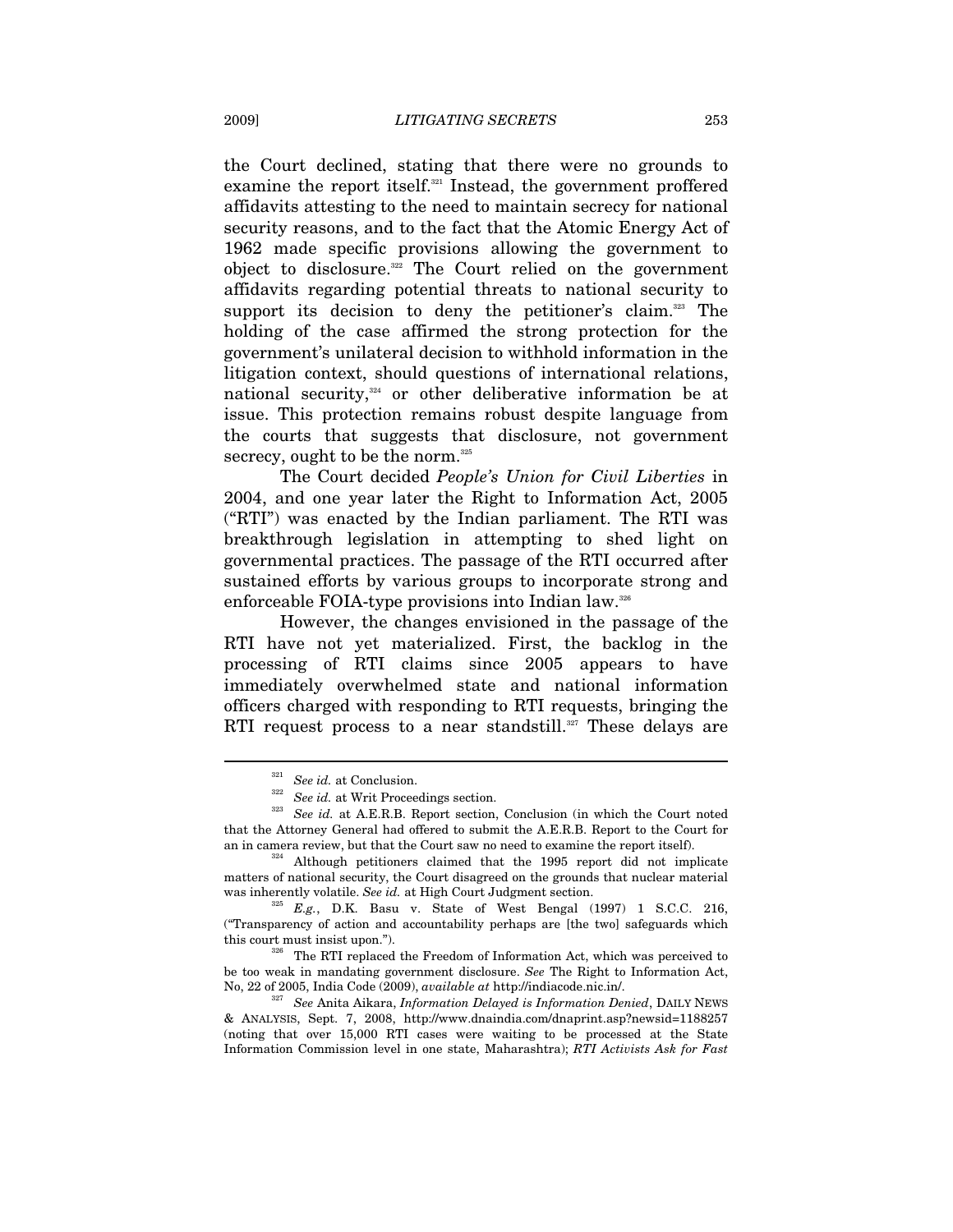compounded with the backlog of years and sometimes decades in the actual litigation of a suit, $328$  making it difficult to assess the full impact of the RTI in terms of genuine changes to the Indian judiciary's approach to sensitive government information.

Second, the RTI loophole for excluding disclosure of national security policy is extremely broad and may be used by the executive branch to revert to its usual posture of avoiding disclosure of information that has only an attenuated connection to national security issues.<sup>329</sup> From the few RTI claims that have been adjudicated within the information commission system, it appears that information commissioners are viewing the national security exception to RTI as a broad mandate for nondisclosure.<sup>330</sup>

# IV. VIEWING U.S. REFORM EFFORTS WITHIN A COMPARATIVE CONTEXT

Although the current U.S. use and application of the state secrets privilege is roughly analogous to that of England, the *Mohamed* case suggests that England's current application

executive branch as to when national security policy should be disclosed. *E.g.*, State of Uttar Pradesh v. Raj Narain, A.I.R. 1975 S.C. 865 (carving out national security as the area in which the Prime Minister can unilaterally decide what information to disclose).<br><sup>330</sup> In one case, the Central Information Commission upheld the denial of an

*Case Disposal*, DAILY NEWS & ANALYSIS, Aug. 23, 2008, http://www.dnaindia.com/ dnaprint.asp?newsid=1185178 (noting that the estimated time for an RTI claim to be processed in Maharashtra was 18 to 24 months).

A recent report to Parliament by the Indian Law Minister noted that the Indian Supreme Court currently has a backlog of 48,000 cases waiting to be heard. *See 48,000 Pending Cases in SC; 38 Lakh in HCs: Bhardwaj*, ZEENEWS.COM, Oct. 20, 2008, http://www.zeenews.com/Nation/2008-10-20/477538news.html. 329 Historically, Indian courts have granted the utmost deference to the

RTI request for information by environmental activists regarding the cost of processing nuclear fuel at a nuclear reactor then under construction. The Commission reasoned that nuclear material reprocessing was a component of the recent India-U.S. nuclear agreement, and therefore was central to the strategic and scientific interests of India. Although the costs associated with processing were not necessarily sensitive information, the Commission found that the "disclosure of this information can have unforeseen ramifications because of the sensitivity in the nature of the project on which the information is sought." Right to Information Act of 2005—Sec. 19 Appeal No. CIC/WB/A/2006/00878 at 5, Central Information Commission, Nov. 29, 2006 (decided Sept. 10, 2007), *available at* http://cic.gov.in/CIC-Orders/Decision\_10092007\_08.pdf.

In another case, a state information commission relied on the national security exception to refuse an RTI claim seeking a memorandum of understanding between the government and Dow Chemical Corporation to build a research and development facility. *See* Rajshri Mehta, *Govt Rejects RTI Plea on MoU with Dow*, DAILY NEWS & ANALYSIS, Apr. 15, 2008, http://www.dnaindia.com/dnaprint.asp? newsid=1159813.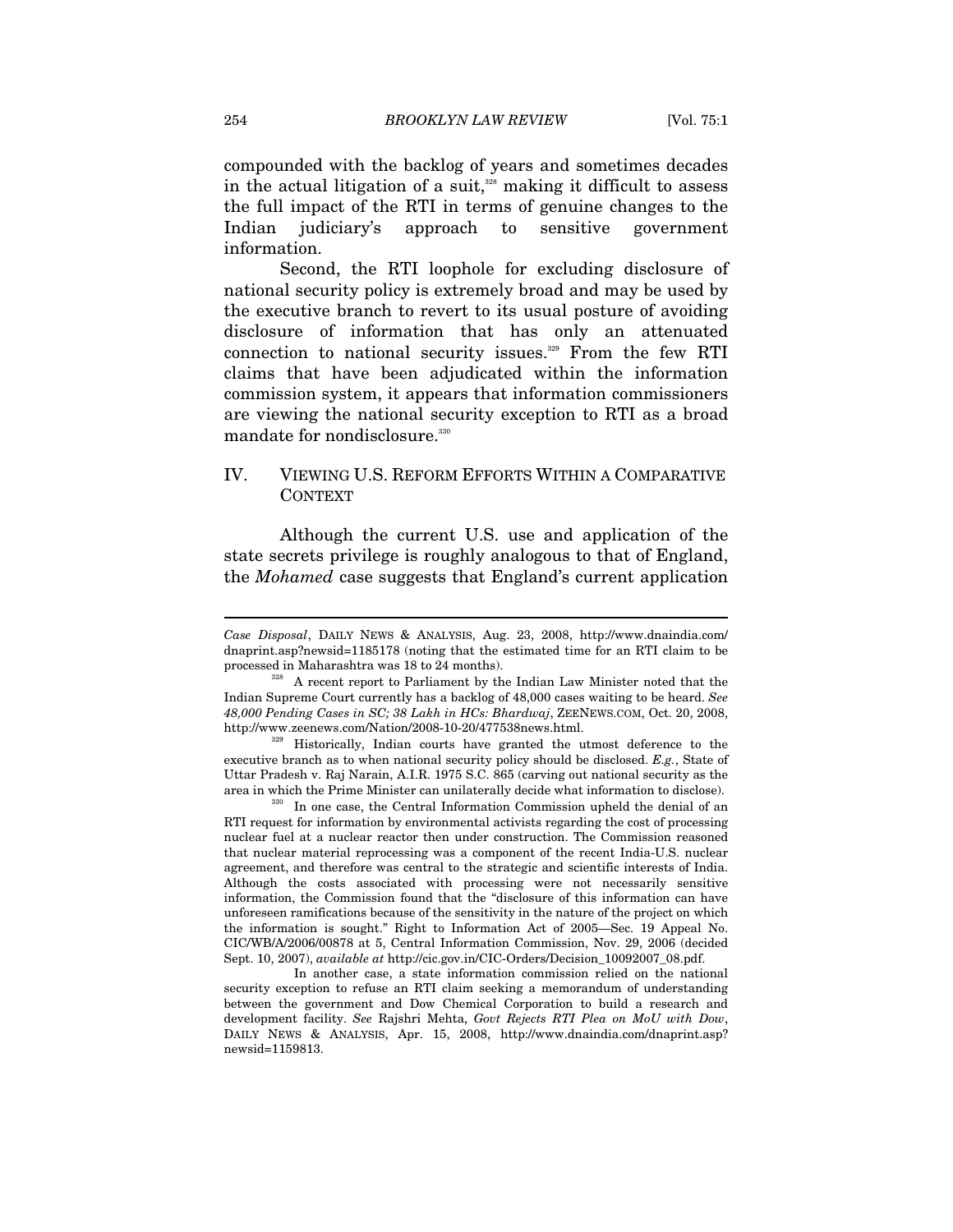of the privilege may be more narrow than that of the United States, and that the English court in *Mohamed* considered expanding the scope of its own public interest immunity under threat of national security repercussions from the United States. The transnational implications of U.S. pressure regarding the state secrets privilege may be that even if other nations' courts use a narrower standard for the privilege, those standards may be undermined if the U.S. government uses its considerable clout to pressure governments to claim state secrets in cases where U.S. government actions are implicated.

U.S. courts are also less deferential to the executive branch than India, but much more so than Scotland and Israel. The proposed congressional reforms offer some positive steps to establish procedural safeguards that strike an appropriate balance between national security interests and the rule of law, government accountability, and individual liberty. However, Congress should consider going further in addressing the need for litigation to compensate those who have suffered gross constitutional and human rights violations at the hands of the government.

# *A. Future Reform Efforts Should Consider Explicitly Accounting for Alleged Human Rights Abuses*

If the legislative reforms are adopted, the United States' application of the state secrets privilege would align with the Scottish courts' treatment of public interest immunity. However, the reforms proffered in the United States fall short of the Israeli standard of justiciability in national security matters—the Israeli standard explicitly requires consideration of allegations of human rights abuses, whereas the proposed safeguards in the United States do not.<sup>331</sup>

Of course, the Israeli test for justiciability is not directly analogous to the United States doctrine regarding the state secrets privilege. However, reforms in the United States should require courts to consider potential human rights abuses in determining whether a lawsuit should go forward, particularly with regard to whether a case ought to be ultimately dismissed.332 Although the nature of the allegations should not

<sup>&</sup>lt;sup>331</sup> See State Secrets Protection Act, S. 2533, 110th Cong. (2008); State Secrets Protection Act, H.R. 5607, 110th Cong. (2008).

 $^{332}\,$  Under S. 2533, such a dismissal could not occur until the discovery phase has at least begun. State Secrets Protection Act, S. 2533, 110th Cong. (2008).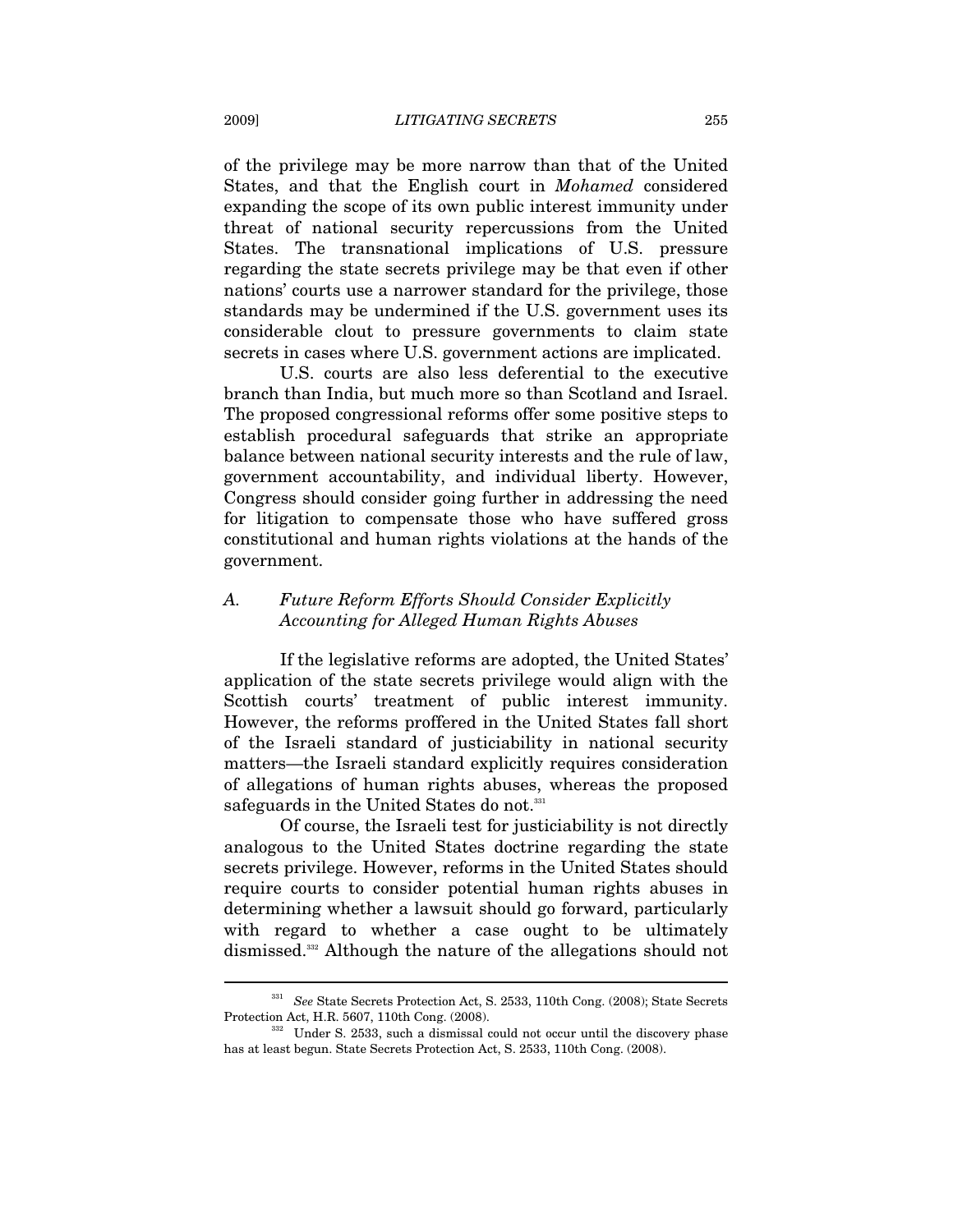be determinative as to whether litigation should proceed, it would be appropriate for U.S. judges—like their Israeli counterparts—to undertake a balancing test which accounts for the nature of the claim when deciding whether a case ought to go forward at the discovery stage. After all, the cases of *El-Masri*, *Al-Haramain*, and *Mohamed*, and the violations of human rights and constitutional safeguards that they represent, are at the heart of the impetus for reforming the privilege.

# *B. Congressional Reforms Should Encompass Both the State Secrets Privilege and Justiciability*

Congress should consider proposing reforms that encompass both the evidentiary issues of the state secrets privilege and the justiciability questions surrounding *Totten* and its progeny. Although the Supreme Court clarified in *Tenet v. Doe* that questions of justiciability should be considered independently of the state secrets privilege,<sup>333</sup> courts have struggled with this distinction.<sup>334</sup> It would be appropriate and useful for Congress to assist in the clarification between the state secrets privilege and *Totten*'s standard of dismissal based on the subject matter of the litigation.

Such clarification should be undertaken simultaneously with state secrets reform because it would close a potential avenue for the executive branch to avoid disclosure of evidence. The post-Watergate era saw a spike in invocations of the state secret privilege precisely because reform efforts had opened avenues for individual litigants to seek redress and information from the government.<sup>335</sup> A partial reform effort which addresses the state secrets privilege but not the question of justiciability may inadvertently provide an incentive to the executive branch to attempt to dismiss cases based on *Totten*'s non-justiciability standard. Congressional reform efforts should include a justiciability assessment by which courts dismiss cases that fall squarely within the ambit of *Totten* (involving secret deals related to national security and espionage), but should make

<sup>333</sup> Tenet v. Doe, 544 U.S. 1, 10-11 (2005). 334 *Id.* at 11. For example, even the Third Circuit decision in *Reynolds*  conflated *Totten* with aspects of the state secrets privilege. *See* Reynolds v. United States, 192 F.2d 987, 996 (3d Cir. 1951), *rev'd*, 345 U.S. 1 (1953); Chesney, *supra* note 47, at 1284-85 (arguing that *Totten* be considered part of state secrets jurisprudence). 335 *See supra* Part II.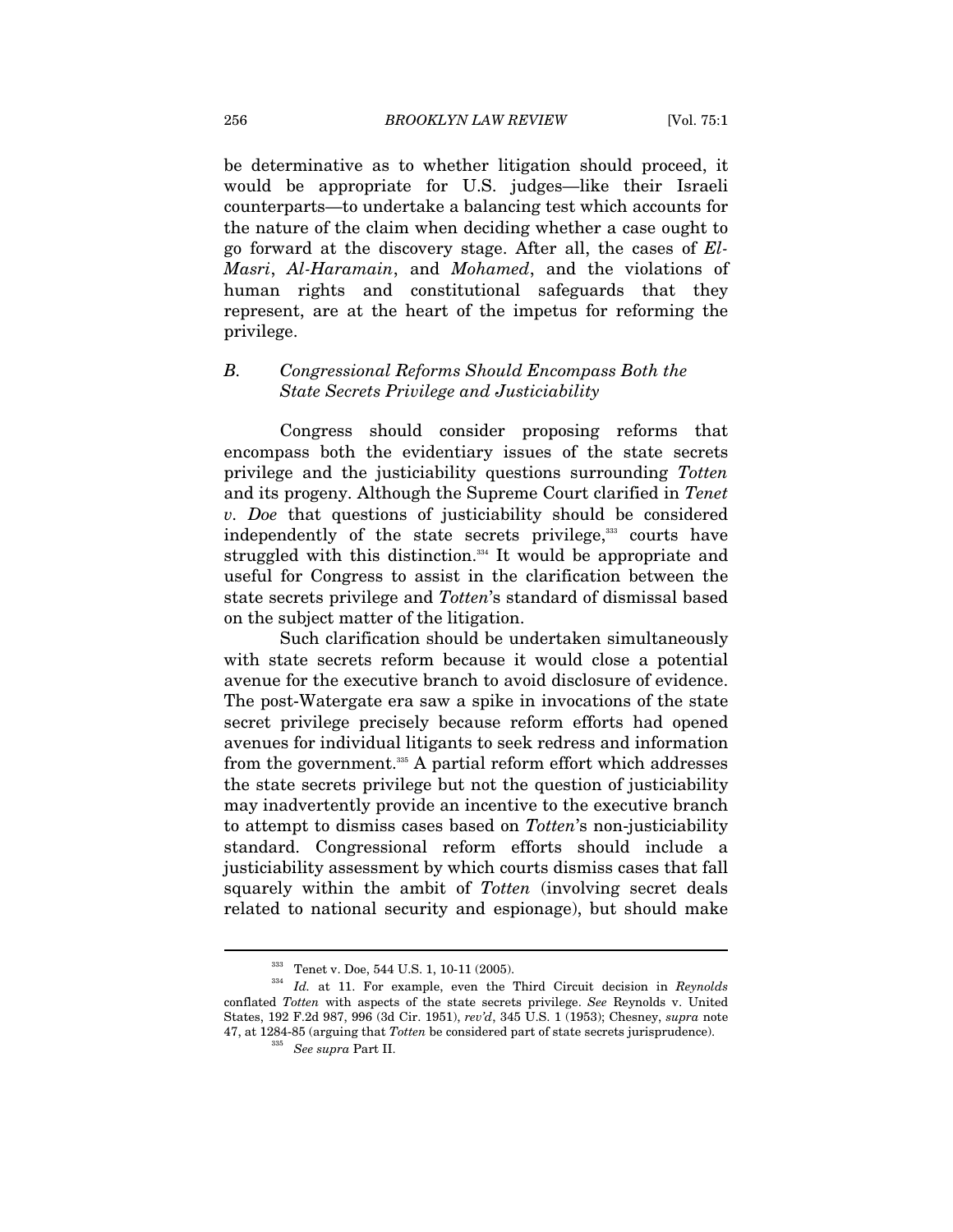clear that all other cases should be evaluated under the state secrets privilege, with an additional criterion of accounting for allegations of human rights abuses. Such a measure would preclude subsequent abuse of the *Totten* doctrine as an alternative means for the executive branch to avoid liability or disclosure of allegedly sensitive information.

## *C. Reforming the Privilege Should Remain a Priority*

The national security programs created or enhanced since 2001 as part of the "war on terror" have come under a great deal of scrutiny, but very few concrete oversight measures have taken hold for a number of reasons.

Legislative inertia and a high level of deference to executive branch decision-making have hobbled many avenues for genuine legislative oversight or any kind of substantial reform efforts with regard to national security and the rule of law.<sup>336</sup> This legislative inertia and deference was particularly pronounced from 2001 through 2006, when both houses of Congress and the presidency were controlled by Republicans.<sup>337</sup>

Reform and oversight efforts began to increase when Democrats gained control of Congress in 2006 and initiated investigations and attempted to pass meaningful oversight measures.338 However, the Democratically-controlled Congress continued to defer to the Bush administration on most national security matters. For example, in July 2008 Congress passed amendments to the Foreign Intelligence Surveillance Act which stripped jurisdiction over allegations of illegal wiretapping from Article III courts, extended executive branch authority to conduct warrantless surveillance, and immunized telecommunications companies from liability regarding their

<sup>336</sup> *See, e.g.*, Kathleen Clark, *Ethical Issues Raised by the OLC Torture Memorandum*, 1 J. NAT'L SEC. LAW & POL'Y 455, 464-66 (2005); Peter Margulies, *True Believers at Law: National Security Agendas, the Regulation of Lawyers, and the Separation of Powers*, 68 MD. L. REV. 1, 2-3 (2005); Sudha Setty, *The President's Question Time: Power, Information and the Executive Credibility Gap*, 17 CORNELL J. L.

<sup>&</sup>lt;sup>337</sup> See Daryl J. Levinson & Richard H. Pildes, Separation of Parties, Not *Powers*, 119 HARV. L. REV. 2311, 2371 n.264 (2006) ("[C]oncluding that congressional committees exercised over 26% more oversight in times of divided government than unified government between 1961 and 1977." (citing JOEL D. ABERBACH, KEEPING A WATCHFUL EYE: THE POLITICS OF CONGRESSIONAL OVERSIGHT 59-75 (1990))). 338 *See* Setty, *supra* note 336, at 260-62.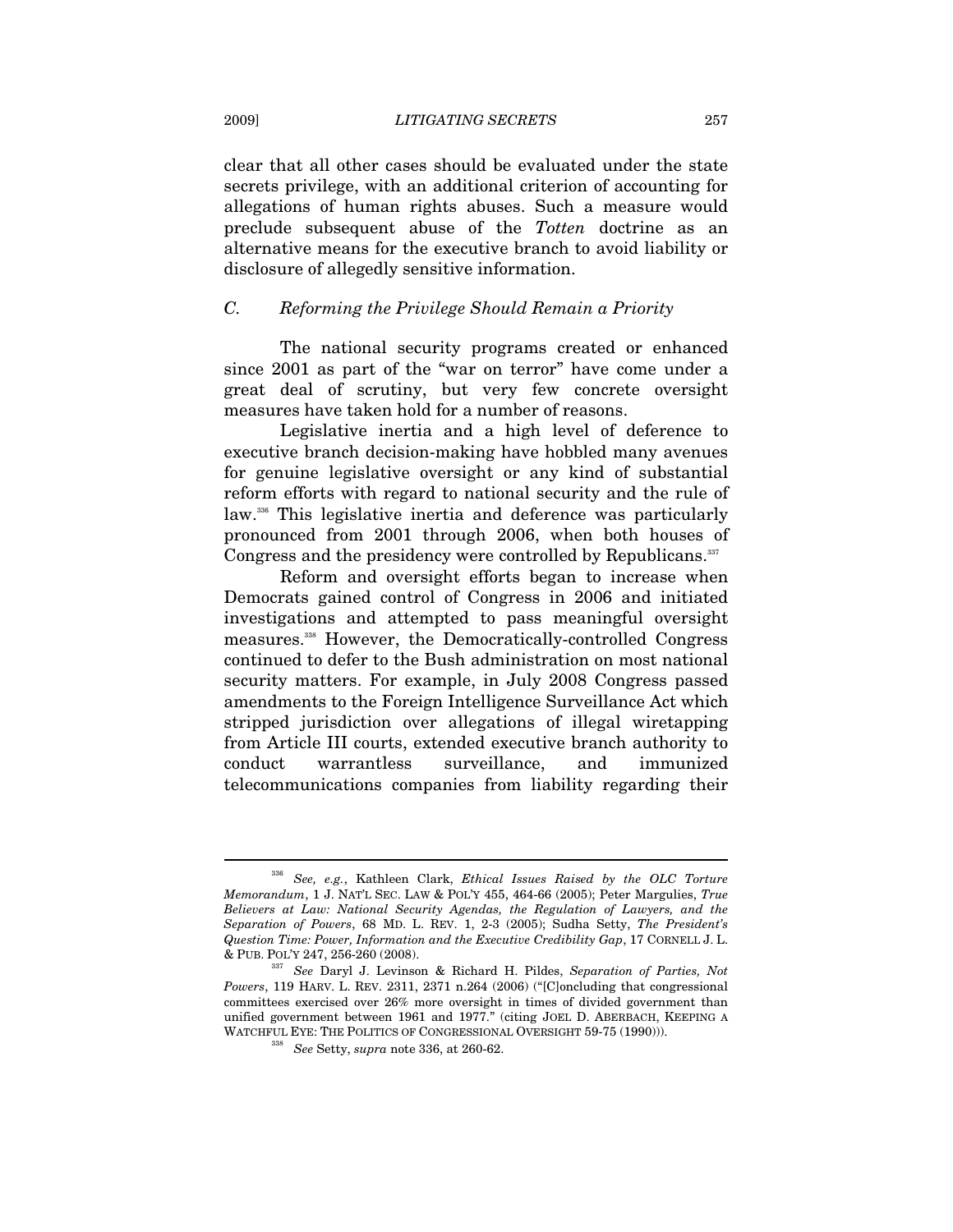assistance to the government in conducting warrantless wiretapping of U.S. citizens.<sup>339</sup>

The question for Congress in 2009 is how much oversight it is willing to exert over a Democratic President, particularly as President Obama has recently issued stricter internal guidelines for the Department of Justice to use in determining whether to invoke the state secrets privilege.<sup>340</sup> Historically, congressional oversight of the executive branch falls by the wayside when Congress and the presidency are run by members of the same political party. Efforts to reform and clarify the state secrets privilege are a rare and clear example of legislative initiative to promote genuine oversight and curb executive branch overreaching; reform efforts should not be derailed by unsupported claims that national security programs would be compromised if the reforms to the privilege were enacted, nor by a lack of will to create uniform state secrets standards when Congress and the President are politically aligned. Congress should consider the long-term effects of not reforming the privilege and act to restore the rule of law and appropriate balance of power among the branches of government.

Second, although public outcry regarding the administration of national security programs has been muted at times, the cases which serve as the impetus for the proposed 2008 reforms are specific, public, and graphic—El-Masri's case of mistaken identity resulted in a horrific experience of alleged abduction and torture, which was reported widely in great detail.<sup>341</sup>

Third, whereas various oversight measures attempted by Congress have been met with constitutional avoidance by the executive branch (where it has refused to enforce portions of legislation as written), $342$  reform of the state secrets privilege would avoid the same fate, since the power to apply the reforms would fall to the courts instead of the executive branch. If the government fails to comply with a court's request to provide documents for in camera review, the government could be held

<sup>339</sup> Foreign Intelligence Surveillance Act of 1978 Amendments Act of 2008, 50 U.S.C. §§ 1881-1885 (2008); *see also* Paul Kane, *House Passes Spy Bill; Senate Expected to Follow*, WASH. POST, June 21, 2008, at A18 (detailing the legislation approved by the House); Editorial, *Spying on Americans*, N.Y. TIMES, May 2, 2007 (condemning the legislation for its expansive grant of power to the President).<br><sup>340</sup> See Holder Memorandum, *supra* note 7.<br><sup>341</sup> See, e.g., MAYER, *supra* note 69, at 282-87.<br>See supra notes 133-134 and accompanying text.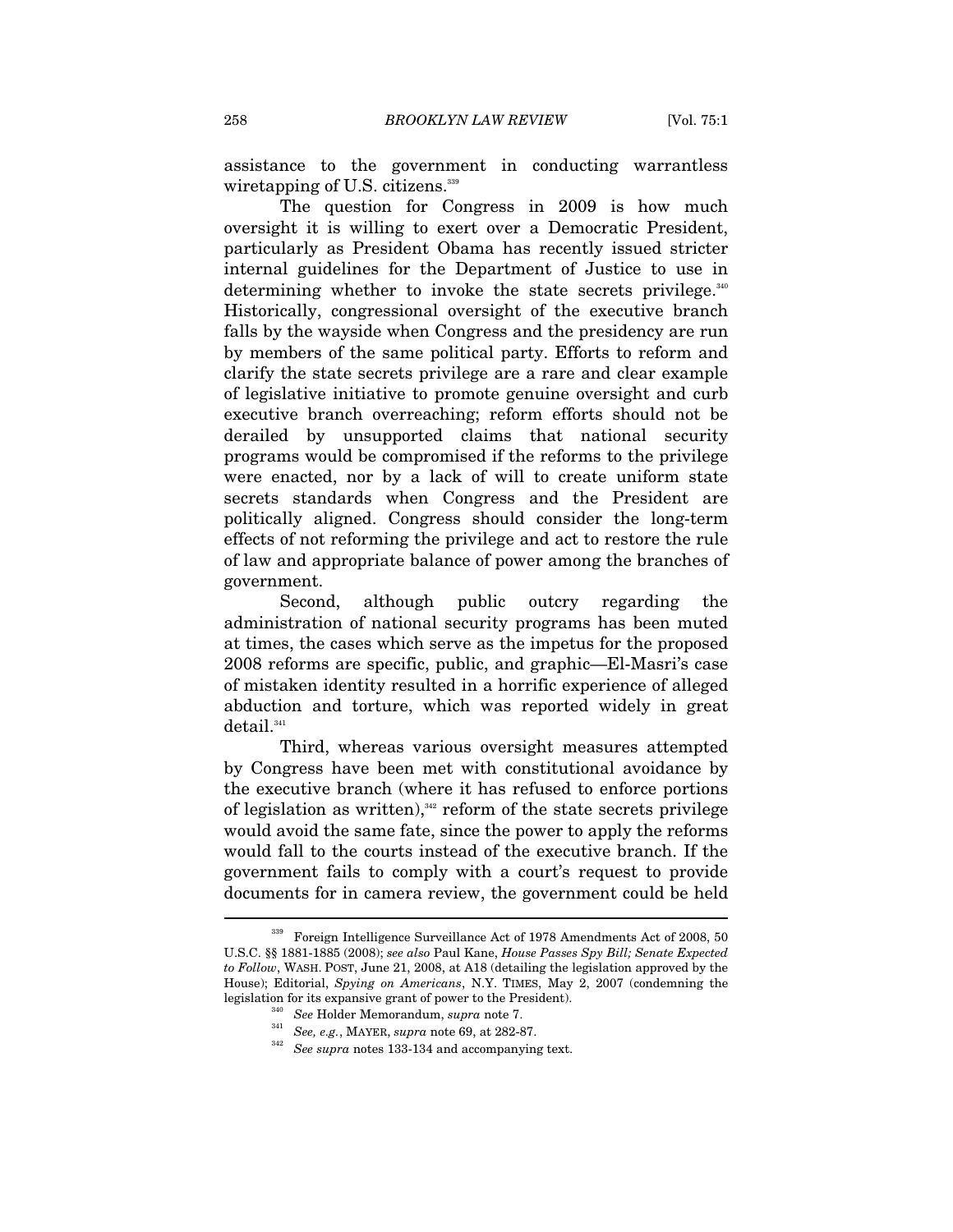in contempt or a court could decide to enter a default judgment in favor of the plaintiffs, as the lower court in *Reynolds* did.

#### **CONCLUSION**

Invocations of the state secrets privilege have occurred in every administration since *Reynolds* was decided and, given the current national security landscape, litigation which involves sensitive government information is likely to continue for the foreseeable future.

The extensive and expansive use of the state secrets privilege by the Bush administration illustrates the need for process changes to be implemented in order to deal with the most extraordinary situations, when national security concerns are heightened and the temptation to abuse power and maximize secrecy is at its highest. The Bush administration set a precedent that allows President Obama and any future president to continue on a path of exerting a tremendous amount of political power with very little oversight.<sup>343</sup>

The February 2009 decision of the Obama administration to embrace the Bush administration's expansive view of the state secrets privilege underscores the need for reform as a part of a long term commitment to the rule of law even in the national security arena. The administration's pressure on the British government reflects the transnational impact of U.S. policies: the broad U.S. interpretation of the privilege almost trumped the domestic analysis of the privilege by U.K. courts. The long-term effects of such pressure are yet to be seen, but the decisions in the *Mohamed* case reflect the possibility that the U.S. application of the privilege could be exported more widely under threat to other countries of national security repercussions from the United States.

The Obama administration's new policy to determine whether to invoke the state secrets privilege is demonstrably better than the previous policy: the new structure mandates layers of review within the Justice Department, including an initial determination by a Justice Department official, a recommendation by a newly established State Secrets Review

<sup>343</sup> Nat Hentoff, *Consider the Constitutions of Obama and McCain as You Choose Sides*, VILLAGE VOICE, June 17, 2008, at 14 ("Unless explicitly repudiated by the next president and prohibited by law, the precedents of the Bush presidency will stand. The expanded powers of one president typically are carefully guarded by their successors . . . Republican or Democrat." (alteration in original) (internal quotation marks omitted) (quoting Prof. David Orr, Oberlin College)).